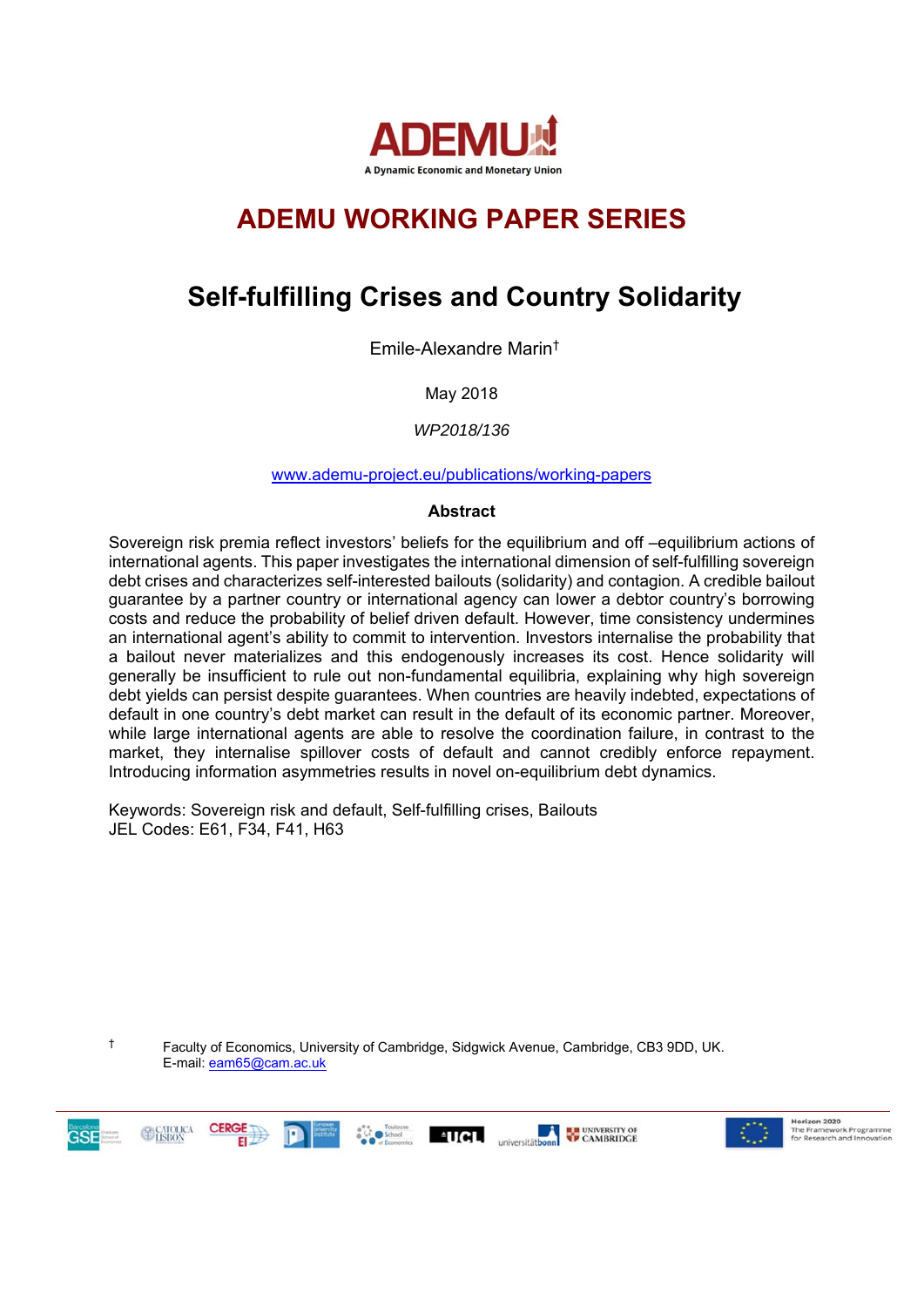

### **Acknowledgments**

I thank my supervisor Giancarlo Corsetti for guidance and support as well as Charles Brendon, Vasco Carvalho, Tiago Cavalcanti, Pontus Rendahl, Giles Shaw, Jesse Schreger, Coen Teulings and participants at the Cambridge Macro Workshop for useful comments and discussion.

This project is related to the research agenda of the ADEMU project, "A Dynamic Economic and Monetary Union". ADEMU is funded by the European Union's Horizon 2020 Program under grant agreement N° 649396 (ADEMU).

This is an Open Access article distributed under the terms of the Creative Commons Attribution License Creative Commons Attribution 4.0 International, which permits unrestricted use, distribution and reproduction in any medium provided that the original work is properly attributed.



 $\mathcal{L}=\mathcal{L}^{\mathcal{L}}$  , where  $\mathcal{L}^{\mathcal{L}}$  , we have the set of the set of the set of the set of the set of the set of the set of the set of the set of the set of the set of the set of the set of the set of the set of





The ADEMU Working Paper Series is being supported by the European Commission Horizon 2020 European Union funding for Research & Innovation, grant agreement No 649396.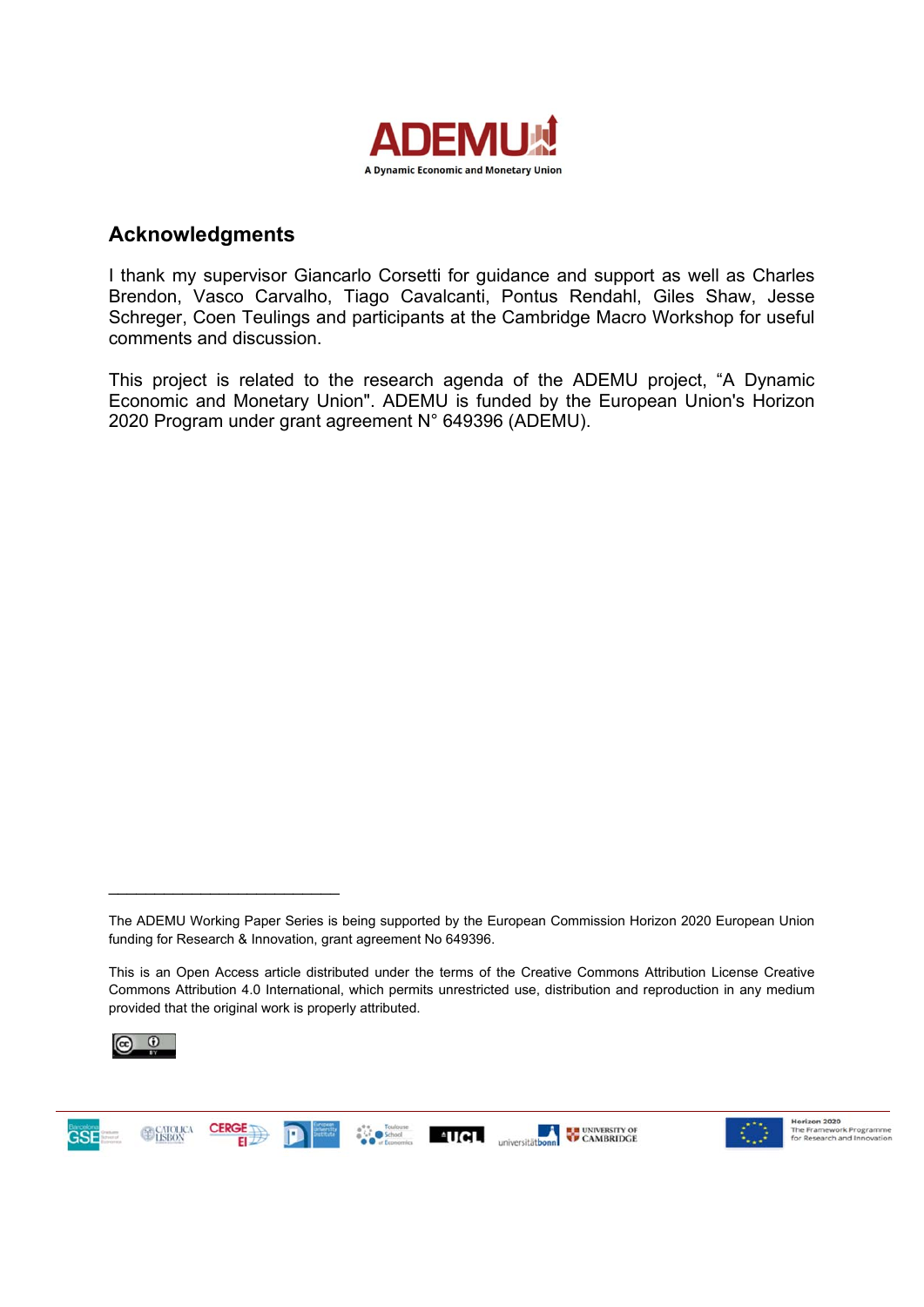### **I. Introduction**

Sovereign debt crises arise due to an unfortunate combination of poor economic fundamentals and expectations of default on behalf of international investors. During the European debt crisis, sovereign debt yields proved very sensitive to market sentiments. The European Central Bank (ECB) believed that countries in the Union were caught in a *"bad equilibrium"*. [1](#page-2-0) Draghi emphasized that such expectations *"do not concern only the specific countries, but the Euro area as a whole"*. In addition, despite continued efforts by the European community and institutions to restore market confidence and mitigate expectations of default, GIIPS countries continue to pay a risk premium on their debt.<sup>[2](#page-2-1)</sup> I present a tractable, multi-country model of sovereign debt crises and bailouts which can account for these facts.

Since the seminal work of Calvo [\(1988\)](#page-29-0) and more recently Cole and Kehoe [\(2000\)](#page-30-0), a large literature has emerged and has placed emphasis on the management of expectations as an indispensable axis for debt sustainability. A government's inability to commit to a repayment policy or spending path leaves it vulnerable to self-fulfilling investor beliefs, resulting in equilibrium multiplicity. In one equilibrium, investors offer a positive price for new debt issuances, allowing the government to roll over its debt whereas in the other equilibrium new debt auctions are unsuccessful and default is optimal. Equilibrium multiplicity arises for intermediate levels of fundamentals and in this region investors' expectations of default are self-fulfilling. In this framework, persistent risk premia and large sudden swings in sovereign yields can arise. This paper extends the literature by analysing how international cooperation, in the form of self-interested bailouts, can mitigate or amplify the macroeconomic effects of the underlying multiplicity in debt markets.

Empirical evidence in favour of self-fulfilling crises has proven elusive. De Grauwe and Ji [\(2013\)](#page-30-1) show that the rise in spreads for peripheral EU countries was disconnected from fundamentals and they find a large and time varying residual component. Aguiar et al.

<span id="page-2-0"></span><sup>&</sup>lt;sup>1</sup>Mario Draghi verbatim remarks of speech at Global Investment Conference in London on July 26 2012: "The assessment of the Governing Council is that we are in a situation now where you have large parts of the Euro area in what we call a 'bad equilibrium', namely an equilibrium where you may have self-fulfilling expectations that feed upon themselves and generate very adverse scenarios."

<span id="page-2-1"></span><sup>&</sup>lt;sup>2</sup>The European Stability Mechanism (ESM) has committed to lending to Greece at a rate of approximately 1% but Greek 10Y bond yields exceed 7%, evidence that markets do not deem the forward commitment to be credible. Alternatively, this could reflect insolvency concerns, yet the ESM has judged that Greek debt is sustainable.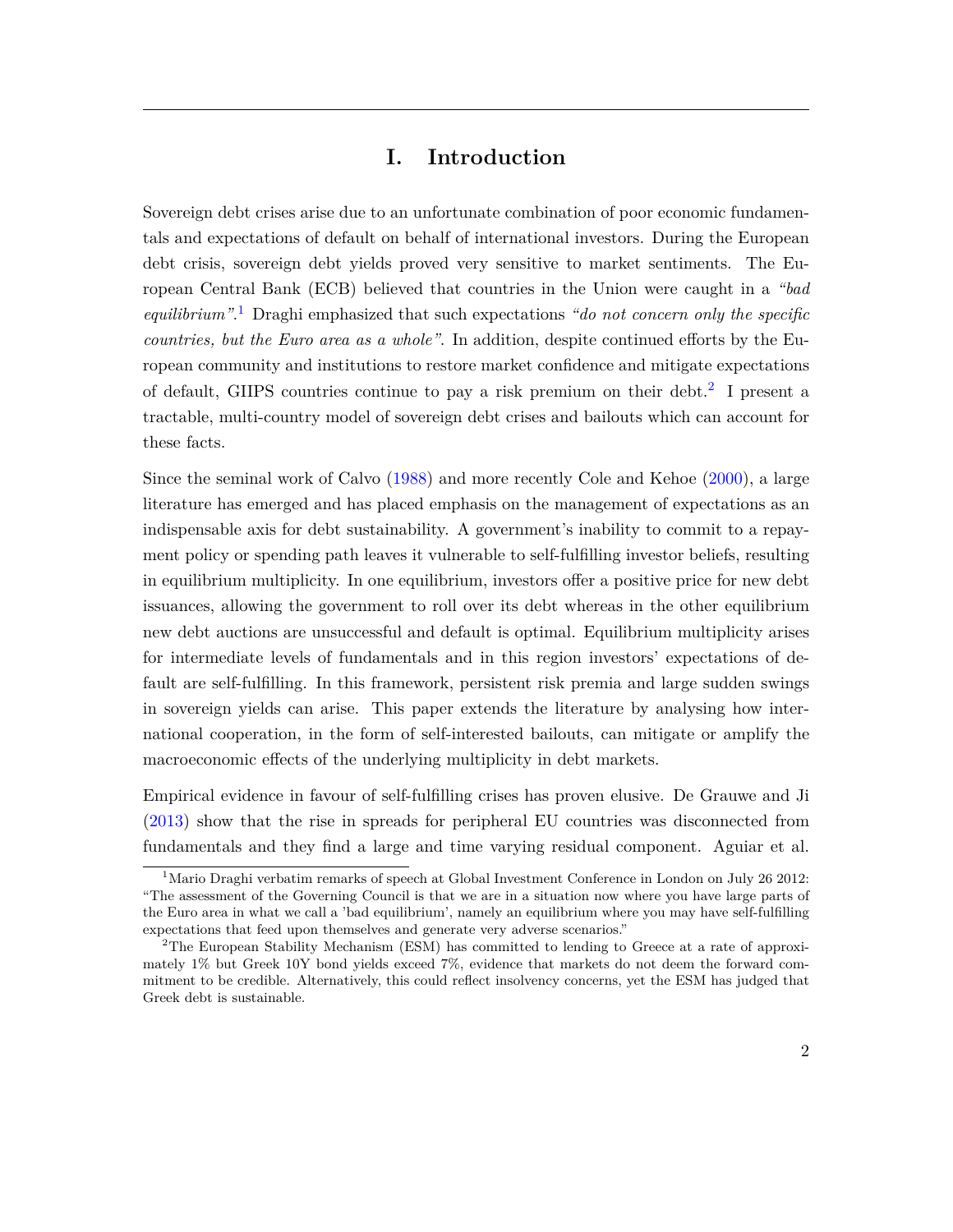[\(2016\)](#page-29-1), using a sample of emerging market and European bonds, document that sovereign yields are only weakly correlated to output growth. Bahaj [\(2014\)](#page-29-2) employs a narrative identification strategy and finds that 40−60% of trough-to-peak moves in European bond yields can be explained by foreign events. Events are chosen such that they do not contribute to the release of new information on fundamentals, but often reveal changes in the behaviour of international agencies and fluctuations in foreign and system-wide political risk. For example, the study features the agreement to bailouts for other countries, statements by finance ministers, and the outcome of the Greek elections and referenda.

During the European debt crisis, there were successful examples of international cooperation aiming to reduce debt market exposure to market panics. Following the announcement of the ECB's Outright Monetary Transaction (OMT) program, the dispersion of spreads across member states fell, despite the fact that no purchases were actually made. The European Stability Mechanism (ESM), established in 2012, has assumed the role of a permanent firewall for Eurozone member states. There have also been examples of bilateral loans between close economic partners, such as a £3.2 million loan from the UK to Ireland in 2010 and a  $\epsilon$ 2.5 million loan from Russia to Cyprus in 2011 that was later restructured. However, fear of contagion was also widespread in Europe. Expectations of default in one country may have resulted in the deterioration of market conditions and the default of an economic partner. The banking and debt crisis in Cyprus can be largely attributed to the haircut of over 70% on local banks' holdings of Greek debt, amounting to  $\epsilon$ 2.3 billion.

This paper provides a theoretical framework to investigate how international cooperation can rein in high yields on sovereign debt and their cross-country dispersion. I build a two country model where each country borrows from a continuum of atomistic investors and is subject to self-fulfilling crises, à la Cole and Kehoe  $(2000)$ . Investors form distinct expectations of default for each sovereign. A country's default inflicts spillover costs on the other country through trade disruptions, political costs and portfolio exposures as in Tirole [\(2015\)](#page-31-0). A credible bailout promise can invalidate investors' expectations of default and lower government borrowing costs at no cost to taxpayers.<sup>[3](#page-3-0)</sup> The reduction in borrowing costs following a credible bailout guarantee, is equal to the difference in investors' expectations of joint default as opposed to national default. A key contribution of this paper is to relax the assumption that a large international agent can commit to a given policy. A bailout policy is not credible if it suffers from time inconsistency as defined in

<span id="page-3-0"></span><sup>3</sup>Calvo [\(1988\)](#page-29-0) was the first to point out that self-fulfilling crises can be prevented by *"an act of belief".*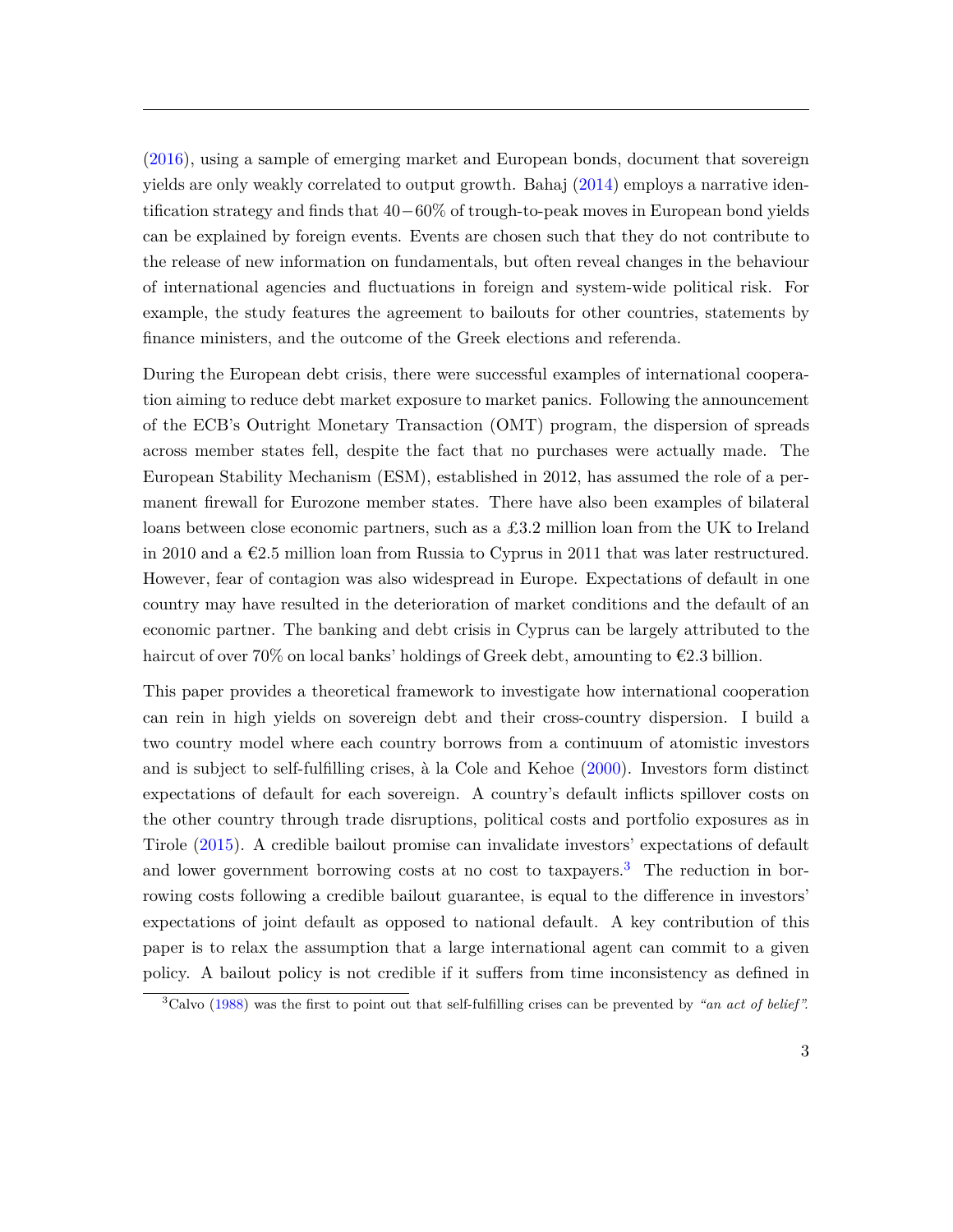Lucas and Stokey [\(1983\)](#page-30-2) and Chari and Kehoe [\(1990\)](#page-30-3). Ex-ante, a promise to bailout is optimal but ex-post the country in good credit standing may prefer to let its partner default rather than undertake the costly bailout. Although expectations of national default can be invalidated through off-equilibrium transfers, there exists uninsurable systemic risk in the form of system-wide default expectations, limiting both the effectiveness and the credibility of the bailout guarantee. Such risk can reflect political risk in the Eurozone due to expectations of dissolution of the Union.<sup>[4](#page-4-0)</sup> For sufficiently high levels of debt, in the absence of a credible bailout guarantee, an expectations-driven default in one country can push its partner to fundamental default (contagion).

The model seeks to highlight the incentives driving the agents underlying a complex institutional infrastructure. I analyse key features of sovereign debt markets such as strategic uncertainty, moral hazard, enforceability of sanctions and information asymmetry. Furthermore, I extend the literature on self-fulfilling crises to allow for market panic of arbitrary duration, which proves to be critical in determining the size of the required bailout. I show that the cost of bailouts is higher under persistent expectations of default as opposed to short-lived market panic. The model features an endogenous propagation mechanism as shocks to fundamentals and expectations induce changes in investor expectations for the equilibrium and off-equilibrium behaviour of international agents. I show that, despite popular opinion, bailout guarantees under limited commitment can incentivize governments to reduce their outstanding stock of debt to sustainable levels. Since a bailout guarantee is credible only for sufficiently low levels of debt, a borrowing government may choose to reduce its debt level so that investors believe it will be bailed out in the case of market panic. I show that in the presence of spillover costs of default, a country acting as lender of last resort for its partner cannot credibly enforce sanctions to recover debt payments, unless it resells debt to the market. This hypothesis is consistent with data presented in Schlegl, Trebesch, and Wright [\(2016\)](#page-31-1), who find that bilateral loans are defaulted upon almost twice as often as market held bonds. I therefore model bailouts as transfers and not loans. Finally, I show that the existence of multiple equilibria, under asymmetric information, gives rise to a region for debt (pooling equilibrium) where market panics no longer

<span id="page-4-0"></span><sup>&</sup>lt;sup>4</sup>Tirole  $(2015)$  points out that it is puzzling from an optimal risk sharing perspective that the relevant insurance pool for European countries is only the Eurozone. An effective risk sharing arrangement would seek to spread risk broadly geographically and politically such as the IMF's Flexible Credit Line. The IMF was initially the lender of last resort during the European crisis but its importance diminished with the introduction of the ESM. The solution lies in the incentives of economic and political partner to bear the risk.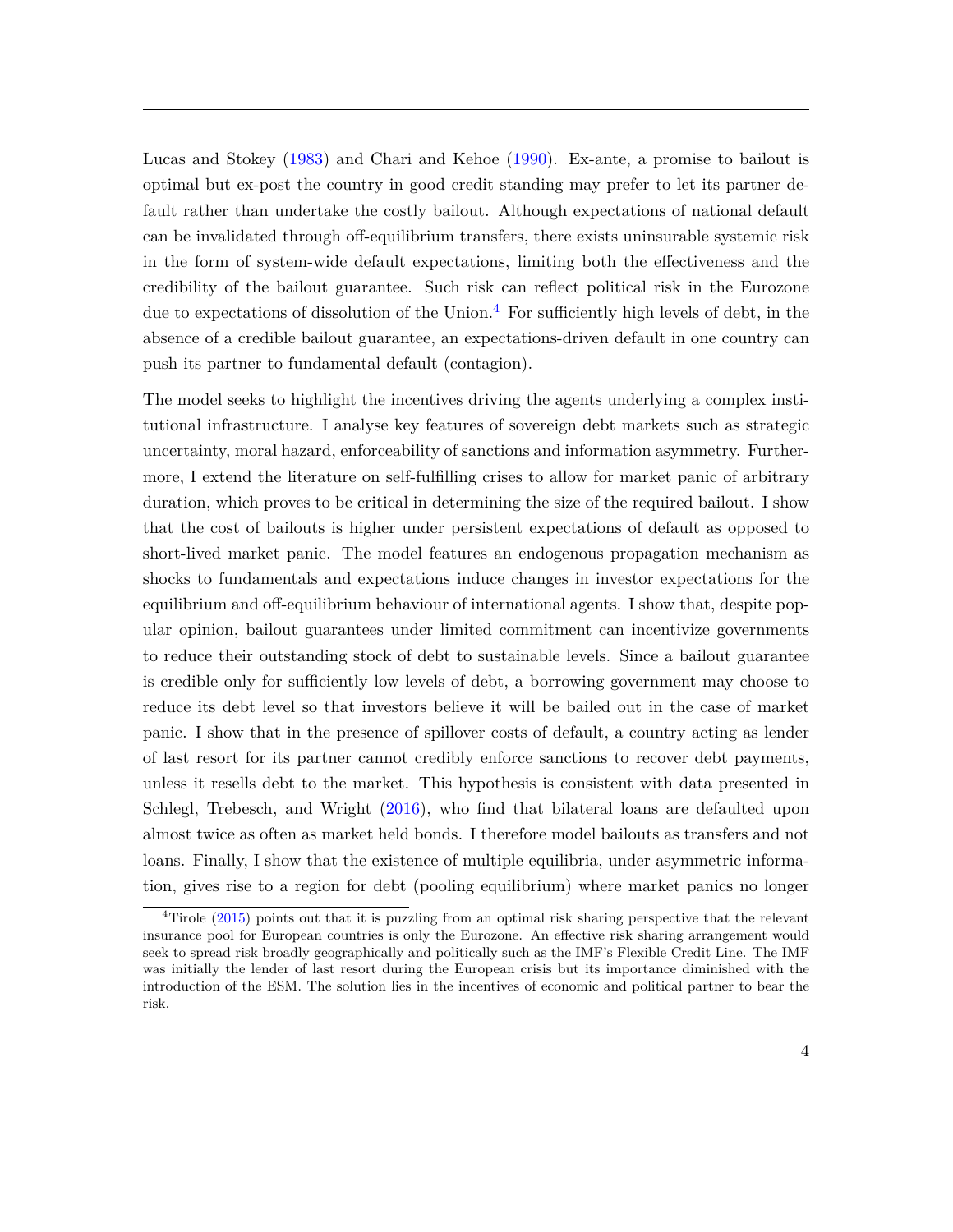necessarily imply default and bailouts are not always successful. In contrast to the existing literature, bailouts are observed on the equilibrium path.

*Related Literature:* Sovereign debt models with an endogenous default choice were first studied in the seminal work of Eaton and Gersovitz [\(1981\)](#page-30-4). Arellano [\(2008\)](#page-29-3) analyzes government policy under income fluctuations and shows that defaults are optimal when income is low. These models did not feature multiple equilibria. Self-fulfilling crises arising from static coordination failures amongst international investors have been studied in the influential work of Cole and Kehoe [\(2000\)](#page-30-0), Lorenzoni and Werning [\(2013\)](#page-30-5) and Corsetti and Dedola [\(2016\)](#page-30-6). Cole and Kehoe [\(2000\)](#page-30-0) consider the government's optimal time consistent policy in a dynamic stochastic general equilibrium model. Lorenzoni and Werning [\(2013\)](#page-30-5) investigate multiplicity arising due to a dynamic coordination failure between investors who fear future default. In both models, there is a role for a large agent to coordinate expectations through purchases and prevent self-fulfilling crises. Corsetti and Dedola [\(2016\)](#page-30-6) evaluate the Central Bank's ability to prevent self-fulfilling crises via debt debasement and balance sheet policies.

This paper also relates to a growing literature on international sovereign debt crises. Tirole [\(2015\)](#page-31-0), in a framework with output risk, shows that spillover costs can be used as collateral when a country borrows from the market. I extend this result to a dynamic setting with self-fulfilling crises and show that spillover costs act as *off-equilibrium collateral*, eliciting a bailout from the partner country when the market refuses to lend. The potential for future sharing of strategic uncertainty acts as an additional incentive for cooperation. Arellano and Bai [\(2013\)](#page-29-4) consider a two country model, where linkages arise because countries can simultaneously bargain with the market in the case of default, to extract a larger surplus. They incorporate the importance of market structure to sovereign debt models and highlight the possibility of a coordination failure between borrowers. The literature on bailouts that aim to eliminate roll over risk is small and assumes a third-party large agent who can commit to an intervention. Roch and Uhlig [\(2014\)](#page-31-2) and Conesa and Kehoe [\(2014\)](#page-30-7) consider debt purchases from bailout agencies committed to restoring a fundamental equilibrium. They find that expectations-driven defaults are only avoided at the cost of increased fundamental defaults, due to increased borrowing and a higher debt burden. I analyse the credibility of a bailout guarantee as an equilibrium object by considering a symmetric environment where countries can choose to undertake a bailout for one another. Cooper [\(2012\)](#page-30-8) extends Calvo [\(1988\)](#page-29-0) and considers a two-period model where countries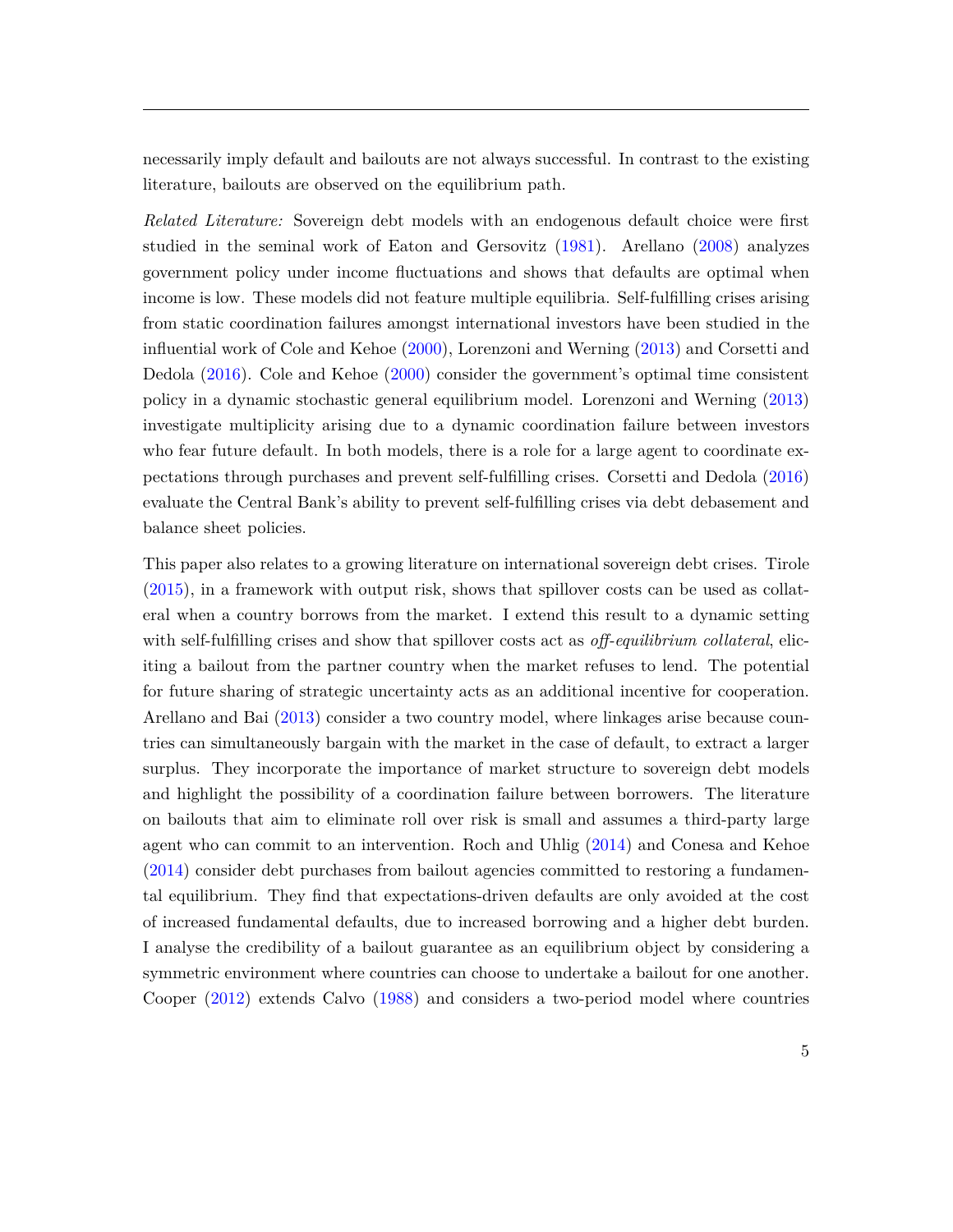belong to a federation and will collectively undertake a bailout to smooth consumption across countries.

Section 2 outlines the basic framework in a one country model of strategic default. Section 3 tackles the two-country model with self-interested bailouts and contagion. Section 4 looks at the effects of bailout guarantees on ex-ante optimal borrowing policy. Section 5 discusses the enforceability of repayment by the official sector. Section 6 introduces information asymmetry, and section 7 concludes.

### **II. A basic self-fulfilling crises framework**

### *A. Full commitment*

I consider an infinite horizon model building on the real framework in Aguiar et al. [\(2015a\)](#page-29-5). I begin by presenting the consumption smoothing problem faced by a government. The government's utility is given by,

$$
U = \int_0^\infty e^{-\rho t} u(c(t)) dt
$$

I require standard assumptions of smoothness and concavity of the utility function and  $\lim_{c\downarrow 0} u'(c) = \overline{u}$ ,  $\lim_{c\uparrow \infty} u'(c) = 0$ ,  $\overline{u} < \infty$ . I define  $V : \overline{\Omega} \to \mathbb{R}$  as the value function for the utility of repayment.  $\overline{\Omega}$  is the set of debt levels *b* for which the government wants to participate in debt markets. The government's consumption function is given by  $C : \overline{\Omega} \to$  $\mathbb{R}_{++}$ .

The government borrows by issuing non-contingent bonds to a continuum of risk-neutral, atomistic investors who constitute the international market. I denote the stock of outstanding debt by  $b(t)$ . Investors can invest at the world interest rate  $r^*$  and discount the future at the same rate as the government. The total wealth commanded by these investors is large. As in Cole and Kehoe [\(2000\)](#page-30-0), investors will purchase any amount of bonds as long as their expected rate of return is *r* ∗ . The interest rate schedule is a function of the outstanding stock of debt,  $r : \overline{\Omega} \to \mathbb{R}_+$ .

Bonds must be continuously rolled over and their price is normalised to 1. Debt issuances contribute to servicing the primary deficit. The government receives a constant endowment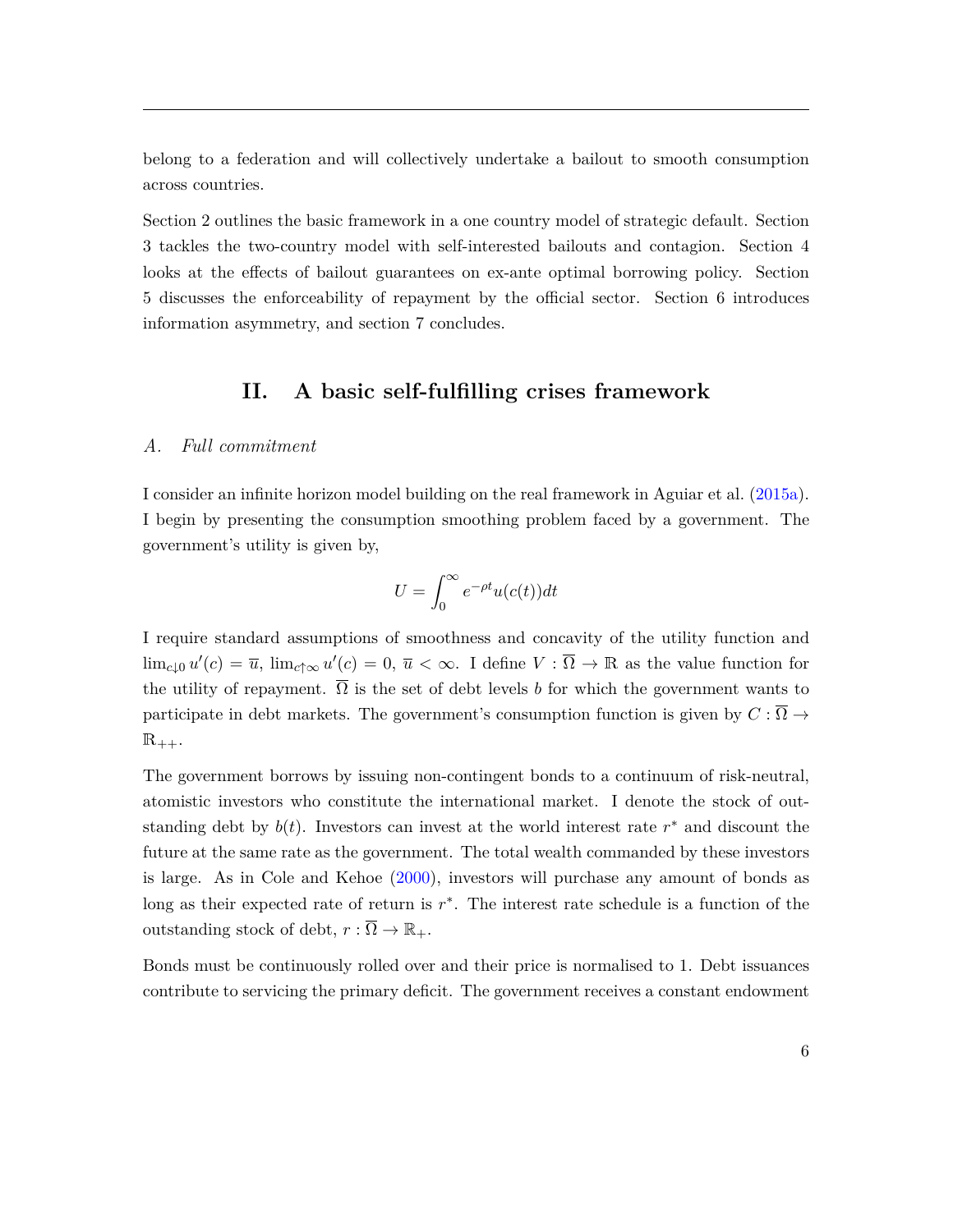flow *y* and consumes  $c(t)$ . The controlled process for debt is given by,

$$
\begin{cases}\n\dot{b}(t) = c(t) - y + r(b(t))b(t) \\
b(0) = b_0\n\end{cases}
$$

The government chooses a consumption level and whether or not to default. The utility of servicing debt is given by,

$$
V(b) = \max_{c(t)} \int_0^\infty e^{-\rho t} u(c(t)) dt
$$
\n(1)

$$
s.t \quad \dot{b}(t) = c(t) - y + r^*b(t)
$$
\n(2)

The government can, at any point in time, choose to default on its outstanding stock of debt. Default is punished by a direct cost proportional to the endowment *αy* and exclusion from debt markets.<sup>[5](#page-7-0)</sup> Default is an absorbing state and yields pay-off  $V$  given by,

$$
\underline{V} = \frac{u((1-\alpha)y)}{\rho} \tag{3}
$$

An equilibrium is a value function  $V(b)$  and an associated policy function  $C$ , such that  $(1)$ is maximized subject to (2), given the interest rate  $r^*$ . Assuming  $\rho = r^*$ , if repayment is optimal, the government consumes  $c(t) = y - r^*b(t)$  and  $\dot{b}(t) = 0$ . The government will choose to default if  $V(b) < V$ . Since,  $V(b)$  is a decreasing function, a country will never default for levels of debt in  $\overline{\Omega} = [0, \frac{\alpha y}{r}]$  $\frac{q}{r^*}$ .

### *B. Limited commitment*

If the government is unable to commit to a consumption path or default policy and this leaves it vulnerable to self-fulfilling crises à la Cole and Kehoe [\(2000\)](#page-30-0). Investors decide whether or not to purchase new debt simultaneously. For intermediate levels of debt, the government will repay its debt only if investors roll over debt. At the heart of self-fulfilling crises is a static coordination failure amongst investors which gives rise to a strategic complementarity. In this section, I extend the literature to allow for an arbitrary period of

<span id="page-7-0"></span><sup>5</sup>Direct costs of default can reflect trade disruptions, reputational damage and political costs. As is standard in the literature, they are assumed independent of the stock of defaulted debt. Yue [\(2010\)](#page-31-3) allows for a recovery rate on debt and Bi [\(2008\)](#page-29-6) allows renegotiation and re-entry after default.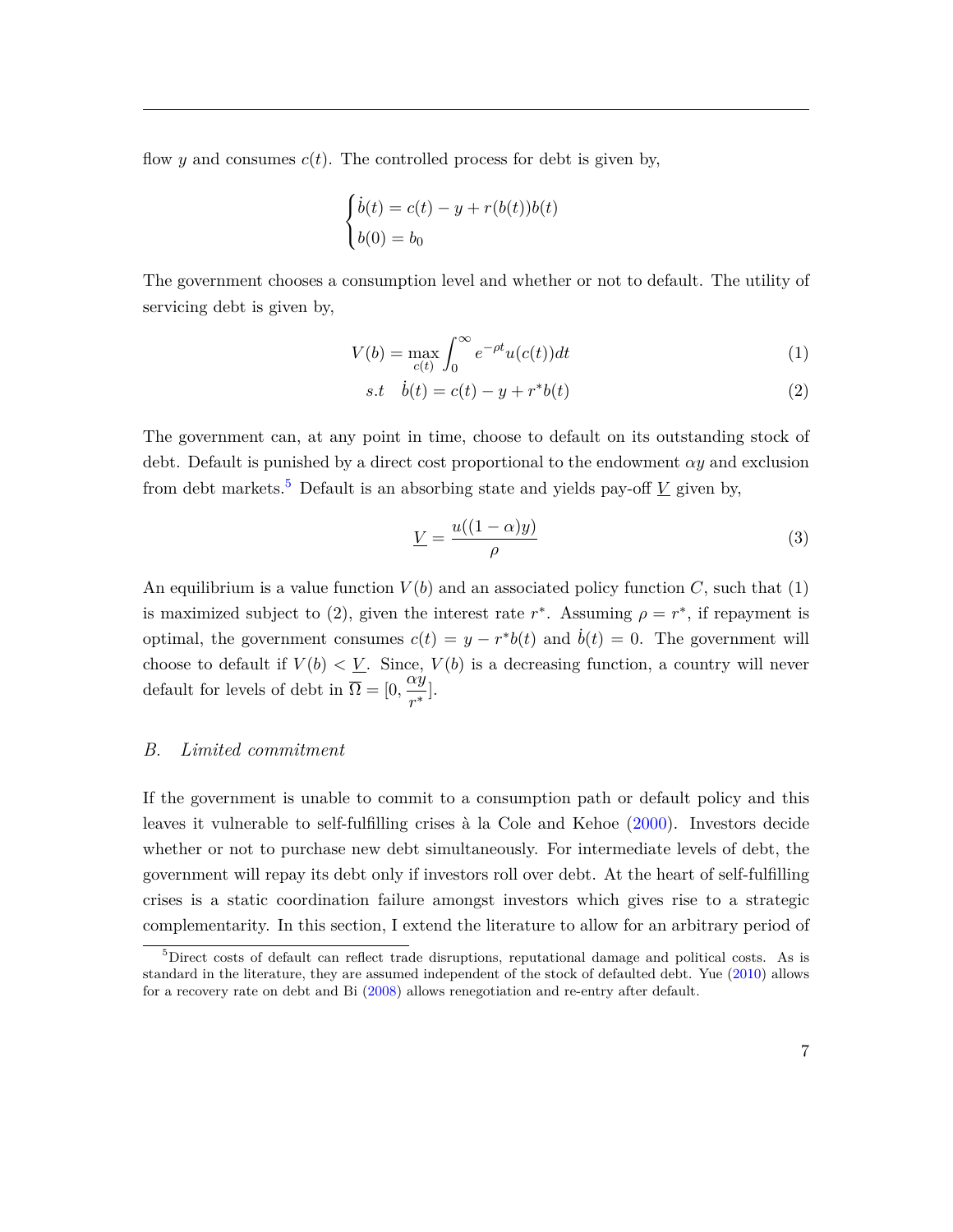market exclusion for the government, motivated as a persistent coordination failure between investors. I argue that this has important implications for quantitative studies.

In the case of market exclusion, I assume the government is required to repay its outstanding stock of debt at rate  $\chi$ , such that  $\dot{b}(t) + \chi b(t) \leq 0$ . This assumption serves as a reduced form of maturity, or can be interpreted as an ad-hoc restructuring protocol.<sup>[6](#page-8-0)</sup> This results in a front loaded debt repayment schedule, a feature common in recent sovereign debt crises.[7](#page-8-1) The model highlights that debt sustainability is high dimensional object with debt-to-GDP being an insufficient statistic.

The coordination failure arises as follows: each individual investor, prior to lending, considers a scenario where all other investors refuse to lend to the government. The individual investor commands measure zero wealth, therefore, his lending does not relax the governments financing needs. Should the government prefer to repay, absent new debt auction revenue, then each investor will find it profitable to individually deviate and purchase new debt. I present a model where market exclusion persists for a duration  $\delta$ , stretching over several debt auctions.<sup>[8](#page-8-2)</sup> This allows me to distinguish between short market panics and longer intervals of market exclusion. In reality, the duration of market exclusion will depends on institutional features such as the format and frequency of debt auctions, and on the persistence of default expectations. The repayment schedule *χ* and duration of coordination failures  $\delta$  are key determinants whether governments are vulnerable to self-fulfilling crises.

A government faced with market exclusion (roll-over crisis) undertakes the following opti-

<span id="page-8-0"></span> $6N$ ote that the maturity structure of debt is inconsequential if the government is able to commit to not default. Chatterjee and Eyigungor [\(2012\)](#page-30-9) argue that short and long term debt will be equivalent even in the presence of default risk if the sovereign agrees to compensate investors via a transfer if the price of debt falls due to debt dilution and investors agree to compensate the sovereign if bond prices rise.

<span id="page-8-1"></span><sup>&</sup>lt;sup>7</sup> According to data from the Greek Public Debt Management Agency, the Greek repayment schedule is significantly frontloaded. In emerging countries, Bai, Kim, and Mihalache [\(2014\)](#page-29-7) rationalise the issuance of short term but back loaded liabilities.

<span id="page-8-2"></span><sup>&</sup>lt;sup>8</sup>This resembles a forgiving grim trigger strategy. Once investors anticipate the possibility of default, they do not lend for  $\delta$ .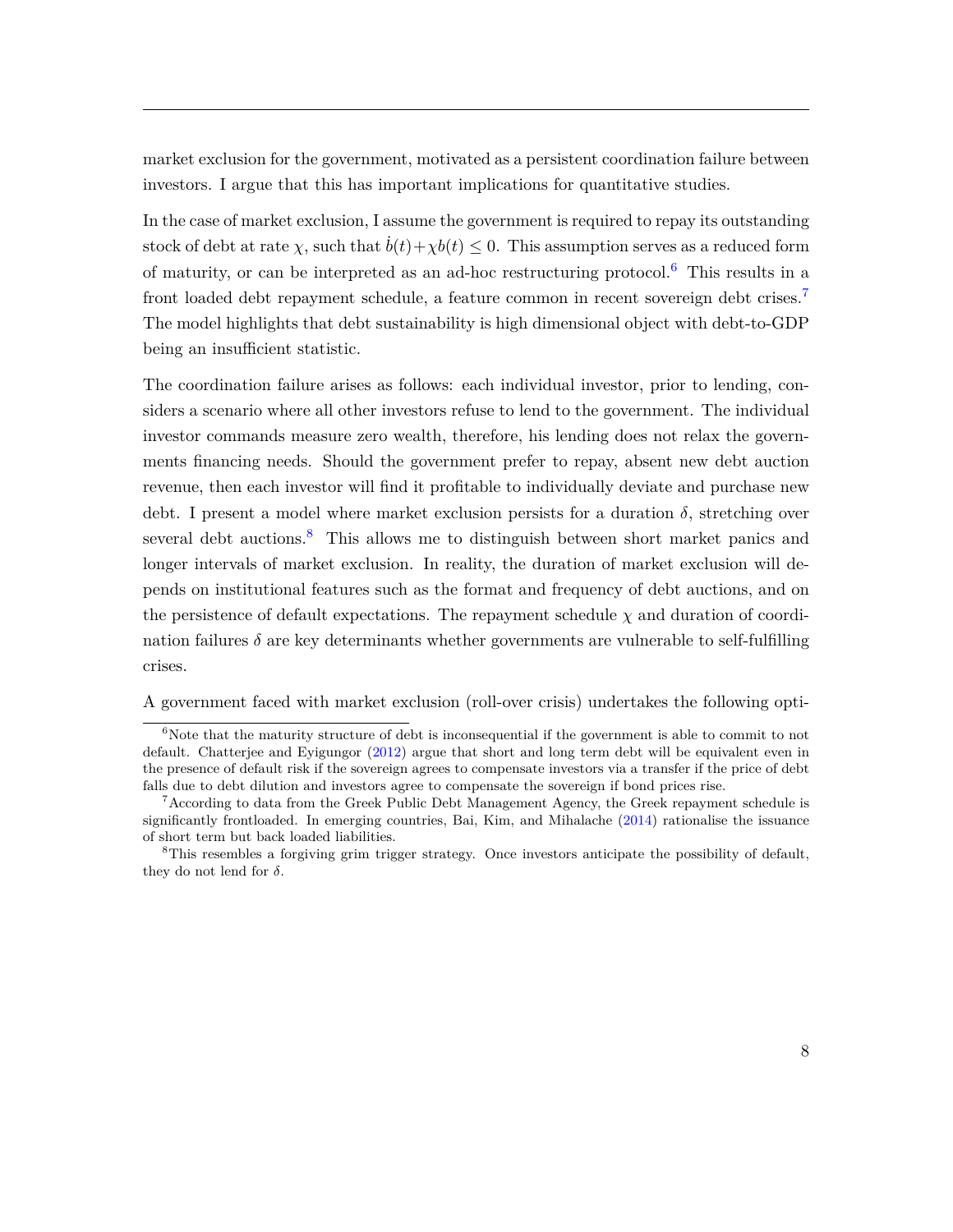mization,

$$
V^{\text{off-eq}}(b) = \max_{c(t)} \int_0^{\delta} e^{-\rho t} u(c(t)) dt + e^{-\rho \delta} V(b(\delta))
$$
\n(4)

$$
s.t \quad \dot{b}(t) = c(t) - y + r^*b(t), \quad \dot{b}(t) \le -\chi b(t)
$$

$$
b(t) \in \overline{\Omega}
$$
 (5)

A self-fulfilling crisis can occur in equilibrium if  $V^{\text{off}-\text{eq}}(b) < V$ .

### **Lemma 1 (Optimal deleveraging policy)**

*A government excluded from markets will find it optimal to repay its debt at the minimum rate possible*  $\dot{b}(t) = -\chi b(t)$ *, for any duration of exclusion*  $\delta$ *.* **Proof.** Provided in the Appendix A1.

While a government is excluded from markets, I show that the deleveraging constraint binds for all  $\delta > 0$ . At  $\delta$ , consumption jumps and the government pursues a constant consumption and debt path, derived as the optimal control to (1-2). Investors demand interest *r* <sup>∗</sup> on existing debt entering the period of market exclusion, reflecting the *restored equilibrium* interest rate.[9](#page-9-0)

### **Lemma 2 (Sustainable level of debt)**

*The level of debt b below which a government is not vulnerable to self-fulfilling crises is given by,*

$$
\underline{b} = \max\left\{b(t) \le \frac{y}{\chi + r^*} : V^{\text{off-eq}}(b) \ge \underline{V}\right\} \tag{6}
$$

*As*  $\delta \to 0$  *or*  $\chi \to 0$ *, a self-fulfilling crisis is not possible for*  $b \in \overline{\Omega}$ *.* **Proof.** Provided in the Appendix A2.

Lemma 1 implies  $V^{\text{off}-\text{eq}}$  is decreasing function in  $\delta$ , since, as the exclusion period grows, a greater portion of debt will need to be retired.<sup>[10](#page-9-1)</sup> The sustainable level of debt  $\underline{b}$  is therefore decreasing in  $\delta$ , a dimension overlooked by the existing literature. Conesa and Kehoe [\(2014\)](#page-30-7)

<span id="page-9-0"></span><sup>&</sup>lt;sup>9</sup>If we consider  $(\chi, \delta)$  to be a clause in the debt contract, the government will never choose to trigger it if there is no roll over crisis. This was pointed out in Aguiar et al.  $(2013)$  for a fixed  $\chi$  but generalises immediately.

<span id="page-9-1"></span><sup>&</sup>lt;sup>10</sup>Any *δ* can be part of an equilibrium. If all other investors share a horizon of *δ*, no individual investor has an incentive to deviate from this. The exclusion period can be derived to reflect a required recovery rate of debt off-equilibrium in which case  $\delta(\chi)$  will be an increasing function. Allowing the repayment schedule to affect the horizon at which investors assess credibility reduces the benefits to long maturity debt by leading to a prolonged coordination failure amongst investors.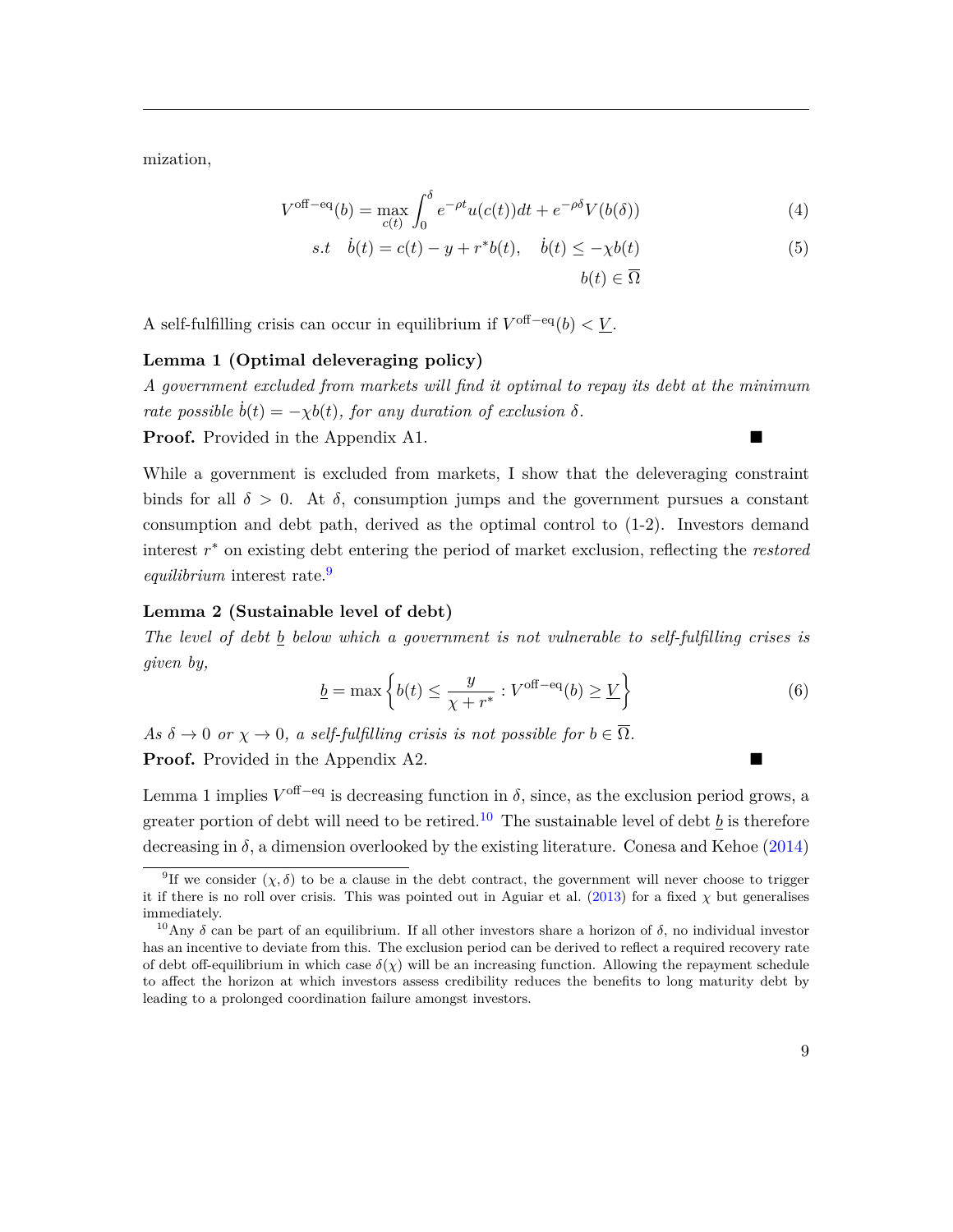and Roch and Uhlig [\(2014\)](#page-31-2) assume market exclusion off-equilibrium lasts one period only  $(\delta = 1)$  whereas Cole and Kehoe [\(2000\)](#page-30-0) assume perpetual exclusion ( $\delta = \infty$ ).

High gross financing needs in any given period will prompt a government to default, even if the total stock of debt that needs to be retired is small. Extending the debt repayment schedule  $(\chi \uparrow)$  reduces the financing needs of the government for all t and leads to much higher levels of sustainable debt. On the other hand, shortening the duration of the exclusion period  $(\delta \downarrow)$  is less effective since the financing needs of the government in the early periods remain high, leading to non-linear comparative statics.

Following the literature, I define the interval  $(\underline{b}, \overline{b}]$  as the crisis region  $\mathscr{C}$ . In this region, equilibrium selection depends on a sunspot which coordinates investor beliefs. The arrival time of default expectations *τ* is a random variable governed by a Poisson process with intensity  $\lambda$ . The probability of an expectations-driven default in any interval  $t \in [0, T]$  is given by,

$$
\mathbb{P}(\tau \le T \mid b \in \mathscr{C}) = 1 - e^{-\lambda T}
$$

In anticipation, investors demand a risk premium  $\lambda$  for levels of debt in the crisis region, such that, they earn  $r^*$  in expectation. This results in a discontinuous interest rate schedule. The government's participation condition in debt markets is evaluated at  $r(b) = r^* + \lambda$ , to define the fundamental default threshold  $\bar{b} = \max(\overline{\Omega})$ .

### **III. International self-fulfilling crises**

I define *solidarity* to be the international cooperation that arises from the optimizing behaviour of governments.<sup>[11](#page-10-0)</sup> Sovereign risk premia reflect investor expectations for the equilibrium and off-equilibrium behaviour of large agents, such as other governments and international agencies. I develop the problem faced by a country in good credit standing, should it choose to undertake a bailout for its partner. Solidarity can eliminate self-fulfilling crises and reduce market financing costs, with no purchases necessary on the equilibrium

<span id="page-10-0"></span> $11A$  key difference between countries and international agencies is is that the governance of the latter is designed to suppress individual incentives in favour of the institutional agenda. The mandates and structures of these agencies are designed to endow the agency with credibility which can be modelled by modifying the utility  $U = u(c) - \eta(b)$ , where  $u(c)$  is utility from own consumption or loans to other countries and  $\eta(b)$  is the disutility from a self-fulfilling default in the system which can be a function of the defaulting country's debt.  $\eta'(b) < 0$  reflects the degree of discipline.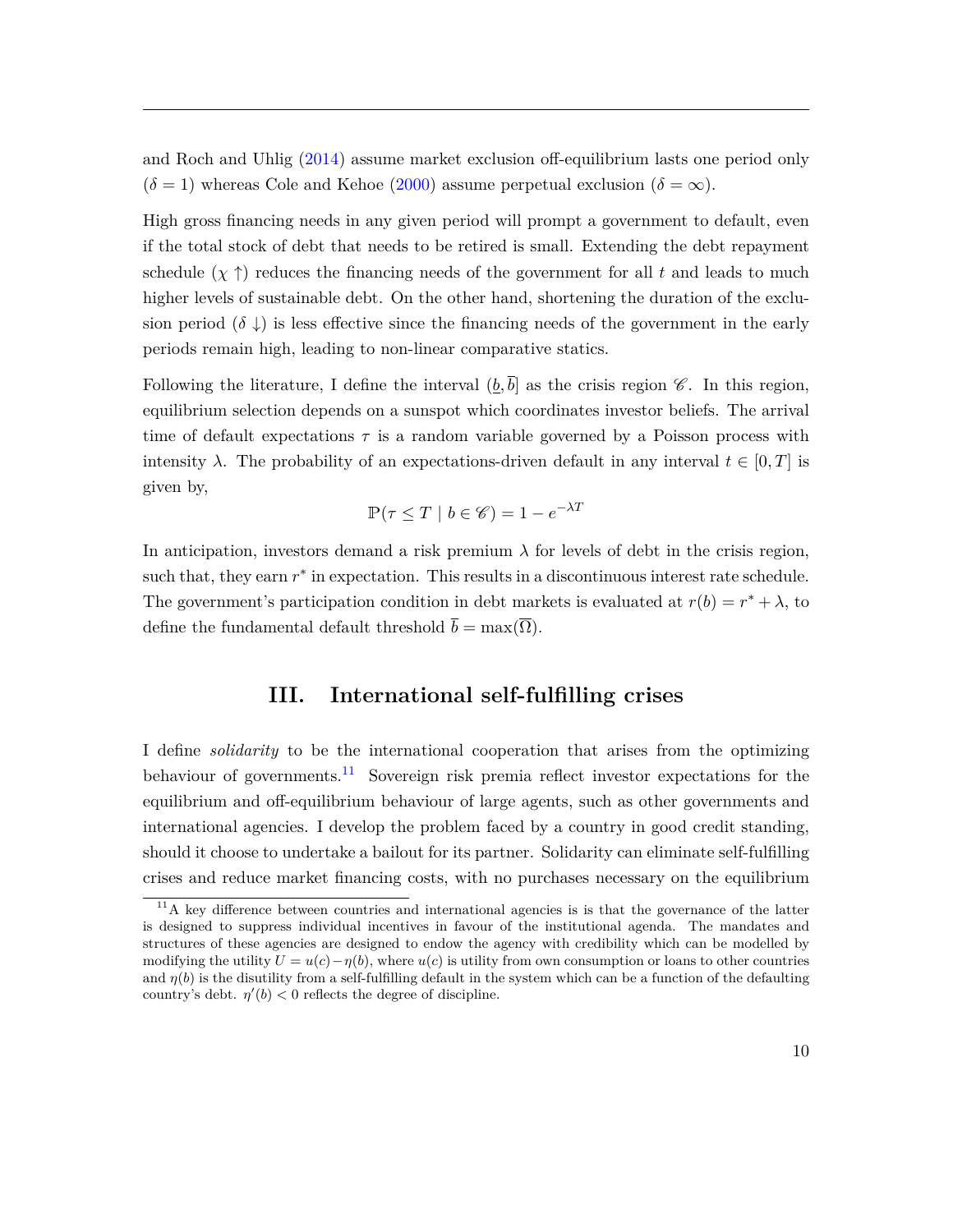path, if it is a time consistent policy. For this reason, the ESM publishes its *"forward commitment capacity"* to both inform markets that it is willing to assume to role of lender of last resort, and to convince markets of the credibility of this promise.[12](#page-11-0) Uninsurable risk in the system, which can reflect political risk in the Eurozone, undermines both the credibility and effectiveness of solidarity.

Investor beliefs are coordinated by sunspot processes that can dictate the switch to a bad equilibrium. These processes govern news that affect investor expectations of default and is unrelated to fundamentals.[13](#page-11-1) Three independent Poisson processes reflect the arrival of default expectations in each national debt market and for the system as a whole, with constant intensity  $\{\gamma_n\}_{n \in \{i,j,z\}}$  respectively.<sup>[14](#page-11-2)</sup> Absent solidarity, national default expectations for country *i* are formed with intensity  $\lambda_i^c = \gamma_z + \gamma_i$  and analogously for *j*. Joint default expectations are formed with  $\lambda^s = \gamma_z$ . In the presence of a credible commitment to bailout, a self-fulfilling crisis can only arise following system-wide default expectations.

I focus on a two country model, symmetric in policy functions and fundamentals. The initial symmetry can break down both on and off equilibrium because of heterogeneity in default expectations. Should a country choose to default, it incurs a flow cost of default  $\alpha y$  and is excluded from markets. Its partner incurs endowment cost  $\hat{\alpha} y$  due to spillover costs of default. These can be motivated by trade disruptions, political costs and financial exposures. In the case of joint default, each country earns utility  $\hat{V}$ , incurring a cost of  $(\alpha + \hat{\alpha})y$  and experiencing exclusion from bond markets.

### *A. Solidarity*

Solidarity in the model results in a bailout game with two-sided lack of commitment. Governments cannot commit to repay their own outstanding debt, nor can they commit to bailout a partner. A country in good credit standing, should its partner face market exclusion, can choose to undertake a bailout  $b<sup>I</sup>$  to restore a fundamental competitive equilibrium.

<span id="page-11-1"></span><span id="page-11-0"></span><sup>12</sup>Source: http://www.esm.europa.eu/assistance/FCC/index.htm

 $13$ Equilibrium selection may well be the result of a fundamental shock such as a fall in output or a debt shock but the model focuses on the strategic uncertainty in sovereign debt markets. I abstract from direct effects of fundamental shocks and focus on their implications for equilibrium selection. Cole, Neuhann, and Ordoñez [\(2016\)](#page-30-10), in a model of endogenous information acquisition, show that small fluctuations in fundamentals can induce large changes in risk spreads internationally.

<span id="page-11-2"></span> $14$ This resembles a multivariate exponential model, as discussed in Duffie and Singleton [\(1999\)](#page-30-11). Arrivals cannot occur simultaneously.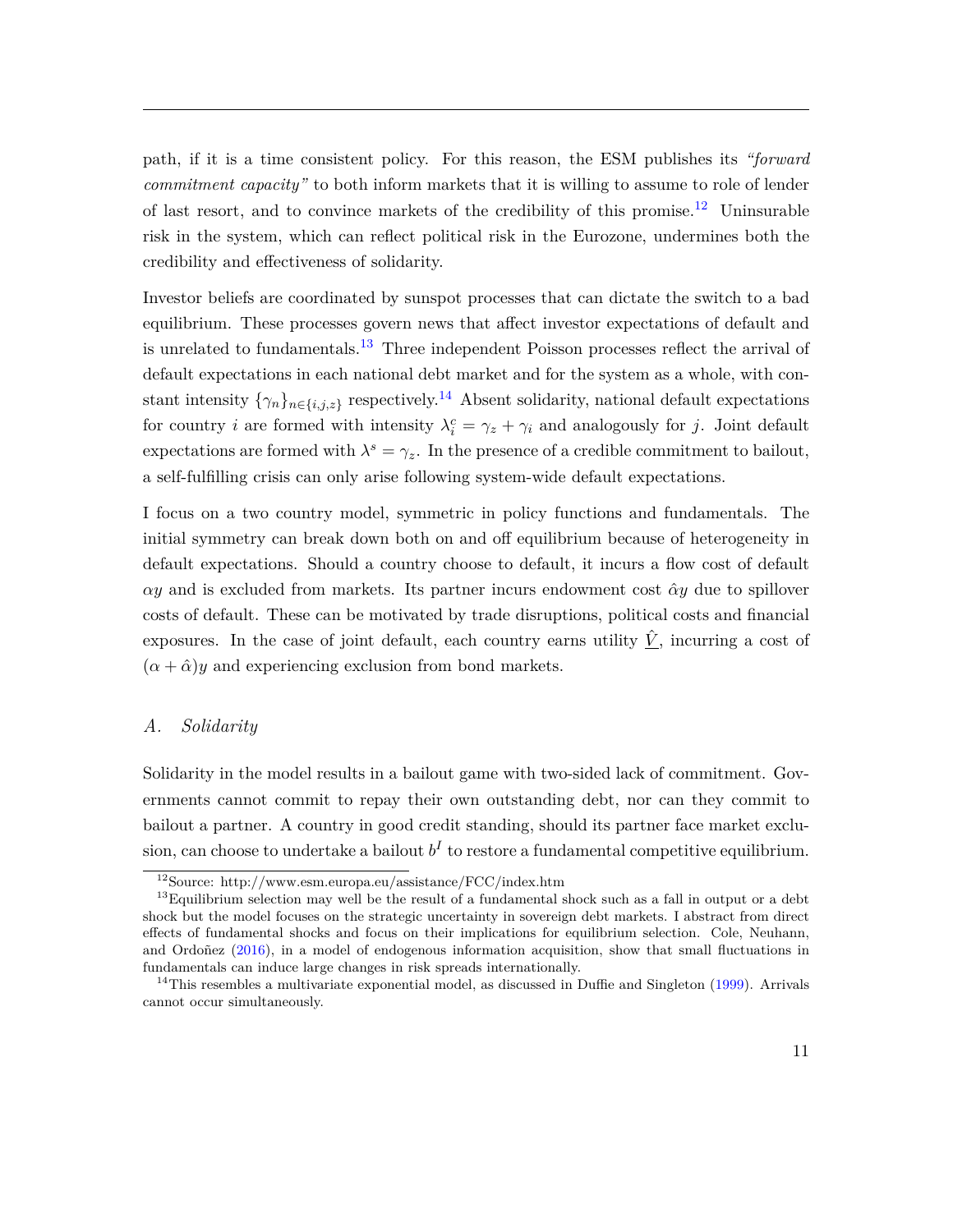This is a time consistent policy only if the expected discounted cost of the intervention is lower than the cost of partner default. I focus on bailouts aiming to restore a fundamental equilibrium, therefore, I assume no transfer will be made if the borrowing country is subject to fundamental default (solvency).<sup>[15](#page-12-0)</sup> The lower multiplicity threshold given by  $(6)$ , defines the maximum level of debt below which a government is not subject to equilibrium multiplicity  $b^s = \underline{b}$ , absent international cooperation.

A bailout programme  ${b<sup>I</sup>(t)}_{t\in[0,\delta]}$  extends over the duration of market exclusion and is designed to satisfy the borrower's participation constraint. This is preferred by the lender to a lump-sum transfer and it is more in line with observed bailout programmes. The sovereign in good credit standing faces contemporaneous and intertemporal incentives to undertake a bailout. It will commit resources to a bailout in  $t \in [0, \delta]$  to avoid the collateral damage  $\hat{\alpha}$  and to eventually restore a *good* equilibrium at  $\delta$ , where it will enjoy perpetually higher consumption due to the sharing of strategic uncertainty. The continuation value for the solidarity problem reflects the *restored equilibrium* wherein investors form expectations using the system-wide sunspot but optimally choose to disregard national sunspots. Governments' utility in the restored equilibrium is given by  $V^{hom}(b)$  as detailed in Appendix II.

A country in good credit standing faces the following problem when its partner is excluded from markets,

$$
V^{\text{sol}}(b) = \max_{c(t), b^I(t)} \int_0^\delta e^{-\rho t - \lambda^c t} [u(c(t)) + \lambda^c \hat{L}] dt + e^{-\rho \delta - \lambda^c \delta} V^{hom}(b(\delta)) \tag{7}
$$

$$
s.t \quad \dot{b}(t) = c(t) - y + (r^* + \lambda^c)b(t) + b^I(t) \tag{8}
$$

$$
b(t) \in \overline{\Omega}
$$

The country in good credit standing assumes the role of a bailout agent. While undertaking the bailout, it faces default at rate  $\lambda^c$  which is reflected in its borrowing costs,  $r^* + \lambda^c$ . This is due to the absence of cooperation and contributes to the cost of the bailout. The bailout agent is itself subject to an endogenous credit ceiling,  $\bar{b}$  due to its inability to commit to repaying its own debt. The country in good credit standing will optimally attempt to restore a fundamental equilibrium with the minimum possible bailout.<sup>[16](#page-12-1)</sup> The minimum

<span id="page-12-0"></span><sup>&</sup>lt;sup>15</sup>This aims to reflect the stance of international institutions when lending. To implement this, a debt brake will generally be required as in Tirole [\(2015\)](#page-31-0).

<span id="page-12-1"></span> $16$ This can be shown to be the outcome of a Nash Bargaining game where the country in good credit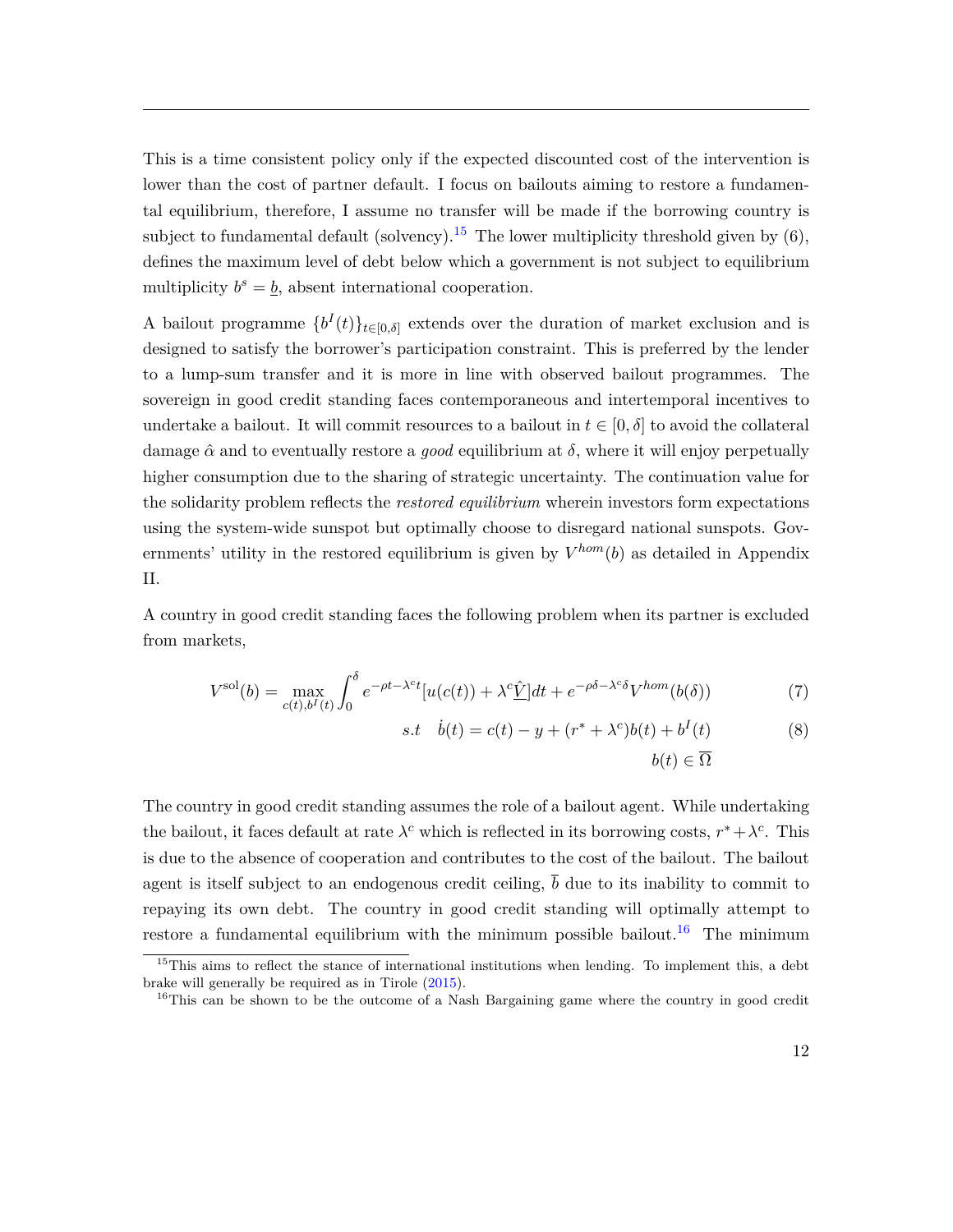transfer necessary to make a repayment strategy optimal for the recipient country is given by,

$$
b^{I}(b,t) = \min\{\tilde{b}: V^{\text{off}-\text{eq}}(b,\tilde{b},t) > \underline{V}\}\
$$
\n(9)

The bailout programme  ${b<sup>I</sup>(t)}_{t\in[0,\delta]}$  leaves the borrowing government  $\epsilon$  better off repaying its debt rather than defaulting at any point in time. The country excluded from the market will need to retire debt held by international investors at the same rate,  $\chi$ , as in the no cooperation benchmark. However, it can use official financing  $b<sup>I</sup>$  to smooth its consumption. It now faces the following constraints,

$$
\dot{b}(t) + b^{I}(t) = c(t) - y + (r^* + \lambda^s)b(t)
$$

$$
\dot{b}(t) + \chi b(t) = 0
$$

The minimum bailout  $b<sup>I</sup>(b)$  required to restore a lending equilibrium is increasing in the recipient country's debt  $b(t)$  therefore  $V^{\text{sol}}(b)$  is a decreasing function.<sup>[17](#page-13-0)</sup> Investors demand  $r^* + \lambda^s$  on the outstanding debt of the country experiencing exclusion which is the yield in the restored equilibrium. The uninsurable risk  $\lambda^s$ , therefore, endogenously increases the size of the necessary bailout and thus undermines credibility. Bailouts generally fail to restore the fundamental equilibrium because of uninsurable risk,  $\lambda^s > 0$ . This can also be interpreted as an exogenous probability that the bailout is wasted or lost before it arrives, therefore  $\lambda^s$  can illustrate political risk in the Eurozone.

The size of the bailout is increasing in  $\delta$  and the bailout schedule is increasingly frontloaded as  $\chi$  rises. For a given level of outstanding debt, investors deem solidarity to be credible if both countries prefer the intervention to their respective outside options. If this is the case, multiplicity in national debt markets is eliminated, conditional on at least one country maintaining access to the market.

For levels of debt in the solidarity region  $b \in \mathscr{S}$ , an international self-fulfilling crisis arrives at rate  $\lambda^s$ . In the symmetric expectations case  $\lambda_i = \lambda_j$ , the solidarity region is defined as,

$$
\mathscr{S} = \left\{ b : b \in (b^s, b^c] \right\},\tag{10}
$$

<span id="page-13-0"></span>standing has bargaining power of 1 and aims to capture the political dynamics observed during debt crises. <sup>17</sup>The intervention  $b^I$  exists since  $V^{\text{off-eq}}(b,b^I) > V(b)$  if  $b^I = \chi b(t), V^{\text{off-eq}}(b,0) < V(b)$  for  $b > b^s$  and

 $V(b)$  and  $V^{\text{off-eq}}(b)$  are both monotonically decreasing in *b*.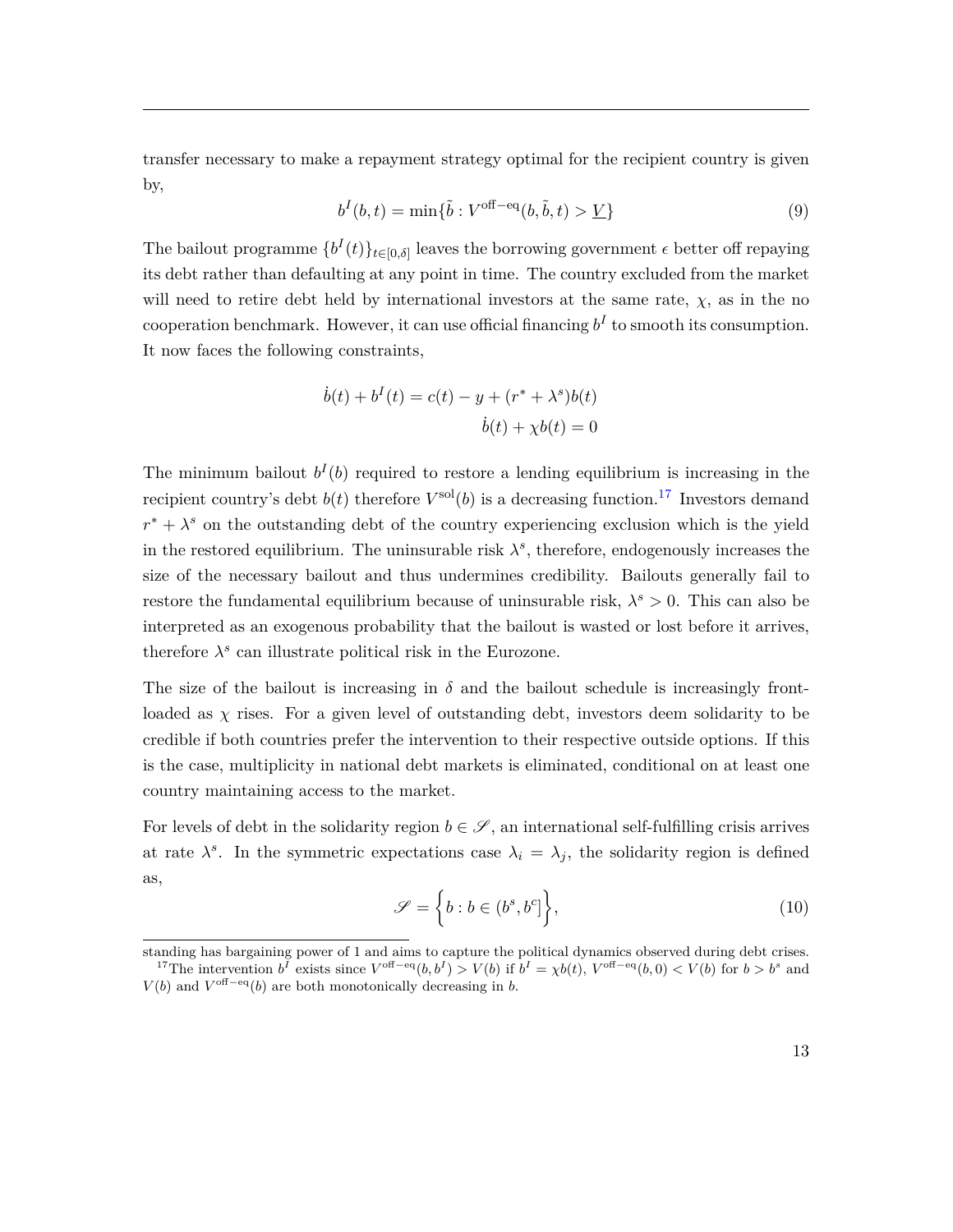where  $b^s$  is the lower multiplicity threshold given by (6) and  $b^c$ , given by,

$$
b^{c} = \max\left\{b \le \frac{y - b^{I}(b)}{r^{*} + \lambda^{c}} : V^{\text{sol}}(b) \ge \hat{V}(b)\right\}
$$
 (11)

is the maximum level of debt for which both countries at least weakly prefer the bailout. The solidarity zone is non-empty in the multiplicity region if  $\hat{\alpha} > 0$ .

The sovereign in good credit standing optimally chooses to pursue a constant consumption path while undertaking the bailout. The consumption policy depends discontinuously on the stock of debt. At  $\delta$ , the optimal strategy will be either to run down debt to  $b^s$  in finite periods or to maintain a constant stock of debt, leading to eventual default. In Appendix B1, I derive the optimal policy and bailout schedule, assuming the country experiencing market exclusion repays at rate  $\chi$ , as in the no intervention benchmark.

The country in good credit standing will undertake the bailout if the return to intervention is higher than the outside option of letting its partner default  $\hat{V}(b)$ . In case of partner default, a country incurs collateral damage  $\hat{\alpha}y$  but maintains access to markets. Lemma 3 explains when self-fulfilling crises can arise despite solidarity.

#### **Lemma 3 (Failure of solidarity to restore a fundamental equilibrium)**

*Sovereign debt may trade at a premium, even in the presence of bailout guarantees, because the guarantees are not credible*  $(b > b^c)$  *and because bailouts are probabilistic*  $(\lambda^s > 0)$ *.* **Proof.** Provided in the Appendix A3.

For  $b > b^c$ , sovereign bond yields are high and a dispersion in yields persists because investors expect no bailout in the case of market panic. For  $b \in \mathscr{S}$ , national self-fulfilling defaults are ruled out by an off-equilibrium bailout and a self-fulfilling crisis arrives at rate  $\lambda^s$  when there is system-wide panic. As a result, sovereign debt carries a risk premium  $\lambda^s$ in  $\mathscr{S}$ .

The model generalises easily to an asymmetric environment. Countries may have different levels of endowment,  $y_i \neq y_j$ , and face different expectations of default,  $\lambda_i \neq \lambda_j$ . Spillover costs of default can be represented by an increasing and concave function of the size of the defaulting country,  $\hat{\alpha}(y_j)y_i$ . A country in good credit standing *i*, when its partner *j* is in exclusion, faces utility  $V_i^{\text{sol}}(b)$  while undertaking a bailout. It faces default with arrival rate  $\lambda_i^c = \lambda^s + \lambda_i$ , which is reflected in its borrowing cost. The size of the bailout  $b^I(b_j(t))$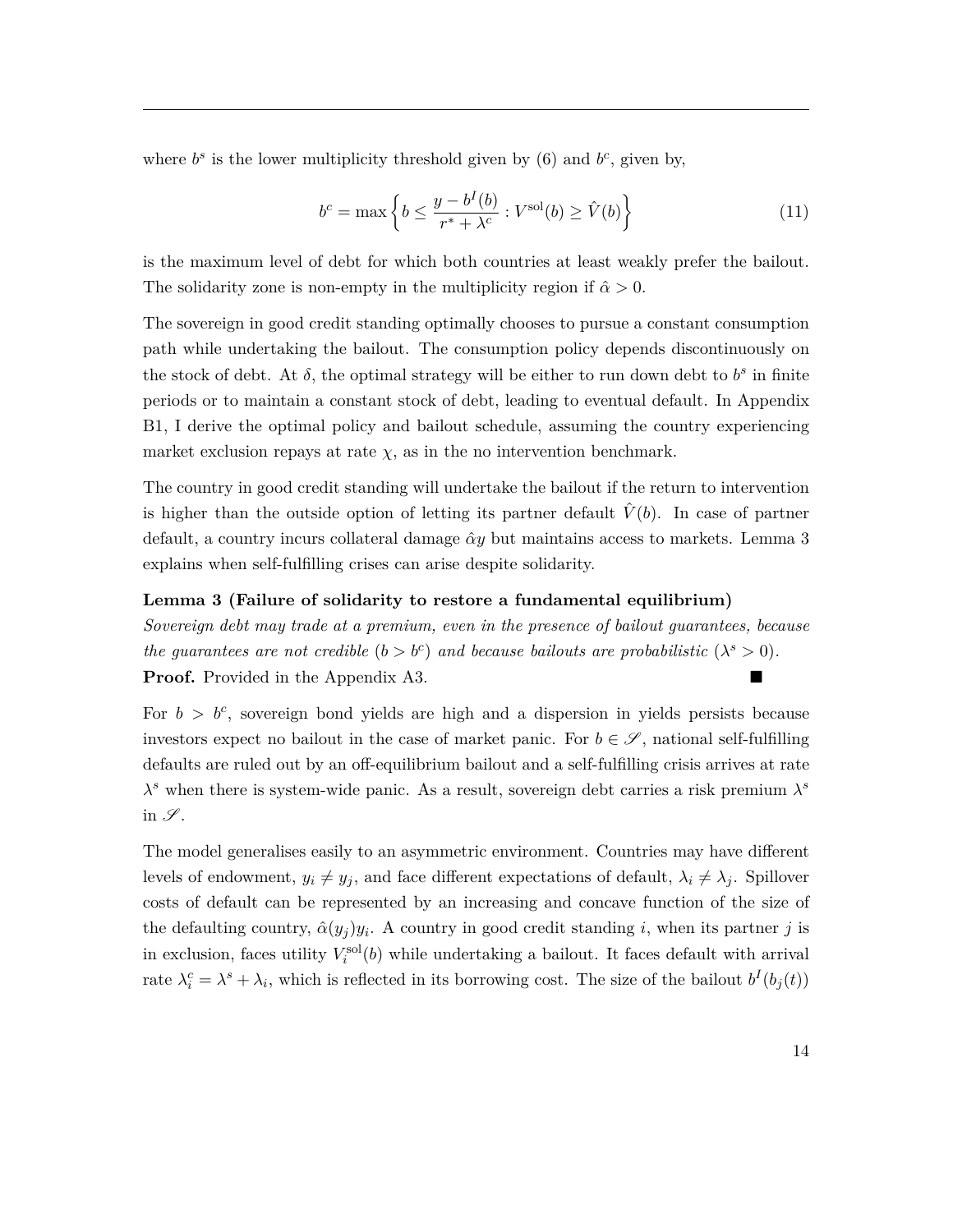will be decreasing in the fundamentals of the country in exclusion,  $y_j$ .

If country *i* is not subject to self-fulfilling default,  $\lambda_i^c = 0$ , solidarity extends the no crisis region for its partner *j* to  $[0, b_j^c]$ . The solidarity threshold for country *j*, given by  $b_j^c$ , is decreasing in the probability of default for country *i*,  $\lambda_i^c$ . If all strategic uncertainty can be insured away, then there can be no equilibrium default in the solidarity region and countries borrow at the risk free rate *r* ∗ .

### *B. Contagion*

The fear of contagion has driven many policy decisions on the management of debt crises. An expectations-driven default in one country can lead to the fundamental default of its economic partner. Default will inflict collateral damage ˆ*αy* on the partner country and may lead to an increase in borrowing costs. This can drive the partner country to default if fundamentals are weak. In the symmetric model, a contagion region will always exist, wherein countries face a higher rate of arrival of self-fulfilling crises  $\lambda^p = \lambda^s + \lambda_i + \lambda_j$ , and investors demand a higher risk premium in anticipation. The bond yield is higher than that of the one country benchmark, since the sovereign debt market is vulnerable to a wider set of sentiments.

Contagion is only possible for levels of debt where solidarity is not deemed credible,  $b > b^c$ , else spillovers never materialize because expectations of national default are invalidated by an off-equilibrium bailout. To derive the contagion region as an equilibrium object I characterize  $\hat{V}(b)$ , the value function for a sovereign when its partner has defaulted. The problem resembles a one country model, where the endowment flow is  $(1 - \hat{\alpha})y$  due to collateral damage, and there is no scope for international cooperation, as detailed in Appendix II.

For levels of debt in the contagion zone  $b \in \mathscr{P}$ , conditional on one country experiencing self-fulfilling default, the partner country faces fundamental default. An international selffulfilling crisis arrives at rate  $\lambda^p$ . The contagion zone  $\mathscr P$  is defined as,

$$
\mathscr{P} = \left\{ b : b \in (\max\{b^c, b^p\}, \overline{b}] \right\},\tag{12}
$$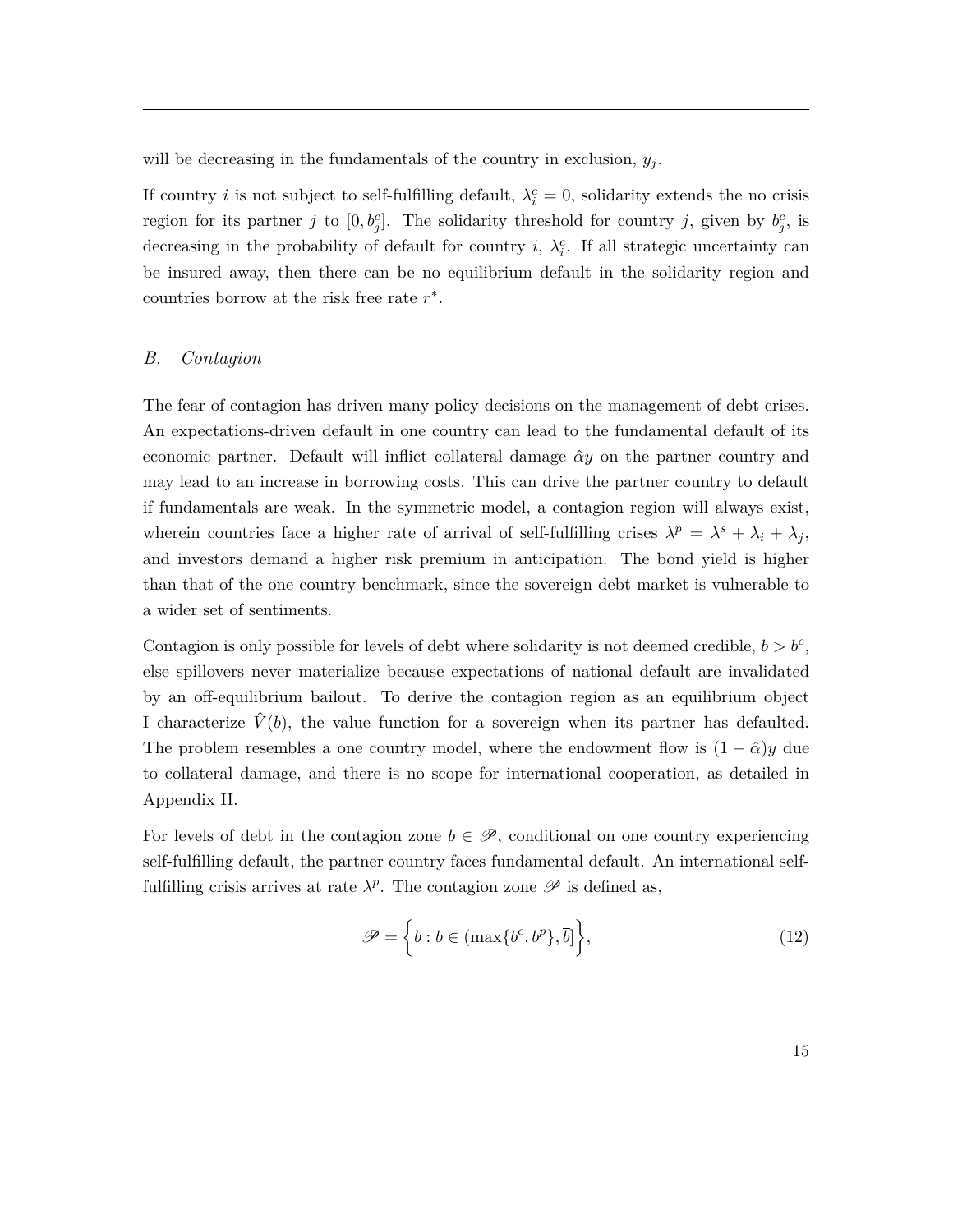where  $b^p$  is the contagion threshold given by,

$$
b^{p} = \max\left\{b \le \frac{(1 - \hat{\alpha})y}{r^* + \lambda^c} : \hat{V}(b) \ge \hat{\underline{V}}\right\}
$$
\n(13)

and  $\bar{b} = \max(\bar{\Omega})$ . The contagion zone is non-empty in the multiplicity region if  $\hat{\alpha} > 0$ .

Faced with an outside option of joint default due to contagion, a country in good standing will be willing to undertake a larger bailout. Should solidarity remain credible for  $b \geq b^p$ , a contagion outcome is avoided for levels of debt  $b^p < b \leq b^c$ . Formally, a solidarity promise is credible against the threat of contagion if the set  $(b^p, \bar{b}] \cap \{b : V^{\text{sol}}(b) \geq \hat{V}\}\)$  is non-empty.<sup>[18](#page-16-0)</sup> In this region, if the government excluded from market refuses the bailout then both countries are driven to default.<sup>[19](#page-16-1)</sup>

### *C. Equilibrium with solidarity and self-fulfilling crises*

In this section I solve for the symmetric, rational expectations equilibrium. Proposition 1 details the central result of this paper.

### **Proposition 1 (Crisis equilibrium with solidarity)**

*Sovereign risk premia reflect investor expectations for the equilibrium and off-equilibrium behaviour of other countries and international agencies. In the symmetric, two country economy with spillovers, investors internalize the strategic interaction between governments:*

- *i.* No crisis zone; For  $b \leq b^s$ , fundamentals are sufficiently strong and self-fulfilling *crises cannot arise in equilibrium. Investors demand the risk free rate*  $r^*$ .
- *ii. Solidarity zone*  $S$ *;* For  $b \in (b^s, b^c]$  *solidarity is credible, self-fulfilling crises arrive at rate*  $\lambda^s$  *and investors demand*  $r^* + \lambda^s$ *.*
- *iii.* Crisis zone  $\mathscr{C}$ ; For  $b \in (b^c, b^p]$  solidarity is not credible. Self-fulfilling crises arrive at  $\lambda^c$  *and investors demand*  $r^* + \lambda^c$ .
- *iv. Contagion zone*  $\mathscr{P}$ ; For  $b \in (\max\{b^c, b^p\}, \overline{b}]$  the expectations-driven default of one *country will result in the fundamental default of its partner. Self-fulfilling crises*

<span id="page-16-0"></span><sup>&</sup>lt;sup>18</sup>To see that this is possible, notice that as  $\lim_{\delta\to 0} V^{\text{sol}} = V$ . However, if  $\hat{\alpha} > 0$  then  $\hat{V} < V$  even if  $\delta = 0$ . As a result,  $b^p < b^c < \overline{b}$  is possible.

<span id="page-16-1"></span> $19$ In response to an agreed haircut on Greek debt and a rejected bailout by Cyprus The Economist asks, "Who really holds the gun- the firing squad, or the prisoner?", Small island, big finger, March 23rd 2013.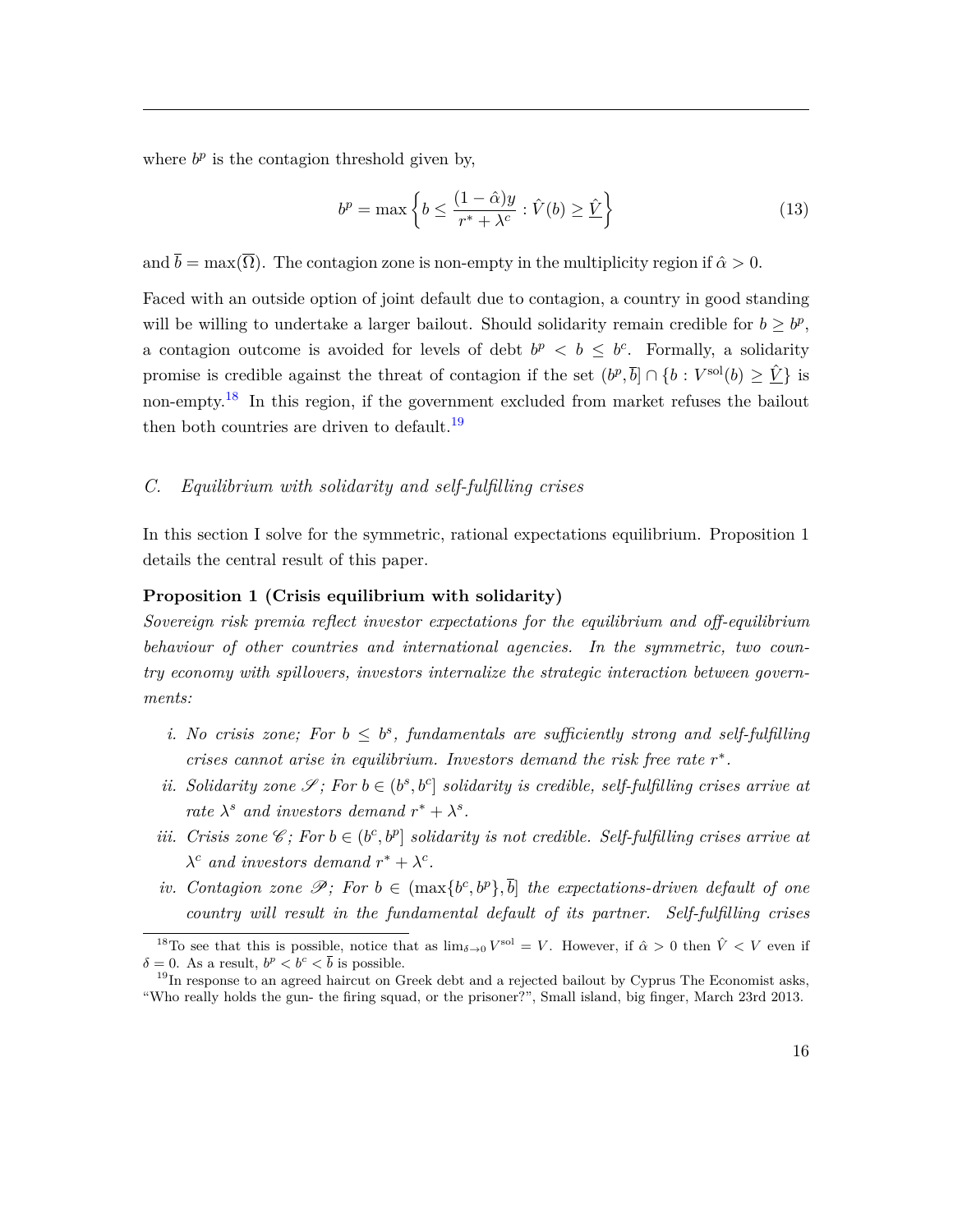*arrive at*  $\lambda^p$  *and investors demand*  $r^* + \lambda^p$ *.* 

*v.* Fundamental default; For  $b > \overline{b}$ , investors expect the government to default and refuse *to purchase new debt.*

### **Proof.** Provided in the Appendix A4.

Investors demand a lower interest rate on new debt issuances if they expect a rescue of the issuing country in the case of market panic. The probability of system-wide default expectations raises sovereign risk premia for the issuing country through two channels. Firstly, this implies a probability that the bailout may fail or never come. Secondly, spillover costs of default give rise to a contagion region. The multiplicity region  $b \in (b^s, \overline{b}]$ will be non-empty if the probability of self-fulfilling crises is sufficiently low. Conditional on  $b^s < \overline{b}$ , the solidarity and contagion regions are non-empty. Although ex-ante, committing to a bailout is always the optimal policy for a country in good credit standing, ex-post the cost of the bailout can be prohibitively high. I now present the definition of the equilibrium and proceed to characterise optimal policy.

### **Definition 1**

*A symmetric competitive equilibrium in the two country economy consists of a consumption*  $function for each sovereign C: \overline{\Omega} \to \mathbb{R}_+$ , value functions  $V: \overline{\Omega} \to \mathbb{R}$ ,  $V^{\text{off}-\text{eq}}: \overline{\Omega} \to \mathbb{R}$ ,  $V^{hom}: \overline{\Omega} \to \mathbb{R}$  and  $\hat{V}: \overline{\Omega} \to \mathbb{R}$  and intervals  $\mathscr{S}, \mathscr{P} \subset \overline{\Omega}$  such that,

*i.*  $r \in R(\overline{\Omega})$ ;

- *ii. for*  $b \in \overline{\Omega}$ *, given r*,  $V(b)$  *is the value function for the solution of each sovereign's equilibrium problem and C gives the maximizing choice;*
- *iii. investors* earn  $r^*$  *in expectation*  $\forall$   $b \in \overline{\Omega}$ *;*
- $iv. V(b_0) \geq V, \forall b \in \overline{\Omega}$ ;
- *v.*  $V^{\text{off-eq}}(b) \geq V$ ,  $\forall b \leq b^s$ ;
- $vi. V^{\text{sol}}(b) \geq \hat{V}(b), \ \forall \ b \in \mathscr{S};$
- $vii. \ \hat{V}(b) < \hat{V}$ ,  $V^{\text{sol}}(b) < \hat{V}$ ,  $\forall b \in \mathscr{P}$

(*i*) summarises regularity conditions required on the interest rate schedule, as in Aguiar et al.  $(2015a)$ , which I detail in Appendix II. I restrict attention to equilibria where  $r(b)$  is time invariant and monotonic, which ensures that all debt trajectories are steady state or downward trajectories. (*ii*) and (*iii*) are the optimality conditions for the governments and the investors respectively. (*iv*) requires that default is not optimal at  $t = 0$ . (*v*−*vii*) ensure that equilibrium regions detailed in Proposition 2 are consistent with the off-equilibrium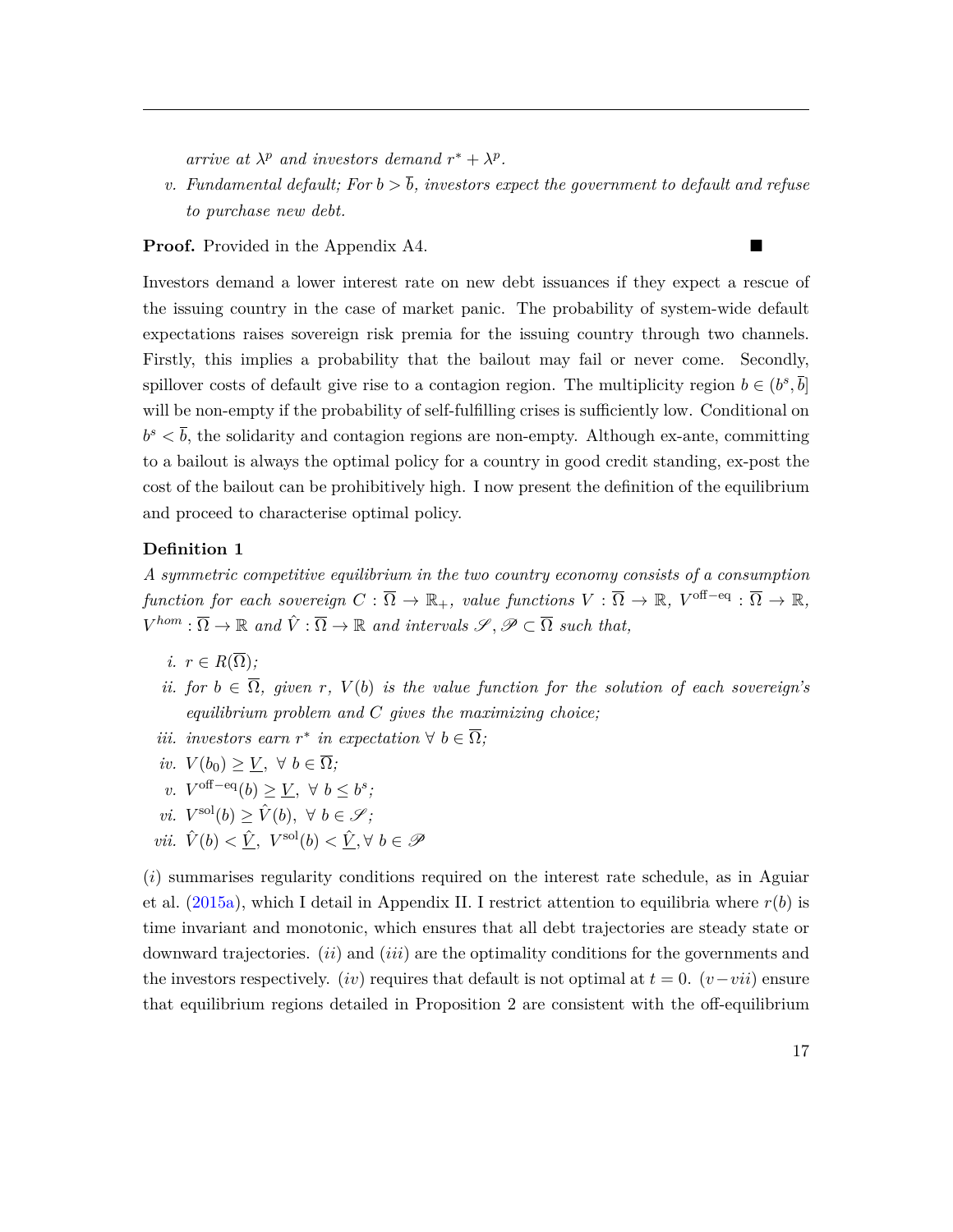behaviour of international agents, specifying the intervals  $\mathscr S$  and  $\mathscr P$  as equilibrium objects. The crisis zone  $\mathscr{C}$  is defined as the complement to  $\mathscr{S}$  and  $\mathscr{P}$  in the multiplicity region  $(b^s, \overline{b}]$ . The equilibrium is Markov perfect.

I construct the equilibrium value function for a government in a model of self-fulfilling crises, solidarity and contagion. Each government faces the following problem,

$$
V(b) = \max_{c(t)} \int_0^\infty e^{-\rho t - \sum_i \lambda^i \int_0^t \mathbb{1}_i(b(s))ds} \left[ u(c(t)) + \sum_{i \backslash c} \lambda^i \hat{\underline{V}} \mathbb{1}_i(b(t)) + \right. \\
\left. \left( \lambda^s \hat{\underline{V}} + (\lambda^c - \lambda^s)(\hat{V}(b) + \underline{V}) \right) \mathbb{1}_c(b(t)) \right] dt
$$
\n
$$
s.t \quad b(t) = c(t) - y + [r^* + \sum_i \lambda^i \mathbb{1}_i(b)]b(t)
$$
\n
$$
b(t) \in \overline{\Omega},
$$
\n
$$
i \in \{s, c, p\}
$$

The model admits multiple equilibria for  $b > b^s$  because of strategic uncertainty amongst international investors in sovereign debt markets. The indicator functions  $\mathbb{1}_s$ ,  $\mathbb{1}_c$  and  $\mathbb{1}_p$ take a value of one when the level of outstanding debt is in the solidarity, crisis or contagion region respectively.<sup>[20](#page-18-0)</sup> In equilibrium, the government faces an interest rate schedule  $r(b)$  =  $r^* + \sum_i \lambda^i \mathbb{1}_i(b)$ , which reflects the probability that investors are not repaid. The government will receive  $\underline{V}$  in case of own default,  $\hat{V}(b)$  in case of partner default and  $\underline{\hat{V}}$  in case of joint default. In the symmetric model,  $\lambda^c - \lambda^s$  is equal to the probability that exactly one government defaults.  $\overline{\Omega} = [0, \overline{b}]$  is the set of all debt levels satisfying the participation condition for each government.

New strategies arise in equilibrium, as governments try to take advantage of bailout guarantees and avoid contagion. In the no crisis region, international investors demand  $r(b) = r^*$  and the government optimally pursues a stationary debt strategy  $\dot{b} = 0$ , receiv- $\lim_{b \to \infty} V(b) = \frac{u(y - r^*b)}{2}$  $\frac{(a)}{p}$ . Self-fulfilling crises are possible for  $b > b^s$ . A credible bailout guarantee between countries will invalidate investor expectations of national default for debt below  $b^c$ . The government chooses to either maintain a constant level of debt, paying a risk premium *λ <sup>s</sup>* and facing eventual default, or to run down debt in finite time to a level  $b^s$ , where  $r = r^*$  and there can be no default in equilibrium. While saving, the govern-

<span id="page-18-0"></span><sup>&</sup>lt;sup>20</sup>The notation  $\sum_{i\setminus c}$  refers to the summation for  $i \in \{s, p\}.$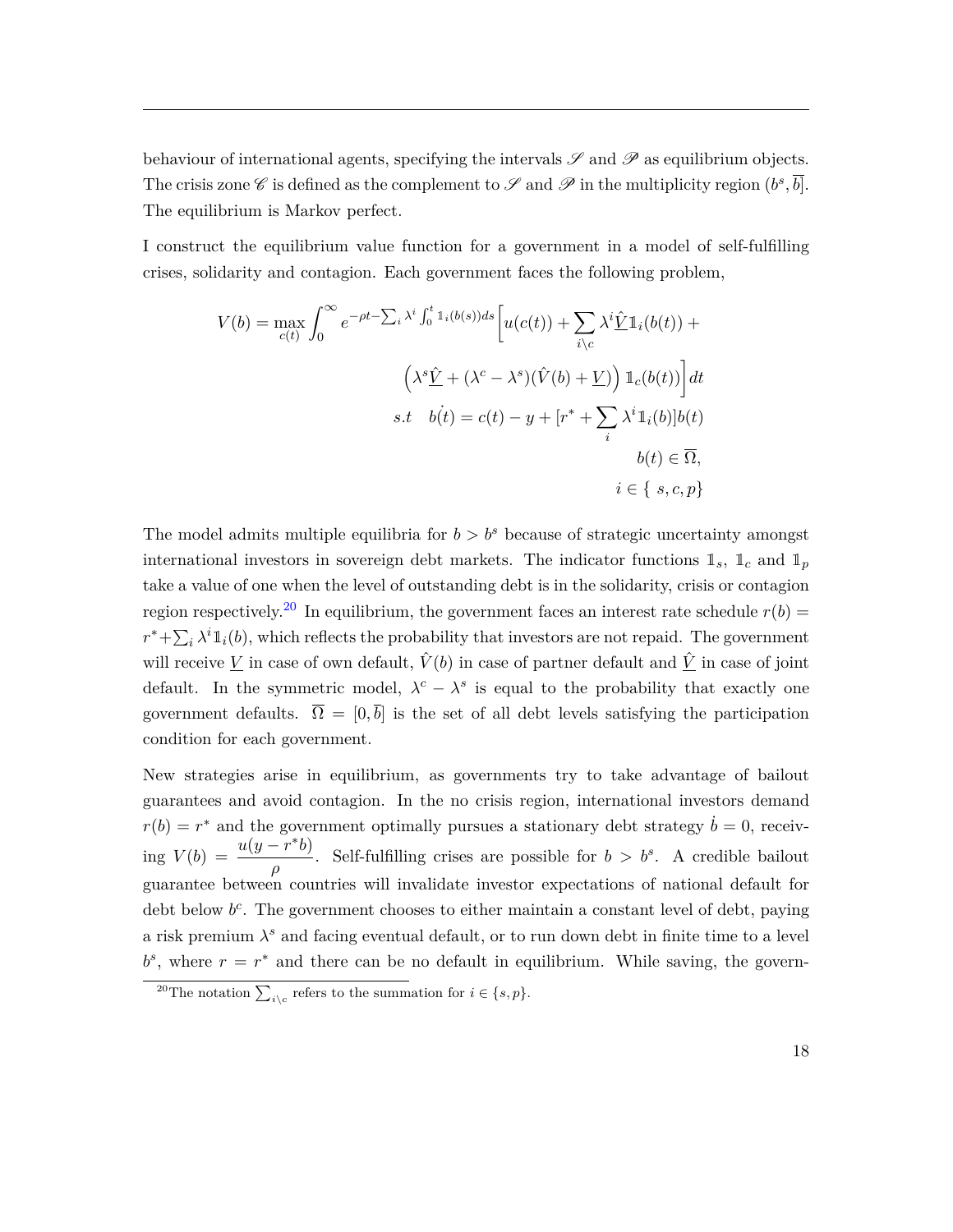ment finds a constant consumption path at  $c^s$  optimal and consumes discretely when debt reaches  $b^s$ ,  $c(b^s) = y - r^*b^s$ . As debt rises within the solidarity region, the consumption cost of running down debt in finite periods,  $-u'(c)(b-b^s)$ , is increasing and the government is indifferent between the two debt strategies at  $b^{s*}$ . A government faces the choice to maintain or run down its outstanding debt in  $\mathscr C$  and  $\mathscr P$ , while subject to a higher probability of self-fulfilling crisis and higher debt servicing costs. Since the level of debt is higher, the cost of running down debt to the sustainable level of debt,  $b^s$ , rises. However, the government may find it optimal to save the nearest discontinuity,  $b^i \leq b$ . Proposition 2 characterizes the optimal policy in equilibrium.

### **Proposition 2 (Optimal policy)**

*In the symmetric two country economy, the optimal government policy involves a constant or downward debt trajectory. Under a constant debt strategy, the government consumes*  $c = y - r(b)b$  *and receives utility,* 

$$
V(b) = \begin{cases} \frac{u(y - r^*b)}{\rho} & \text{if } b \in [0, b^s] \\ \frac{u(y - (r^* + \lambda^s)b)}{\rho + \lambda^s} + \frac{\lambda^s}{\rho + \lambda^s} \hat{V} & \text{if } b \in [b^{s*}, b^c] \\ \frac{u(y - (r^* + \lambda^c)b)}{\rho + \lambda^c} + \frac{\lambda^s}{\rho + \lambda^c} \hat{V} + \frac{\lambda^c - \lambda^s}{\rho + \lambda^c} \left(\hat{V}(b) + \underline{V}\right) & \text{if } b \in [b^{c*}, b^p] \\ \frac{u(y - (r^* + \lambda^p)b)}{\rho + \lambda^p} + \frac{\lambda^p}{\rho + \lambda^p} \hat{V} & \text{if } b \in [b^{p*}, \bar{b}] \end{cases}
$$

 $where b^{i*} = \frac{y - c^i}{x + c^i}$  $\frac{g}{r^* + \lambda^i}$  for  $i \in \{s, c, p\}$  *is the steady state debt level in each region above which a constant debt trajectory is optimal. If a downward trajectory is optimal, the government will save to a level*  $b^i \leq b$  *while consuming*  $c^i$  *in each region i*, defined *implicitly* by,

$$
(\rho + \sum_{i} (\lambda^{i} \mathbb{1}_{i}(b^{i})) V(b^{i}) - \sum_{i \backslash c} \lambda^{i} \mathbb{1}_{i}(b) \hat{\underline{V}} - (\lambda^{s} \hat{\underline{V}} + (\lambda^{c} - \lambda^{s}) \underline{V}) \mathbb{1}_{c}(b(t)) =
$$
  

$$
u(c^{i}) - u'(c^{i}) (c^{i} - y + r(b)b^{i}) + (\lambda^{c} - \lambda^{s}) \mathbb{1}_{c}(b) \hat{V}(b^{i})
$$

*The cost of running down debt to the nearest threshold*  $b^i < b$  *is given by*  $-u'(c^i)(b - b^i)$ *.* **Proof.** Provided in the Appendix A5.

The value function will feature a concave kink at each  $b^i$ ,  $i \in \{s, c, p\}$ . For  $b > b^s$ , investors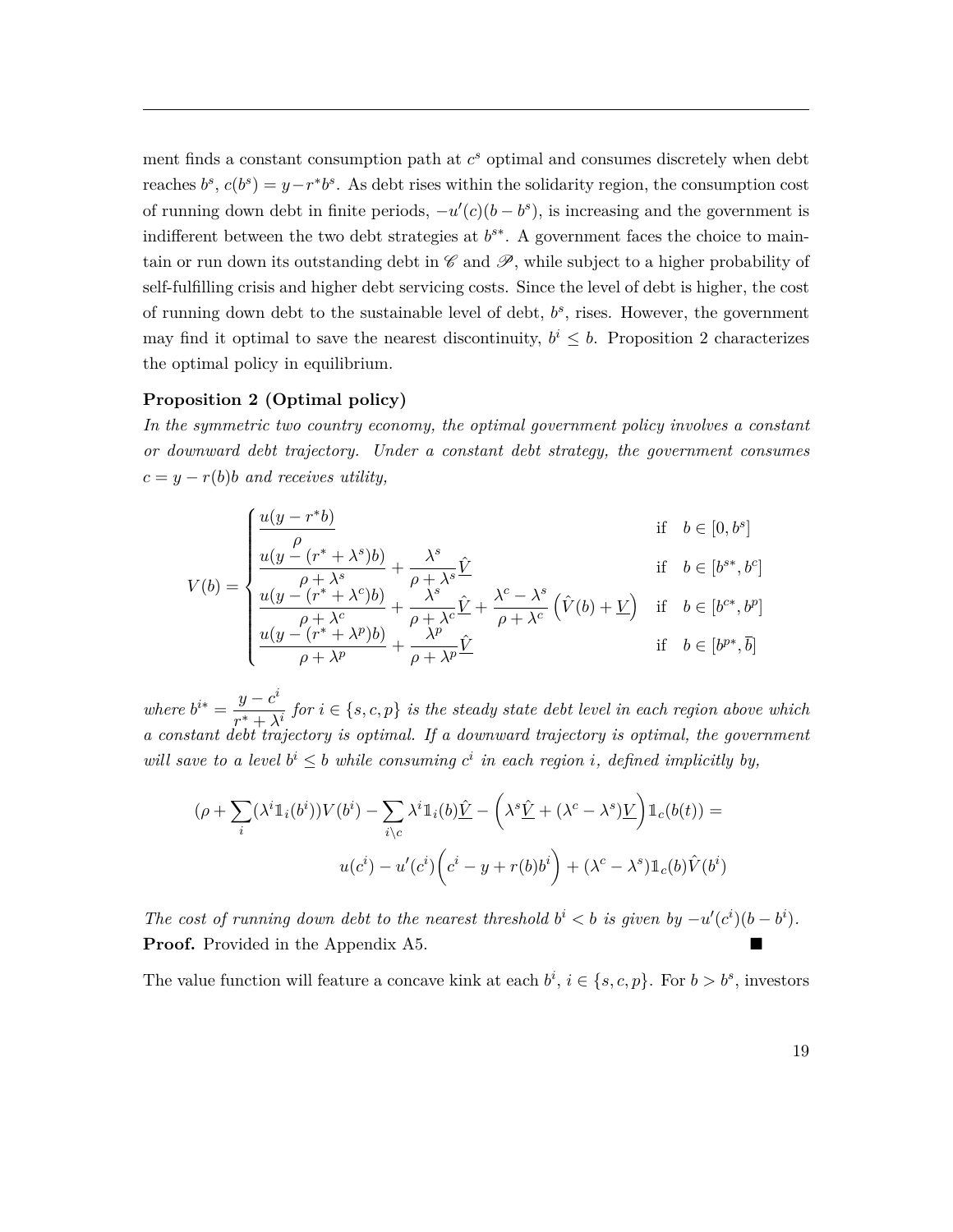demand compensation for the possibility of self-fulfilling crises, resulting in a discontinuity in the interest rate and a kink in the value function.<sup>[21](#page-20-0)</sup> The kink at  $b^c$  is a novel result which reflects changing investor expectations for intervention by international agents. To the left of this discontinuity, investors expect an international agent to undertake a bailout in case of market panic, which reduces the probability of a self-fulfilling crisis relative to the onecountry benchmark. Self-fulfilling crises in this region arise only due to uninsurable political risk  $(\lambda^s)$  and countries default jointly. To the right of the discontinuity, investors expect no international intervention in the case of market panic because the required bailout is too costly.

A change in investor expectations for the equilibrium actions of large international agents leads to sudden swings in sovereign risk premia. Consider the following instructive scenarios. Suppose  $\Delta \hat{V}(b) \geq 0$  for the country undertaking the bailout. This could reflect a political push in favour of abandoning support for the partner country or a decrease in the spillover costs of default, due to the signing of new trade deals with other countries. If  $\Delta \hat{V}$ (*b*) is large, then it may be the case that  $V^{\text{sol}}(b) - \hat{V}(b) < 0$  and investors will no longer expect the country to undertake a bailout for its partner. The creditors of the partner country will require a higher risk premium,  $\lambda^c > \lambda^s$ , despite there being no change in domestic fundamentals.

### **Lemma 4 (Endogenous propagation of expectations)**

*Following an increase in the expectations of system-wide default or political risk,*  $\Delta \lambda^s > 0$ , *the risk premium on a country <i>i*'s sovereign debt can rise by as much as  $\Delta \lambda^s + \lambda_i$ . **Proof.** Provided in the Appendix A6.

Expectations can change following statements from officials or other political events. Mario Draghi's seminal commitment to saving the Euro may have lead to  $\Delta \lambda^s < 0$ . An exit vote by Britain and growing anti-EU sentiment may have resulted in a  $\Delta \lambda^s > 0$ . Alternatively, a change in expectations of default can accompany a real shock that affects both countries. If expectations of joint default rise, in addition to the direct increase in borrowing costs, there exists a secondary effect through the disintegration of solidarity. The required bailouts become both larger and more expensive and the continuation equilibrium  $V^{hom}(b)$  becomes less attractive. During the European debt crisis, markets assigned a non-zero probability to the dissolution of the European Monetary Union and sovereign debt yields spiked across

<span id="page-20-0"></span><sup>&</sup>lt;sup>21</sup>This is a standard result in the sovereign debt literature originating in Cole and Kehoe  $(2000)$  and has also been identified in Aguiar et al. [\(2013\)](#page-29-8).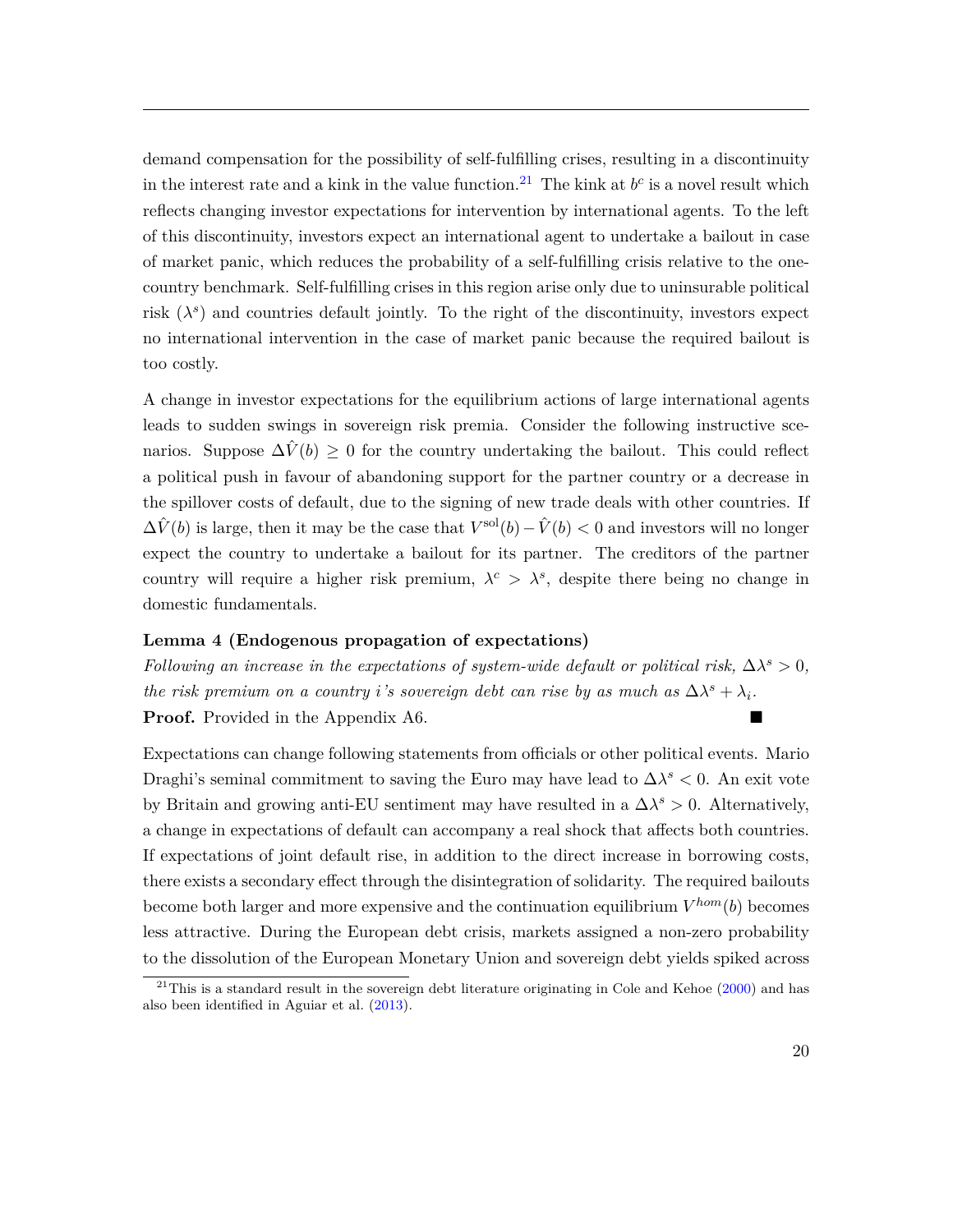the system. This can be partly attributed to the collapse of solidarity, as countries faced unfavourable borrowing conditions and political resistance when mobilizing multilateral rescue packages.

### **IV. Ex-ante borrowing incentives**

In this section, I study the ex-ante effects of bailout guarantees on optimal borrowing policy. If default inflicts collateral damage on the partner economy  $\hat{\alpha} > 0$ , borrowing policies that lead to eventual default are privately optimal but socially inefficient outside of the contagion region. I present optimality conditions for a government pursuing a constant debt trajectory that leads to eventual self-fulfilling default (gambling). I then show that a bailout guarantee from an international agent with limited commitment (solidarity) can encourage governments to reduce their outstanding stock of debt.

Solidarity will have different effects on the optimal borrowing policy depending on the recipient government's level of debt. For levels of debt where investors expect a bailout offequilibrium, the fall in the probability of a self-fulfilling default will lower debt servicing costs. This is the standard channel studied in the literature which raises moral hazard concerns. However, a limited bailout guarantee gives rise to a new equilibrium strategy, where governments target  $b = b^c$  and default at rate  $\lambda^s$ . I show that the reduction in the distance to the nearest debt threshold,  $b^i < b$ , will make a deleveraging strategy more attractive for governments with sufficiently high levels of debt.

A country with sufficiently low debt benefits from solidarity, because investors anticipate a bailout by the partner country in the case of market panic. As a result, the country faces a lower probability of default and investors demand a lower interest rate on new debt issuances. Countries with debt  $b \in (b^s, b^c]$ , have an increased incentive to gamble under a bailout guarantee. However, if a country is sufficiently indebted  $b > b^c$ , investors expect an international agent not to intervene in the case of market panic because the necessary bailout is too costly. This provides an incentive to run down debt to  $b^c$  in order to manipulate investors' expectations for a bailout.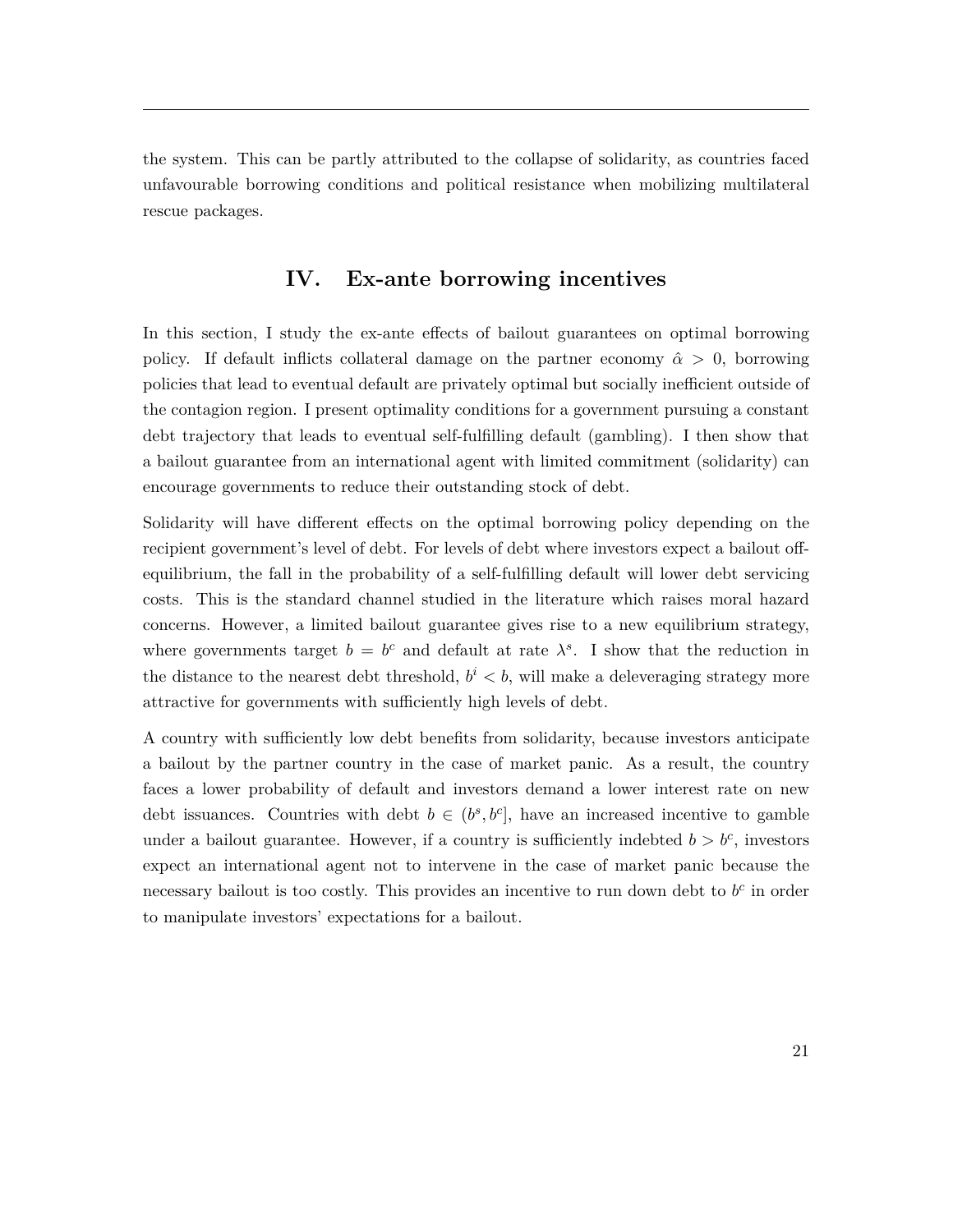### **Proposition 3 (Solidarity and gambling)**

*For*  $b > b^c$ , *if*  $\lambda^s$  *is low, solidarity improves the return to running down debt to*  $b^c$  *and defaulting at rate*  $\lambda^s < \lambda^c$ .

**Proof.** Provided in Appendix A7.

Proposition 3 arises because I relax the assumption that an international agent can commit to a bailout for all  $b \in \overline{\Omega}$ . If solidarity was credible everywhere, there would be no incentive to run down debt.

### **Corollary 1 (Solidarity and gambling with perfect insurance)**

*When*  $\lambda^s = 0$ , solidarity makes a constant debt strategy safe and optimal for all  $b \leq b^c$ . *For*  $b > b^c$ , the return to pursuing a safe strategy  $b = b^c$  improves.

In section 2, I showed that perfect insurance increases the range of debt where solidarity is credible resulting in a higher sustainable level of debt. Corollary 1 states that under perfect insurance, solidarity provides stronger incentives for a borrowing country to run down its debt to take advantage of an extended region of solidarity. This further increases the set of states where a government avoids default following a bailout guarantee. An intervention by an international agent not subject to default expectations or political risk is more effective in preventing self-fulfilling crises and also provides stronger incentives for borrowing countries to reduce their outstanding stock of debt.

To conclude the section, I summarize how optimal borrowing policy differs in a model with solidarity and contagion. A limited commitment to off-equilibrium transfers, which arises from the optimizing behaviour of governments, provides an incentive for borrowing governments to reduce their outstanding level of debt such that its creditors expect a bailout in case of market panic. In addition, relative to a one-country model, a higher probability of default in the contagion zone,  $\lambda^p \geq \lambda^c$ , prompts the government to reduce its debt level to  $b \leq \max\{b^c, b^p\}$ . In models which feature a third party bailout agency that can commit to eliminate self-fulfilling crises, governments will tend to pursue debt levels near  $\bar{b}$ . This leaves them vulnerable to fundamental default. In a model where international agents cannot commit to a bailout, governments have an incentive to maintain debt levels at or below  $b^c$ .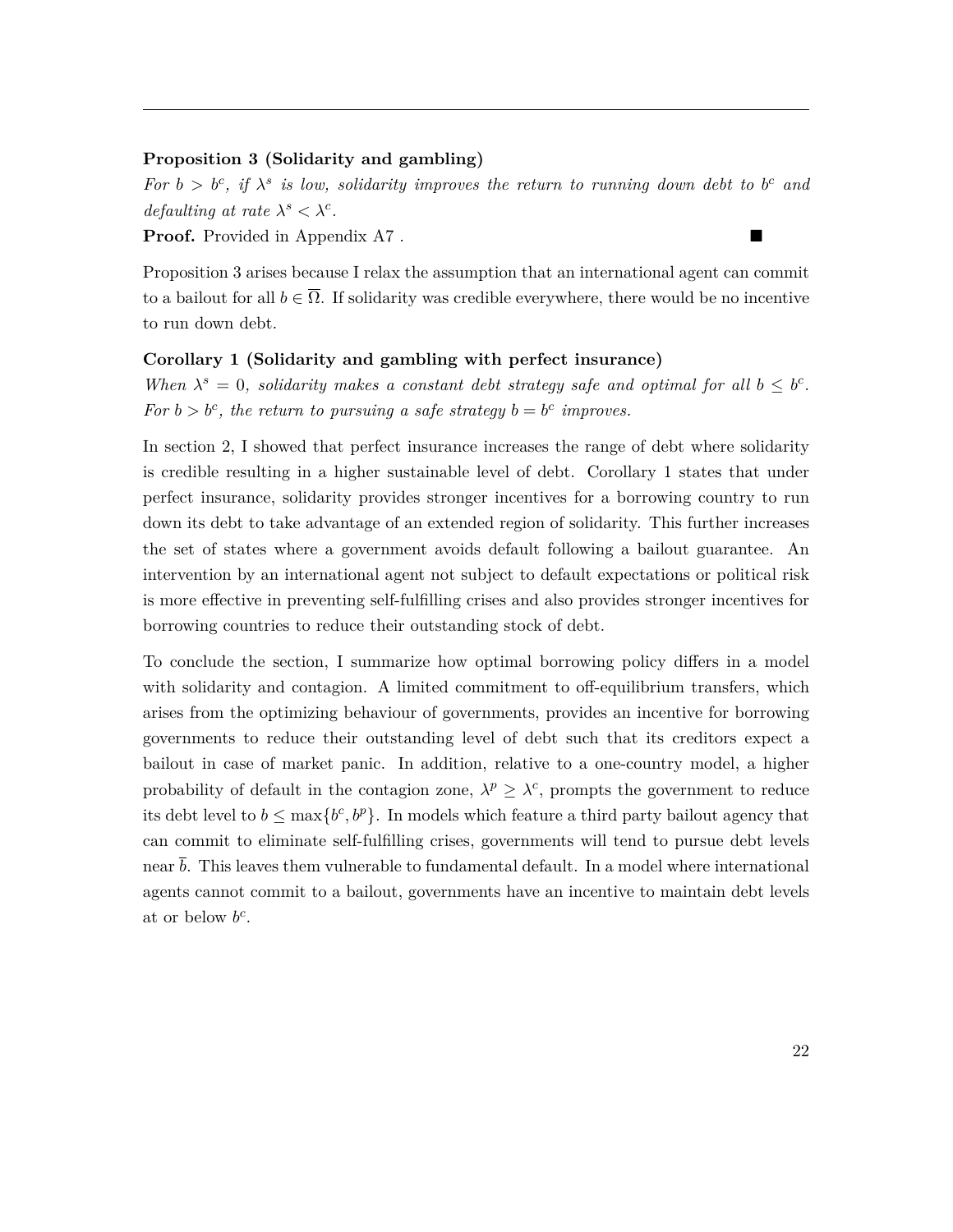# **V. Debt purchase programmes and enforcement of sanctions**

This section investigates the scope for debt purchase programmes, by large international agents, to eliminate non-fundamental equilibria. In all models of sovereign debt, where expectations-driven default can arise, there is scope for intervention by a large, infinitely lived agent who will purchase the entire debt stock and act as an ultimate lender. In contrast to the market, a large agent is able to coordinate its actions and selects the *good* equilibrium in national debt markets. The borrowing government will not default for  $b \in \overline{\Omega}$  if offered the positive competitive price for new debt. The international agent assumes the role of the lender of last resort, purchases new debt and requires the *restored equilibrium* interest rate detailed in  $V^{hom}(b)$ . The debt purchase programme can restore an equilibrium where investors believe governments will only default jointly, but fails to restore the fundamental equilibrium while  $\lambda^s > 0$ .

A large agent can resolve the multiplicity, however, it internalises the collateral damage it will incur from the borrower's default and therefore cannot credibly enforce sanctions in the case of no repayment. On the other hand, the market consisting of atomistic agents will always enforce sanctions. Anticipating this, borrowing governments will default on official lenders resulting in a deviation from *parri-passu*. Schlegl, Trebesch, and Wright [\(2016\)](#page-31-1) present empirical evidence showing that official loans are defaulted upon almost twice as often as market held debt. In contrast to Tirole [\(2015\)](#page-31-0) where market financing is always preferred due to enforceability concerns, in the presence of multiplicity, a large agent is needed to coordinate on the good equilibrium. The model presents a trade-off between enforceability and coordination. International investors, who constitute the market, will always credibly enforce sanctions if there is an  $\epsilon$  benefit to doing so. The official lender can choose to withhold future lending,  $b^I = 0$  in case of a missed payment. However, the lender knows that if this leads the borrower to default on market held debt, the market will impose default costs and it will itself incur collateral damage. The official lender can only credibly refuse debt purchases if the expected value of arrears outweighs that of collateral damage.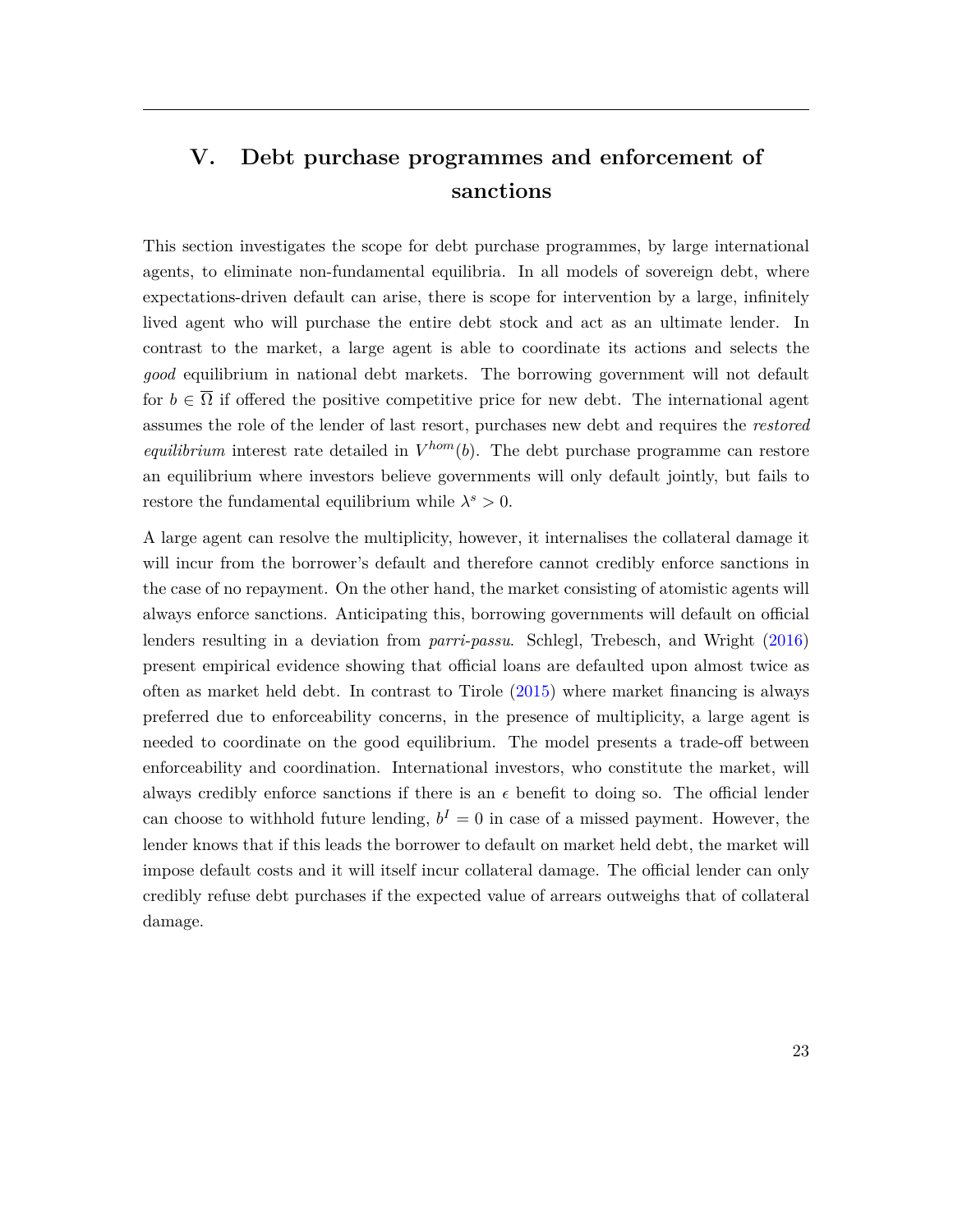### **Lemma 5 (Unenforceable sanctions)**

*Sanctions for the non-repayment of official debt will not be enforced by an official lender for*  $b \leq b^c$  *if*  $\delta > 0$  *and*  $\hat{\alpha}y > \epsilon$ *.* 

**Proof.** Provided in Appendix A8.

Anticipating that sanctions will not be enforced, a borrowing sovereign will default on the bonds held by the official sector resulting in a large transfer.<sup>[22](#page-24-0)</sup> Lemma 5 is contingent on secondary markets not functioning. If the official lender can sell the debt to the market, the latter can commit to enforcing sanctions, extracting repayment from the borrower. This requires careful coordination between the official lender and the market, with the former coordinating on the good price schedule and the latter willing to buy the debt at face value. This relates to the argument in Broner, Martin, and Ventura [\(2010\)](#page-29-9), that the existence of a repayment equilibrium in sovereign default models depends on the functioning of secondary markets. In their model, secondary markets maximize the ex-ante value of debt contracts. In the context of official lending, functioning secondary markets maximize the ex-ante value of a debt purchase programme for the official lender, for all  $b \in \overline{\Omega}$ , resulting in a wider solidarity zone.

The model suggests that official debt held by official lenders should be unwound and resold to the market. This will promote repayment from the borrowing government and will in turn encourage countries in good credit standing to undertake larger debt purchases. The ECB and the ESM hold a large share of GIIPS debt and face increasingly strong calls for debt relief. In addition, the outstanding debt constrains the ESM's future lending capacity, increasing the probability of future market panics. Schlegl, Trebesch, and Wright [\(2016\)](#page-31-1) document a share up to 80% of Greek debt held by European official lenders and similar figures for other GIIPS.

## **VI. Information Asymmetry, Equilibrium Crises and Bailouts**

The information asymmetries which plague international financial markets can, in the presence of roll over risk, help explain observed crises and bailouts. Sovereign default is

<span id="page-24-0"></span><sup>&</sup>lt;sup>22</sup>Note that  $b^c$  will necessarily be lower than  $\bar{b}$  as long as expected arrears are greater than zero. This can be the result of political risk, output risk or as discussed in the next section, asymmetric information.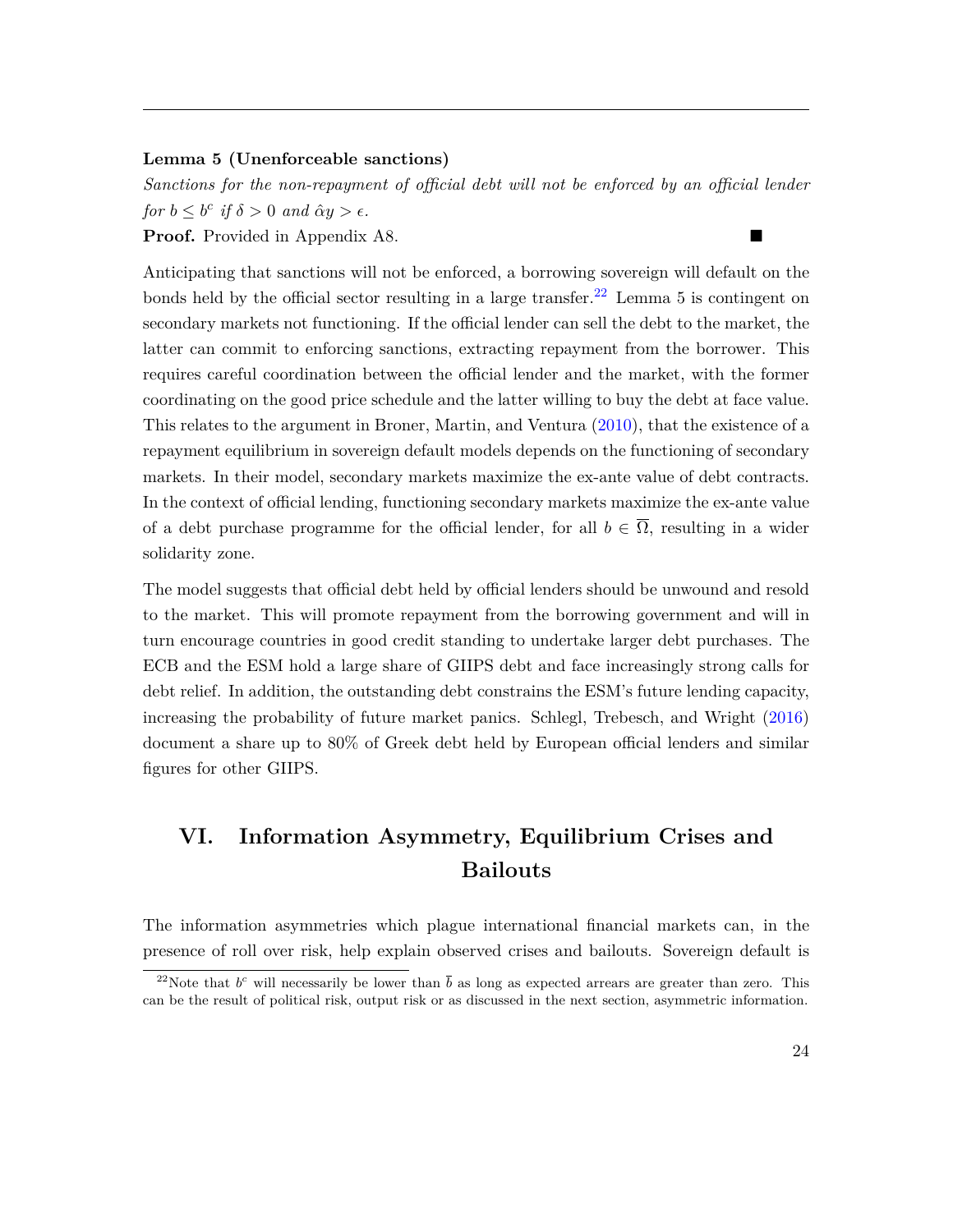a strategic choice therefore it is useful to interpret the outside option *V* as the political willingness to default. Aguiar et al. [\(2015b\)](#page-29-10) conduct an early study of equilibrium default that cannot be contracted away due to a stochastic, privately observed outside option. Agents have an incentive to pretend to have the highest outside option, in order to extract a large surplus. Perez [\(2015\)](#page-31-4) also characterizes mispricing of debt in a pooling equilibrium and shows that long term debt becomes less attractive.

Suppose a government draws at  $t = 0$  a privately observable default cost which incorporates its contingency plans and political and popular support for its choices. Let,

$$
\underline{V} = \begin{cases} \underline{V}_l & \text{with probability} & (1-p) \\ \underline{V}_h & \text{with probability} & p \end{cases}
$$

where  $\underline{V}_l < \underline{V}_h$ .

I begin by investigating the implications in a one-country model if the market cannot observe the outside option of the government it is lending to. Each atomistic investor knows that there is a threshold  $b_h$  below which a self-fulfilling crises is not an equilibrium outcome even if the issuing government has a high willingness to default,

$$
\underline{b}_h = \max\left\{b \le \frac{y}{r^* + \chi} : V^{\text{off}-\text{eq}}(b) \ge \underline{V}_h\right\}.
$$
 (14)

A second threshold  $\underline{b}^l$  is derived by considering the willingness a lower willingness to default,

$$
\underline{b}_l = \max\bigg\{b \le \frac{y}{r^* + \chi} : V^{\text{off}-\text{eq}}(b) \ge \underline{V}_l \bigg\}.
$$
 (15)

It follows that  $\underline{b}_h < \underline{b}_l$ . In the interval  $(b_h, b_l]$ , investors expect that an issuing government will default in case of market exclusion only if it has a high willingness to default, which occurs with probability *p*.

I assume that the market is indifferent between rolling over outstanding debt which will be repaid with certainty and repayment through an equilibrium restructuring process.<sup>[23](#page-25-0)</sup> As before, following a self-fulfilling crisis where investors refuse to roll over debt, an issuing

<span id="page-25-0"></span><sup>&</sup>lt;sup>23</sup>I make this assumption to obtain sharp results at a small economic cost. The assumption requires a flow cost  $\xi(t) = \chi b(0)e^{-\chi t}$  for investors during the restructuring. This could be motivated by legal or monitoring costs. The model can be generalised to allow for smaller  $\xi(t)$  which would imply self-fulfilling crises only if *p* is sufficiently high.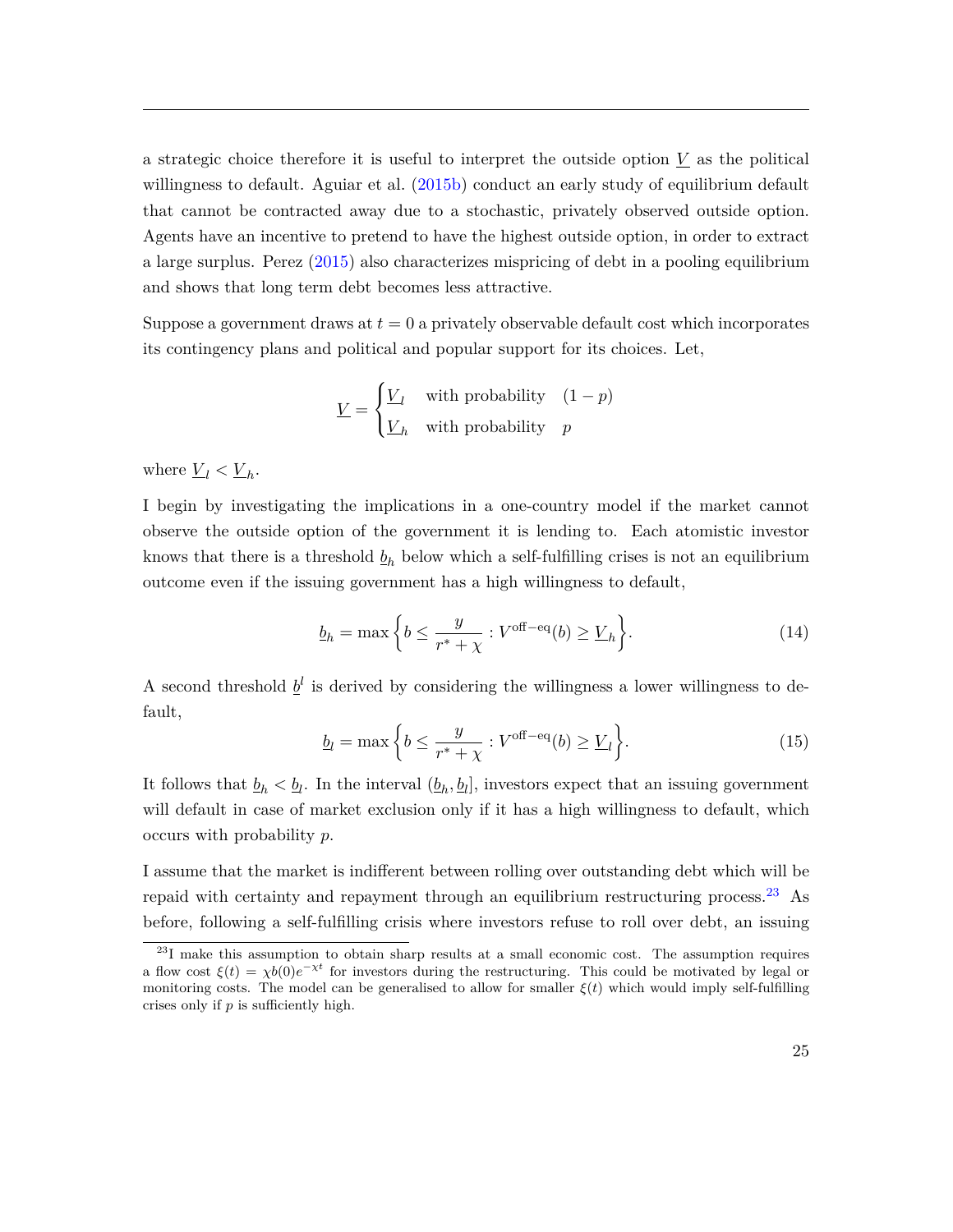government does not regain access to markets for a period *δ*. This can be thought of as the time until the next auction. Each individual investor will find it optimal not to purchase new debt from an issuing government if its debt level is in  $(\underline{b}_h, \underline{b}_l]$ , since there is a *p* probability of default. As a result, it follows from Lemma 2 that self-fulfilling crises arrive at rate  $\lambda$ . With probability  $1 - p$ , the government in exclusion faces  $\underline{V}^l$  and will choose to run down its debt, in equilibrium, at rate  $\chi$  for a  $\delta$  interval.<sup>[24](#page-26-0)</sup> This can be viewed as a *pooling* equilibrium, wherein investors require a yield  $r^* + \lambda p$  and debt is mispriced.<sup>[25](#page-26-1)</sup>

### **Lemma 6 (On-equilibrium self-fulfilling crises)**

*For*  $b \in (\underline{b}_h, \underline{b}_l]$ , if the outside option for an issuing government is privately observed, a *self-fulfilling crisis arrives on-equilibrium at*  $t = \tau$ ;

- *i.* If the country has a high willingness to default, it chooses to do so at  $t = \tau$ .
- *ii.* If the country has a low willingness to default, it will run down its debt at rate  $\chi$  *for the duration of market exclusion, to avoid default.*

**Proof:** Provided in Appendix A9.

For  $b \in (\underline{b}_l, \overline{b}_h]$ , investors require compensation  $r^* + \lambda$ . The threshold  $\overline{b}_h$  is defined,

$$
\overline{b}_h = \max\left\{b \le \frac{y}{r^* + \lambda} : V(b) \ge \underline{V}_h\right\} \tag{16}
$$

The market knows that only governments with a low willingness to default will support levels of debt in  $(b_h, \overline{b}_l]$ . This is a *separating* equilibrium where default choice acts as a signal.

Information asymmetry between the issuing government and the market explains a wider set of observed debt dynamics than previously considered in the literature. Preceeding the Greek referendum in 2015, which asked the population to decide on whether or not to accept a bailout from the Troika (required to avoid default), there were fluctuations in sovereign bond yields in line with predictions and polls for the referendum results.

<span id="page-26-0"></span><sup>&</sup>lt;sup>24</sup>Since governments facing  $\underline{V}^h$  will default at  $t=0$ , the markets will recognise that all deleveraging governments have a low willingness to default. Allowing for a  $\delta' < \delta$  in case of equilibrium deleveraging would give the issuing government an incentive to pretend to have a low willingness to default.

<span id="page-26-1"></span><sup>&</sup>lt;sup>25</sup>This complicates ex-ante borrowing incentives since governments with high willingness to default will find it optimal to accumulate debt at the prevailing interest rate whereas government with a low willingness will choose to deleverage. Borrowing strategies in turn can act as a signal to the market although this will not lead to a separating equilibrium in the presence of debt shocks or imperfect monitoring.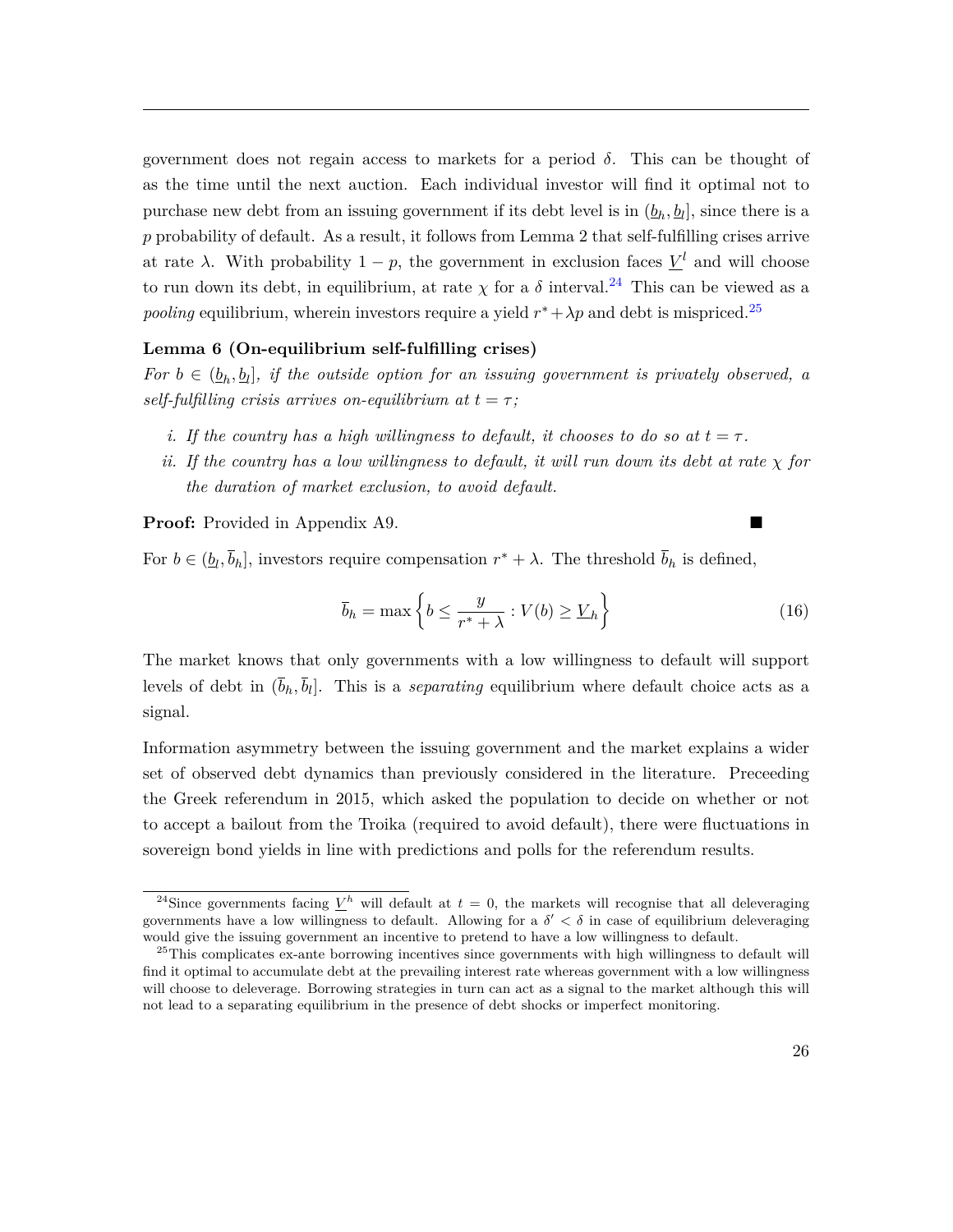Information asymmetries also impede solidarity. In the benchmark model, a country in good credit standing is certain of the transfer necessary to exactly compensate a country on the brink of default for its outside option. For simplicity, I assume that the bailout contract is written at  $t = \tau$ , before the revelation of  $\underline{V}$  and is not revisable. The country in good credit standing will choose  $b^I$  from a menu of contracts  $\{b^{I,l}, b^{I,h}\}$  where  $b^{I,l} < b^{I,h}$ for every *t*. If the country in good credit standing undertakes  $b^{I,l}$  then the bailout will fail with probability *p* as a recipient government with a high willingness to default it will reject the bailout and default at  $t = \tau$ .

The bailout contracts are defined as follows,

$$
b^{I,h}(b,t) = \min\{\tilde{b} : V^{\text{off-eq}}(b,\tilde{b},t) > \underline{V}^h\}
$$
  

$$
b^{I,l}(b,t) = \min\{\tilde{b} : V^{\text{off-eq}}(b,\tilde{b},t) > \underline{V}^l\}
$$

If  $b^{I,h}$  is offered, then the bailout is certain to be successful if undertaken. The bailout agent will undertake  $b^{I,h}$  for  $b \leq b^{c,h}$  where,

$$
b^{c,h} = \max \left\{ b \le \frac{y - b^{I,h}(b)}{r^* + \lambda^c} : V^{\text{sol}}(b, b^{I,l}) \ge \hat{V}(b) \right\}
$$
 (17)

In contrast, if  $b^{I,l}$  is offered, the country in good credit standing anticipates that the bailout may fail to compensate the government experiencing a market panic for its outside option. The recipient government will choose to default with probability *p*. Suppose the country in good credit standing would pursue consumption  $\bar{c}(b^{I,l})$  while undertaking a bailout in the case  $p = 0$ . Let  $\bar{c}^d(b^{I,l})$  denote the consumption of the government in good credit standing while undertaking a bailout which is doomed to fail. It follows that  $\bar{c} \geq \bar{c}^d$  because the latter factors in collateral damage costs and the absence of risk sharing following a partner default at  $t = \delta$ . Bailouts  $b^{I,l}$  will be undertaken for for  $b \leq b^{c,l}$  where,

$$
b^{c,l} = \max \left\{ b \le \frac{y - b^{I,l}(b)}{r^* + \lambda^c} : \frac{u((1 - p)\overline{c}(b^{I,l}) + p\overline{c}^d(b^{I,l}))}{r^* + \lambda^c} + \frac{\lambda^c}{r^* + \lambda^c} \hat{V} \ge \hat{V}(b) \right\}
$$
(18)

The solidarity zone  $\mathscr S$  can be divided into two regions, one where all bailouts are successful (*pooling bailout* equilibrium) and one where only bailouts of governments with outside option  $\underline{V}^l$  are successful (*separating bailout* equilibrium).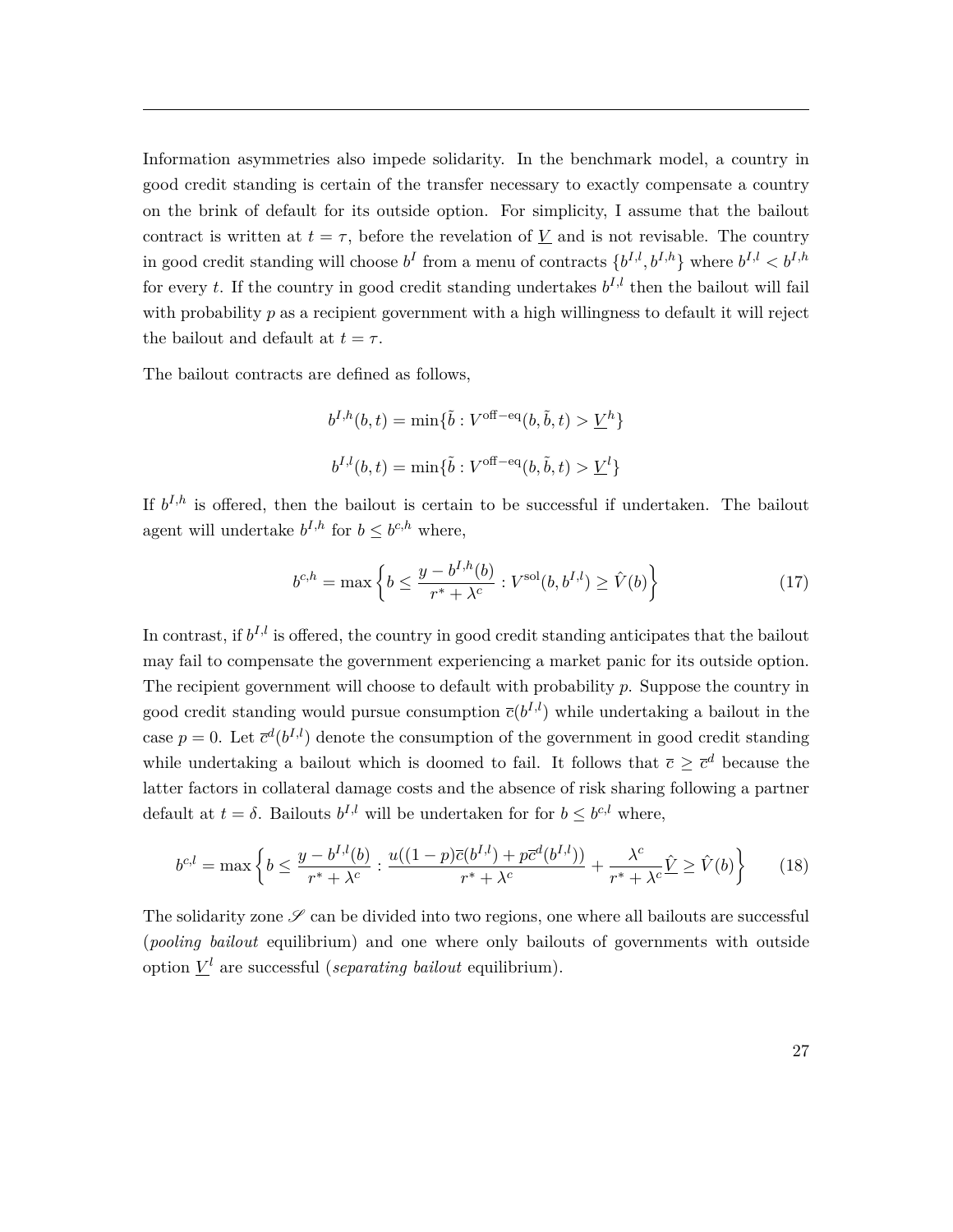### **Proposition 4 (Country solidarity and information asymmetry)**

*Bailouts are observed on-equilibrium for levels of debt*  $b \in (b^{c,h}, b^{c,l}]$  *and the bailout fails to prevent default with probability p.*

**Proof:** Provided in Appendix A10.

In the region where equilibrium bailouts are possible, investors anticipate default at rate  $\lambda^c - p\lambda_i > \lambda^s$ .

### **VII. Conclusion**

Self-interested bailouts (solidarity) between governments can restore confidence in sovereign debt markets. In a model of self-fulfilling crises à la Cole and Kehoe [\(2000\)](#page-30-0) I show that sovereign risk premia will critically depend on investors' expectations for the equilibrium and off-equilibrium actions of international agents. Solidarity can invalidate investor expectations of default in national debt markets but generally fails to restore a fundamental equilibrium because international agents cannot commit to the intervention. The risk of system-wide default, which can resemble political risk in the Eurozone, means that a bailout may never materialize and this endogenously increases its cost. Furthermore, I show that solidarity with limited credibility can encourage a heavily indebted government to reduce its outstanding debt such that its creditors anticipate a bailout in case of a self-fulfilling crisis.

In the model there is a conflict between enforceability and coordination. I show that large international agents such as governments or the ESM, in contrast to the market, can coordinate their actions and select a good equilibrium. However, the market has a comparative advantage in the enforcement of sanctions therefore, in line with empirical evidence, market held debt is repaid more often than officially held debt. Finally, I show that the introduction of asymmetric information can help explain a rich set of equilibrium dynamics. Market panics need not lead to default and bailouts can be observed on the equilibrium path.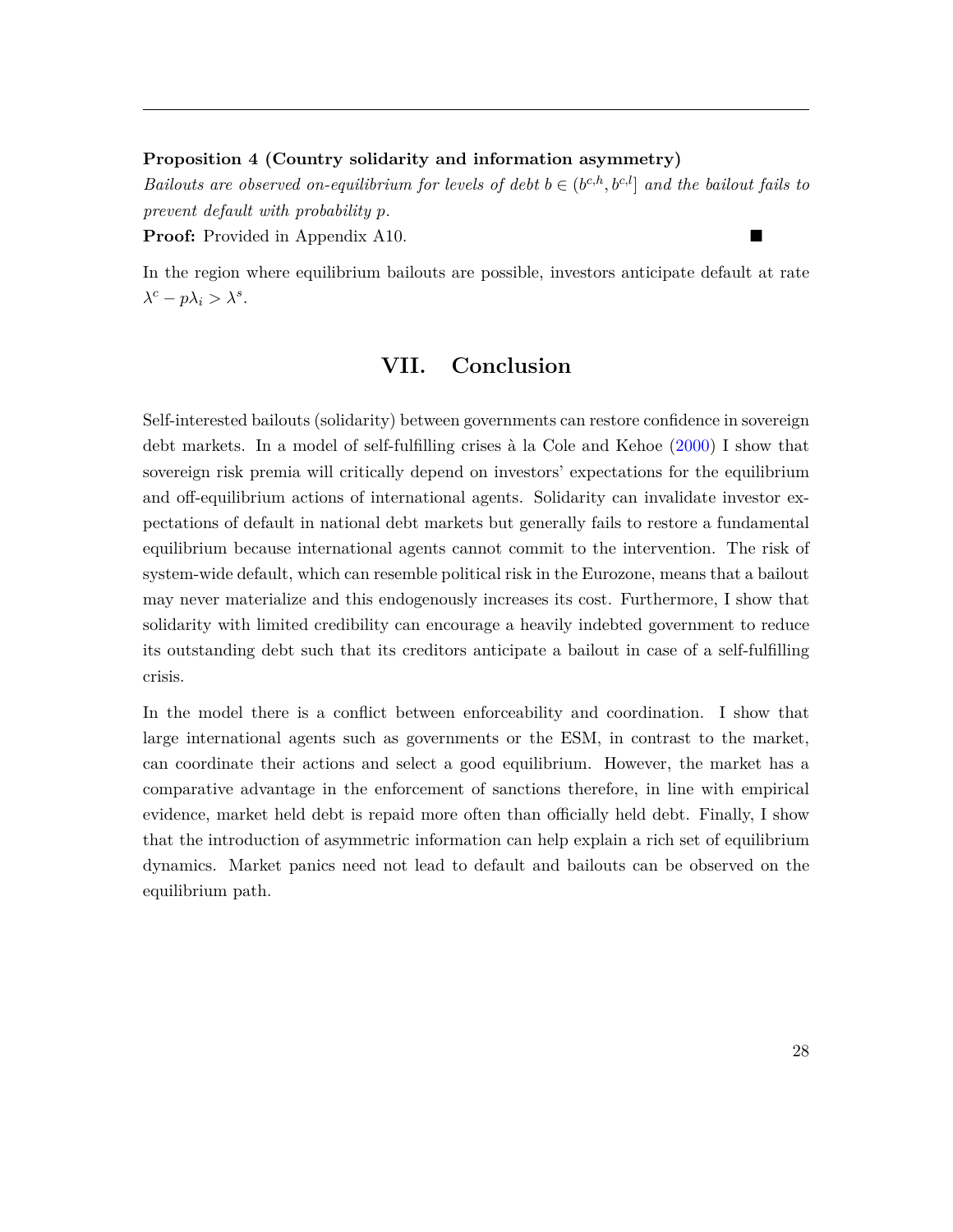### **References**

- <span id="page-29-5"></span>[1] Mark Aguiar, Manuel Amador, Emmanuel Farhi, and Gita Gopinath. "Coordination and Crisis in Monetary Unions". In: *The Quarterly Journal of Economics* 130.4 (2015), pp. 1727–1779.
- <span id="page-29-8"></span>[2] Mark Aguiar, Manuel Amador, Emmanuel Farhi, and Gita Gopinath. *Crisis and Commitment: Inflation Credibility and the Vulnerability to Sovereign Debt Crises*. Working Paper 19516. National Bureau of Economic Research, Oct. 2013.
- <span id="page-29-10"></span>[3] Mark Aguiar, Manuel Amador, Hugo A Hopenhayn, and Ivan Werning. "Equilibrium Default". 2015.
- <span id="page-29-1"></span>[4] Mark Aguiar, Satyajit Chatterjee, Harold Cole, and Zachary Strangebye. *Self-fulfilling Debt Crises, Revisited: The Art of the Desperate Deal*. Working Paper. 2016.
- <span id="page-29-3"></span>[5] Cristina Arellano. "Default Risk and Income Fluctuations in Emerging Economies". In: *American Economic Review* 98.3 (2008), pp. 690–712.
- <span id="page-29-4"></span>[6] Cristina Arellano and Yan Bai. *Linkages across Sovereign Debt Markets*. Working Paper 19548. National Bureau of Economic Research, Oct. 2013.
- <span id="page-29-2"></span>[7] Saleem Bahaj. "Systemic Sovereign Risk: Macroeconomic Implications in the Euro Area". 2014.
- <span id="page-29-7"></span>[8] Yan Bai, Seon Tae Kim, and Gabriel Mihalache. *The Maturity and Payment Structure of Sovereign Debt*. Unpublished. 2014.
- <span id="page-29-6"></span>[9] Ran Bi. *"Beneficial" Delays in Debt Restructuring Negotiations*. 2008 Meeting Papers 766. Society for Economic Dynamics, 2008.
- <span id="page-29-11"></span>[10] Alberto Bressan and Yunho Hong. "Optimal control problems on stratified domains". In: *Netw. Heterog. Media* 2.2 (2007), pp. 313–331.
- <span id="page-29-9"></span>[11] Fernando Broner, Alberto Martin, and Jaume Ventura. "Sovereign Risk and Secondary Markets". In: *American Economic Review* 100.4 (2010), pp. 1523–1555.
- <span id="page-29-12"></span>[12] Markus K Brunnermeier, Luis Garicano, Philip R Lane, Marco Pagano, Ricardo Reis, Tano Santos, David Thesmar, Stijn Van Nieuwerburgh, and Dimitri Vayanos. "The Sovereign-Bank Diabolic Loop and ESBies". In: *American Economic Review* 106.5 (May 2016), pp. 508–512.
- <span id="page-29-0"></span>[13] Guillermo A Calvo. "Servicing the Public Debt: The Role of Expectations". In: *American Economic Review* 78.4 (Sept. 1988), pp. 647–661.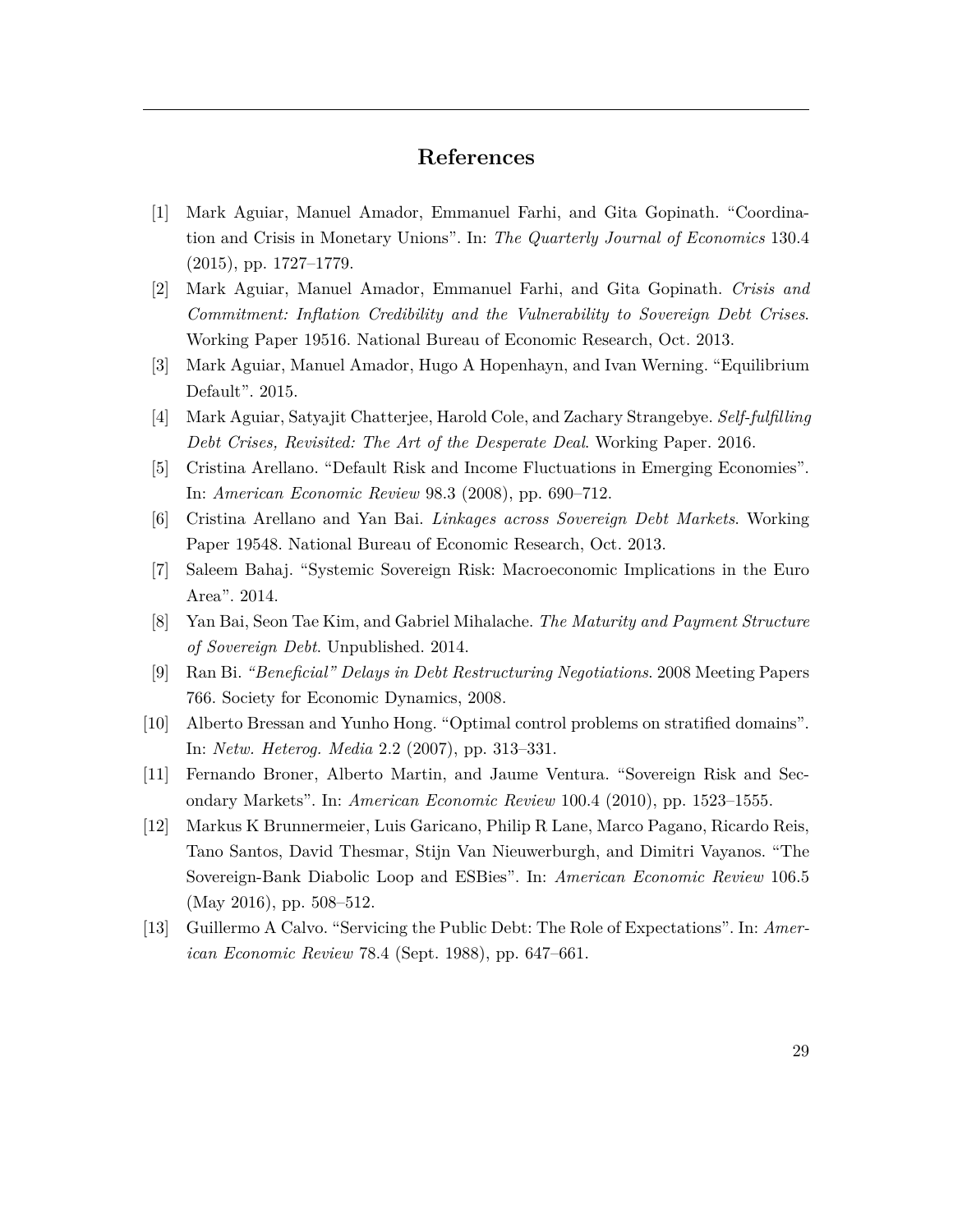- <span id="page-30-3"></span>[14] V V Chari and Patrick J Kehoe. "Sustainable Plans". In: *Journal of Political Economy* 98.4 (Aug. 1990), pp. 783–802.
- <span id="page-30-9"></span>[15] Satyajit Chatterjee and Burcu Eyigungor. "Maturity, Indebtedness, and Default Risk". In: *American Economic Review* 102.6 (May 2012), pp. 2674–2699.
- <span id="page-30-0"></span>[16] Harold Cole and Timothy Kehoe. "Self-Fulfilling Debt Crises". In: *The Review of Economic Studies* 67.1 (2000), pp. 91–116.
- <span id="page-30-10"></span>[17] Harold Cole, Daniel Neuhann, and Guillermo Ordo˜nez. *Debt Crises: For Whom the Bell Tolls*. Working Paper 22330. National Bureau of Economic Research, June 2016.
- <span id="page-30-7"></span>[18] Juan Carlos Conesa and Timothy J Kehoe. *Is It Too Late to Bail Out the Troubled Countries in the Eurozone?* Working Paper 19909. National Bureau of Economic Research, Feb. 2014.
- <span id="page-30-8"></span>[19] Russell Cooper. *Debt Fragility and Bailouts*. Working Paper 18377. National Bureau of Economic Research, Sept. 2012.
- <span id="page-30-6"></span>[20] Giancarlo Corsetti and Luca Dedola. "The Mystery of the Printing Press: Monetary Policy and Self-Fulfilling Debt Crises". In: *Journal of the European Economic Association* 14.6 (2016), pp. 1329–1371.
- <span id="page-30-1"></span>[21] Paul De Grauwe and Yuemei Ji. "Self-fulfilling crises in the Eurozone: An empirical test". In: *Journal of International Money and Finance* 34 (2013), pp. 15–36.
- <span id="page-30-11"></span>[22] Darrell Duffie and Kenneth Singleton. "Simulating correlated defaults". In: *Graduate School of Business, Stanford University Working Paper* (1999).
- <span id="page-30-4"></span>[23] Jonathan Eaton and Mark Gersovitz. "Debt with Potential Repudiation: Theoretical and Empirical Analysis". In: *The Review of Economic Studies* 48.2 (1981), pp. 289– 309.
- <span id="page-30-12"></span>[24] Morton I Kamien and Nancy L Schwartz. "Sufficient conditions in optimal control theory". In: *Journal of Economic Theory* 3.2 (1971), pp. 207–214.
- <span id="page-30-5"></span>[25] Guido Lorenzoni and Ivan Werning. *Slow Moving Debt Crises*. Working Paper 19228. National Bureau of Economic Research, July 2013.
- <span id="page-30-2"></span>[26] Robert E Lucas and Nancy L Stokey. "Optimal fiscal and monetary policy in an economy without capital". In: *Journal of Monetary Economics* 12.1 (1983), pp. 55– 93.
- [27] Friederike Niepmann and Tim Schmidt-Eisenlohr. "Bank Bailouts, International Linkages, and Cooperation". In: *American Economic Journal: Economic Policy* 5.4 (Nov. 2013), pp. 270–305.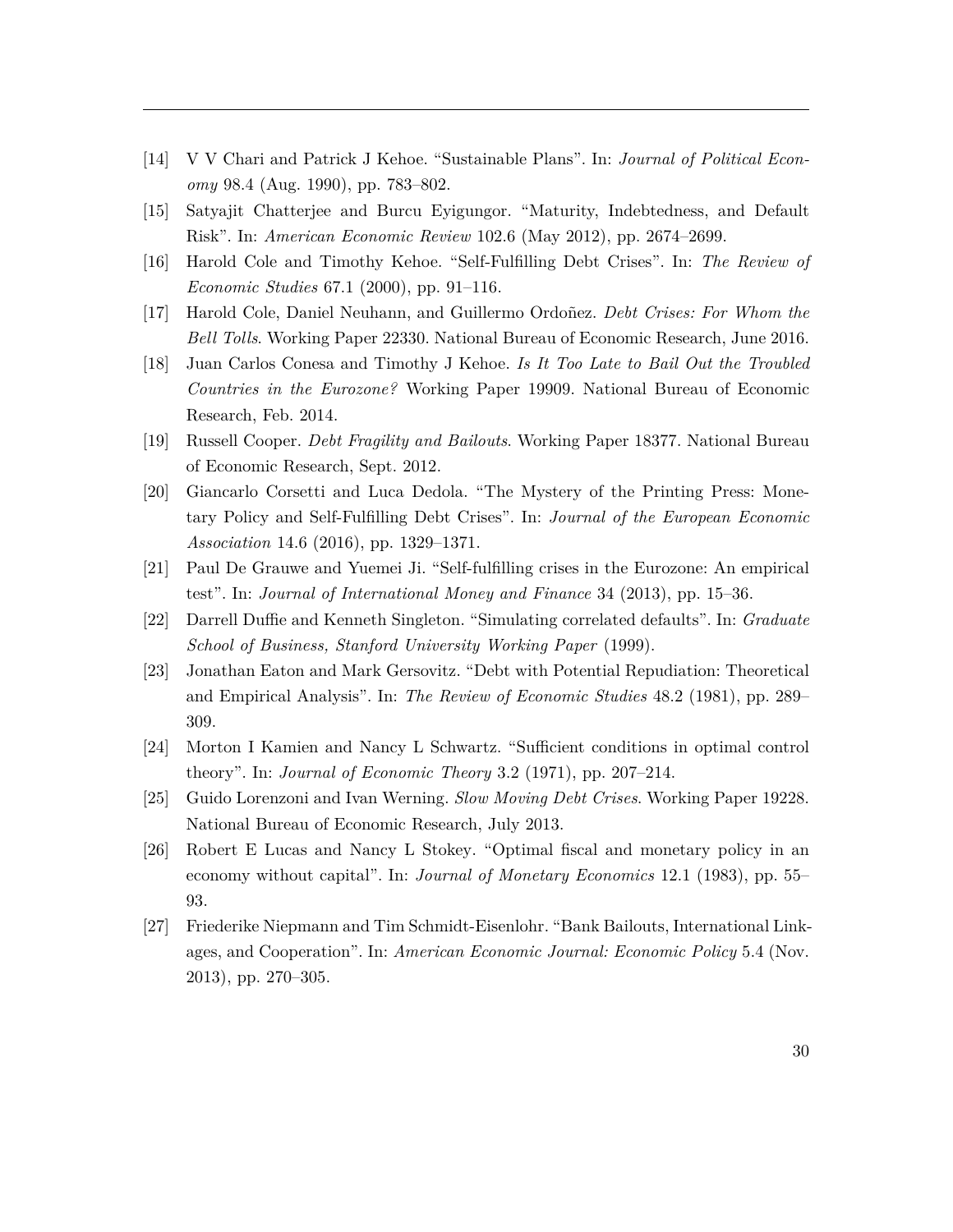- <span id="page-31-4"></span>[28] Diego Perez. *Sovereign Debt Maturity Structure Under Asymmetric Information*. Working Paper. 2015.
- <span id="page-31-2"></span>[29] Francisco Roch and Harald Uhlig. "The Dynamics of Sovereign Debt Crises and Bailouts". 2014.
- <span id="page-31-1"></span>[30] Matthias Schlegl, Christoph Trebesch, and Mark Wright. *The Seniority Structure of Sovereign Debt*. Mimeo. 2016.
- <span id="page-31-5"></span>[31] Ken Sennewald. "Controlled stochastic differential equations under Poisson uncertainty and with unbounded utility". In: *Journal of Economic Dynamics and Control* 31.4 (2007), pp. 1106–1131.
- <span id="page-31-0"></span>[32] Jean Tirole. "Country Solidarity in Sovereign Crises". In: *American Economic Review* 105.8 (2015), pp. 2333–2363.
- <span id="page-31-3"></span>[33] Vivian Z Yue. "Sovereign default and debt renegotiation". In: *Journal of International Economics* 80.2 (Mar. 2010), pp. 176–187.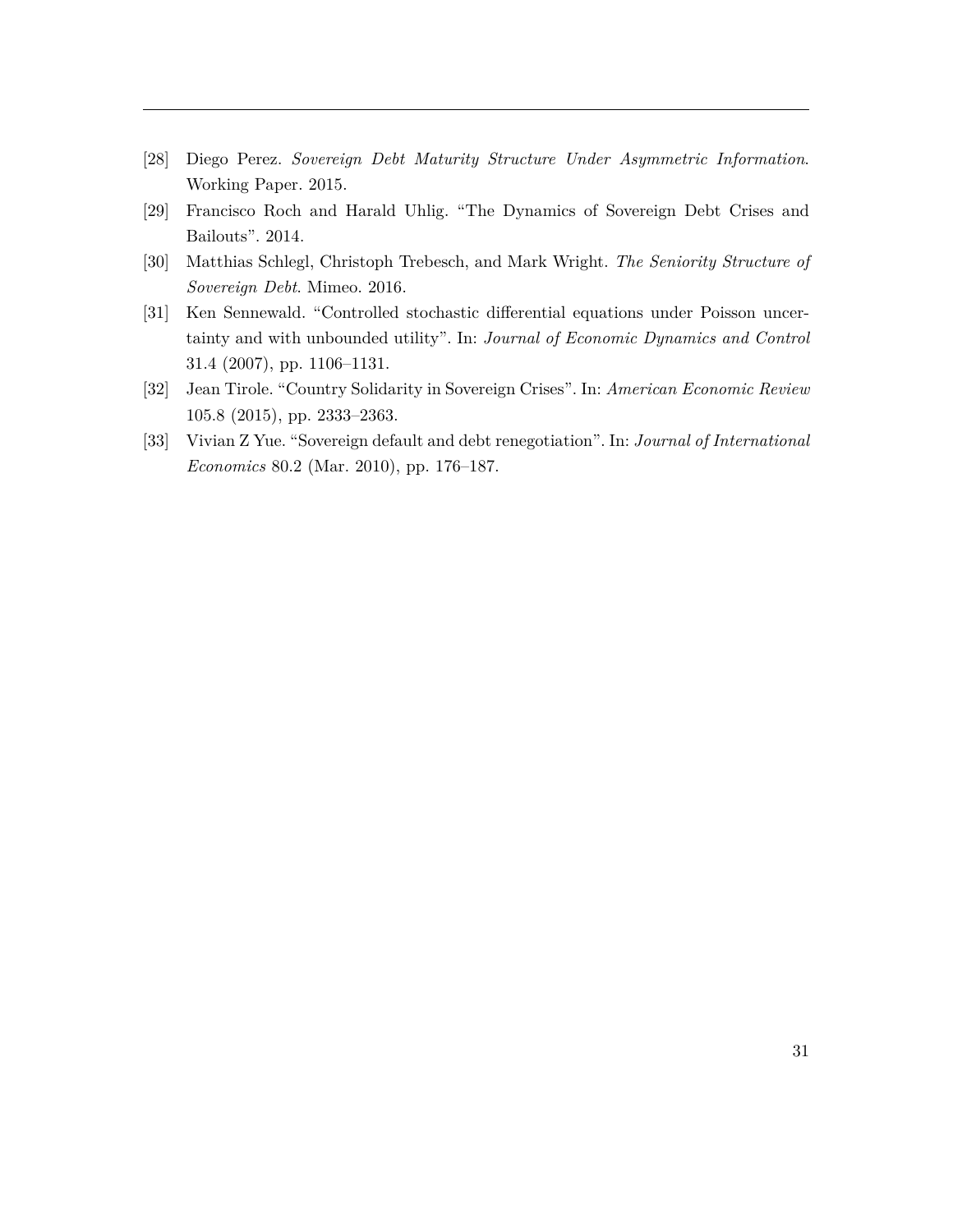## **VIII. Appendix I**

### *A. Proofs of propositions and lemmata*

### **A.1. Proof of Lemma 1**

I derive the off-equilibrium optimal policy which defines *V* off−eq(*b*) and *b*. I guess that optimal consumption is as follows,

$$
\tilde{c}(t) = \begin{cases} y - (\chi + r^*)b(t) & \text{for } t \in [0, \delta) \\ y - r^*b(\delta) & \text{for } t \in [\delta, \infty) \end{cases}
$$

with the optimal debt trajectory satisfying,

$$
\dot{\tilde{b}}(t) = \begin{cases}\n-\chi b(t) & \text{for } t \in [0, \delta) \\
0 & \text{for } t \in [\delta, \infty)\n\end{cases}
$$

As a result,

$$
V^{\text{off-eq}}(b; \tilde{c}) = \int_0^{\delta} e^{-r^*t} u(y - (\chi + r^*)b(0)e^{-\chi t}) dt + e^{-r^* \delta} \frac{u(y - r^*b(0)e^{-\chi \delta})}{r^*}
$$

Time *t* now enters as a state variable, since the outstanding debt stock is  $b(0)e^{-\chi t}$ . I consider the effects of a tighter deleveraging constraint or equivalently shorter maturity debt. At the optimal policy, shortening the repayment schedule should never improve welfare since a government always has the option of early repayment.

$$
\frac{d}{d\chi} \left[ V^{\text{off-eq}}(b; \tilde{c}) \right] = \int_0^{\delta} e^{-r^*t} u'(y - (\chi + r^*)b(0)e^{-\chi t}) b(0)e^{-\chi t} \left( t(\chi + r^*) - 1 \right) dt
$$

$$
+ e^{-r^* \delta} u'(y - r^* b(0)e^{-\chi \delta}) \delta b(0)e^{-\chi \delta} < 0
$$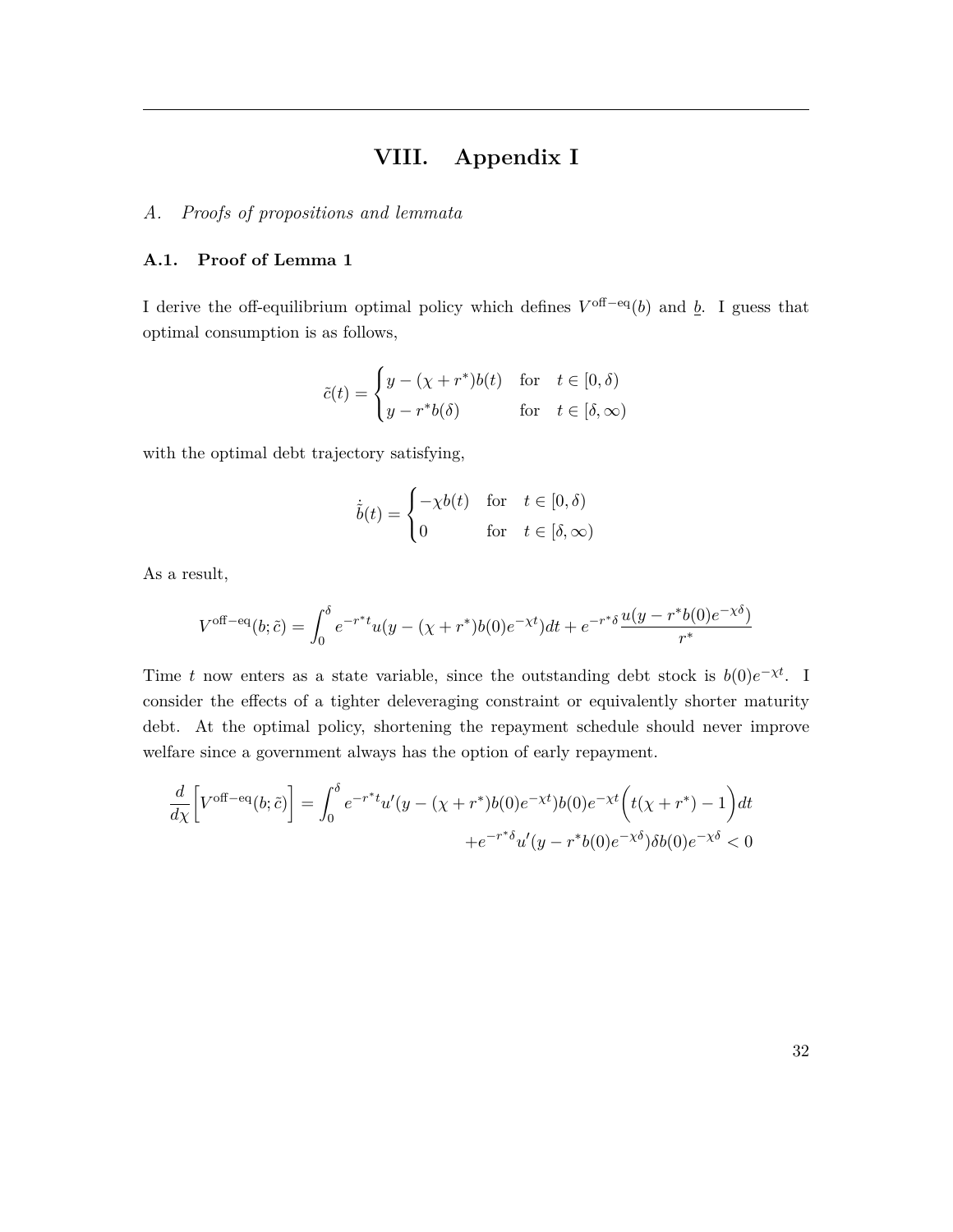To see why the derivative is negative, I can derive an upper bound for the derivative and show that this is still negative. Since  $u' > 0$  and  $u'' < 0$ , then for  $\delta > 1/(r^* + \chi)$ ,

$$
\int_0^{\delta} e^{-r^*t} u'(y - (\chi + r^*)b(0)e^{-\chi t})b(0)e^{-\chi t} \left(t(\chi + r^*) - 1\right) dt \le
$$
  
\n
$$
\min_{t \in [0,1/(r^*+\chi))} [u'(y - (r^* + \chi)be^{-\chi t})] \left(-\frac{1}{(r^* + \chi)e}\right) +
$$
  
\n
$$
\max_{t \in (1/(r^*+\chi),\delta]} [u'(y - (r^* + \chi)be^{-\chi t})] \frac{1}{r^* + \chi} \left[\frac{1}{e} - \delta e^{-(r^*+\chi)\delta}(r^* + \chi)\right]
$$
  
\n
$$
= -\delta e^{-(r^*+\chi)\delta} u'\left(y - (r^* + \chi)be^{-\frac{\chi}{r^* + \chi}}\right)
$$

Note that for  $\delta > 1/(r^* + \chi)$ ,

$$
\int_{1/r^* + \chi}^{\delta} e^{-(r^* + \chi)t} ((r^* + \chi)t - 1) dt = \frac{1}{r^* + \chi} \left[ \frac{1}{e} - \delta e^{-(r^* + \chi)\delta} (r^* + \chi) \right] > 0
$$

Then since  $u'' < 0$ ,

$$
e^{-(r^*+\chi)\delta}\delta u'\left(y-(r^*+\chi)be^{-\frac{\chi}{r^*+\chi}}\right) > e^{-(r^*+\chi)\delta}\delta u'\left(y-r^*be^{-\chi\delta}\right)
$$

The case of  $\delta < 1/(r^* + \chi)$  follows since the integrand is strictly negative for these values.

The off-equilibrium problem satisfies all condition required for sufficiency as detailed in Kamien and Schwartz [\(1971\)](#page-30-12). A government faced with market exclusion will repay its outstanding level of debt at the minimum rate.

### **A.2. Proof of Lemma 2**

If the government chooses to repay debt coming due in  $t \in [0, \delta]$  while excluded from markets, it earns  $V^{\text{off}-\text{eq}}(b)$ . Since  $V^{\text{off}-\text{eq}}(b)$  is a decreasing function of *b*, the level of debt below which a government will never choose to default is  $\underline{b}$  given by (6). For  $b > \underline{b}$ , the government chooses to default if offered a zero price for new debt issuances for a *δ*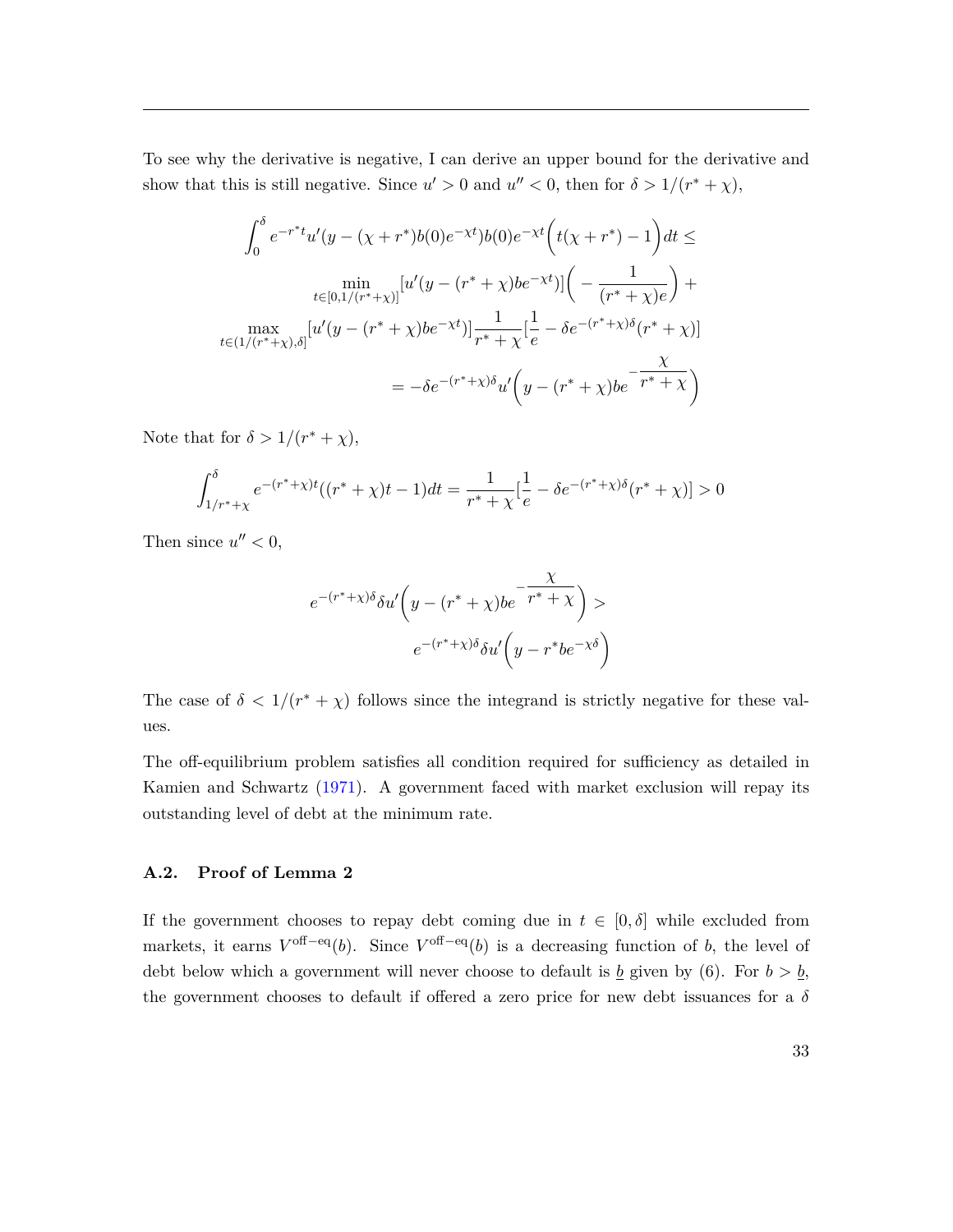period.

For  $b \in (\underline{b}, \overline{b})$ , there exist multiple equilibria and the government will repay only if investors offer the *no default expectations* competitive price. For levels of debt below *b*, each individual investor will find it optimal to deviate lend to the government who will repay. In a symmetric equilibrium, all investors will lend and there is a unique equilibrium.

 $\lim_{\delta \to 0} V^{\text{off}-\text{eq}}(b) = V(b)$  because the stock of debt that needs to be retired during the period of market exclusion approaches zero. Moreover,  $\lim_{\chi \to 0} V^{\text{off}-\text{eq}}(b) = V(b)$  because bonds held by investors are redeemable only by option of the government, who will choose not to exercise it.

### **A.3. Proof of Lemma 3**

Investors form distinct expectations of sovereign default in each debt market. In the one country model, a self-fulfilling crisis is possible for  $b \in (b, \overline{b}]$ , for each sovereign. In the two country model, the formation of default expectations is no longer independent across national debt markets.

Suppose one country, denoted by  $j$ , is offered a zero price on new debt issuances while its partner, country *i*, is offered a positive market price. If  $V^{\text{sol}}(b) \geq \hat{V}(b)$ , then by the definition of  $V^{\text{sol}}(b)$  (7-8) and  $b^{I}(b)$  (9), it is optimal for both countries to avoid default. Each investor holding country *j* debt has an incentive to deviate and purchase new debt since *j* will repay following a bailout from *i*. Investors anticipate the bailout and lend in response therefore a self-fulfilling crisis is avoided with no bailout on the equilibrium path. Investors expect the countries to default only jointly.

For  $b > b^c$ ,  $V^{\text{sol}}(b) < \hat{V}(b)$ , country *i* does not make the off-equilibrium transfer and country *j* finds default optimal. Investors anticipate that *i* will not give the bailout and in equilibrium investors refuse to purchase debt from country *j*.

Suppose both countries *i* and *j* are offered a zero price on new debt issuances. The rate of arrival of joint default is  $\lambda^s = \lambda_{ij}$ . At  $b = b^s$  each sovereign is indifferent between repayment and default and consequently unwilling to bail out its partner. Anticipating there will be no bailout, investors will refuse to purchase new debt from either country.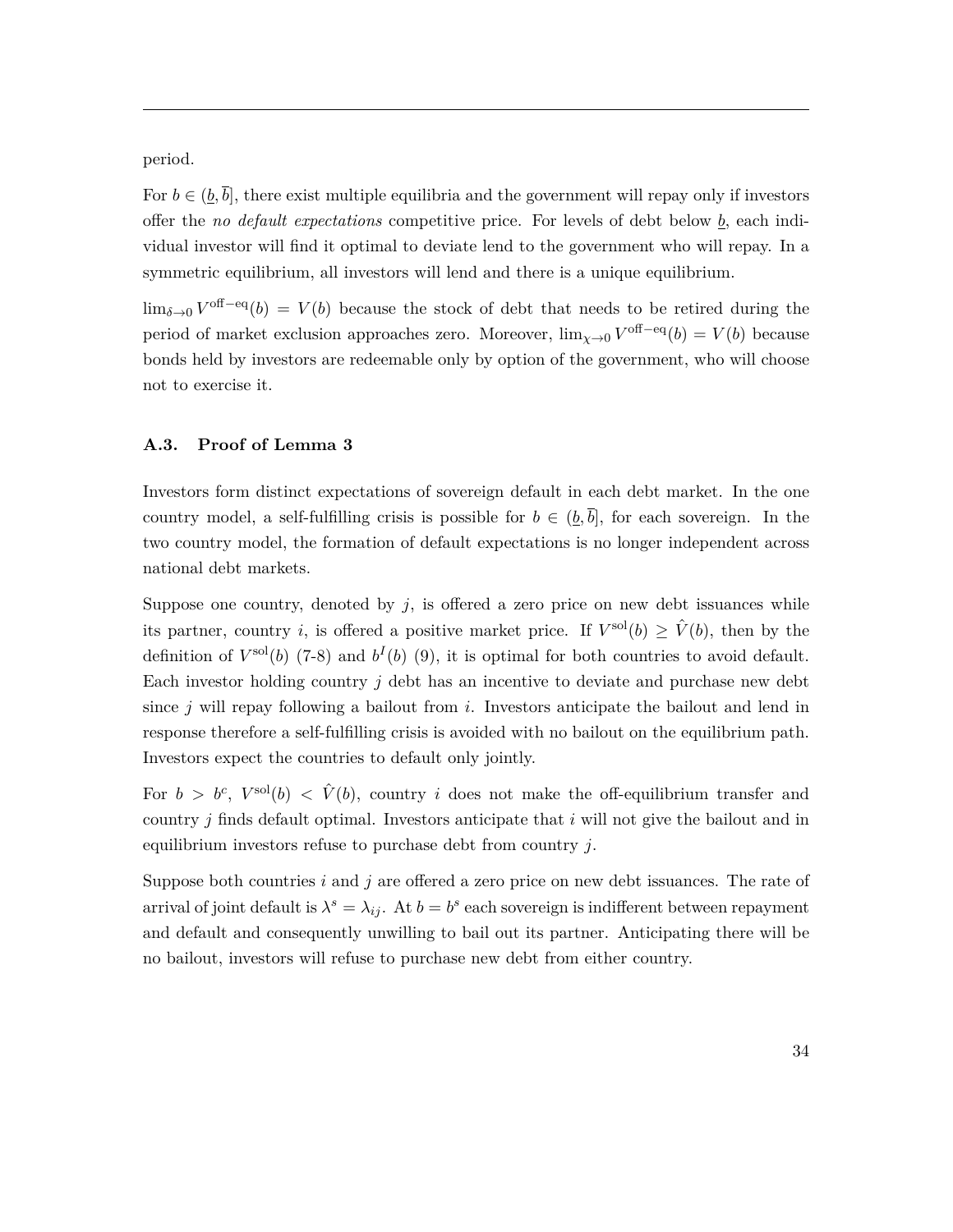### **A.4. Proof of Proposition 1**

The break-even condition for investors requires equating the expected return from holding a bond of duration *T*, to be equal to the opportunity cost,

$$
e^{r(b)T} \times \underbrace{e^{-\sum_i \lambda^i 1_i T}}_{\mathbb{P}(T>\tau)} = \underbrace{e^{\rho T}}_{\text{return from risk free asset}}
$$

where  $\tau$  is the arrival time of a self-fulfilling default. Taking logs and dividing by  $T$  yields the equilibrium interest rate,

$$
r(b) = \rho + \sum_{i} \lambda^{i} \mathbb{1}_{i}(b)
$$

(i) follows from Lemma 2.

(ii) follows from Lemma 3. I prove that the solidarity region is non-empty for  $\hat{\alpha} > 0$ , conditional on a non-empty region of multiplicity  $b^s < \bar{b}$ . For  $b > b^s$ , each country has an incentive to undertake a bailout for  $b^I \leq \hat{\alpha} y$  even as  $\delta \to \infty$ . Notice that as  $\delta \to 0$ ,  $V^{\text{sol}} \to V(b)$  but  $\hat{V}(b) \leq V(b)$  if  $\hat{\alpha} \geq 0$ . The solidarity region will be non empty if  $V^{\text{sol}}(b) \in (\hat{V}(b), V(b)],$  which is true for  $\hat{\alpha} > 0$ .

(iv) *Contagion:* Suppose one country, denoted by *j*, is offered a zero price on its new debt issuances and *i* is offered the *no default expectations* price. If  $V^{\text{sol}} < \hat{V}$ , *i* finds it optimal not to undertake the bailout and  $j$  experiences self-fulfilling default inflicting spillovers  $\hat{\alpha}y$ on *i*. Country *i* then finds default optimal because  $\hat{V}(b) \leq \hat{V}$ , by the definition of  $b^p$ . Anticipating this, investors will not lend to either country. Both sovereigns find default optimal, conditional on one receiving the *default expectations* price. Default arrives at rate  $\lambda^p = \lambda_{ij} + \lambda_i + \lambda_j$ .

If  $b^c > b > b^p$  and  $V^{sol} \geq \hat{V}$ , then country *i* would undertake a bailout. By Proposition 2, this invalidates expectations of country *j* default. Country *i* investors anticipate that country *j* investors will lend, therefore spillover costs  $\hat{\alpha}y$  never materialize and country *i* finds repayment optimal  $V(b) \geq \hat{V}$  for all  $b \leq \bar{b}$ . Default is avoided in both countries conditional on one country receiving the *no default expectations* price.

Conditional on a non-empty multiplicity region, the contagion zone is non-empty. When  $\max\{b^c, b^p\} = b^p$ , non-emptiness is ensured when  $\hat{\alpha} > 0$ , since  $\hat{V}(b) \le V(b)$ . When  $\max\{b^c, b^p\} = b^c$ , the contagion zone is non-empty because  $V^{sol} < V \delta > 0$  implies  $b^c <$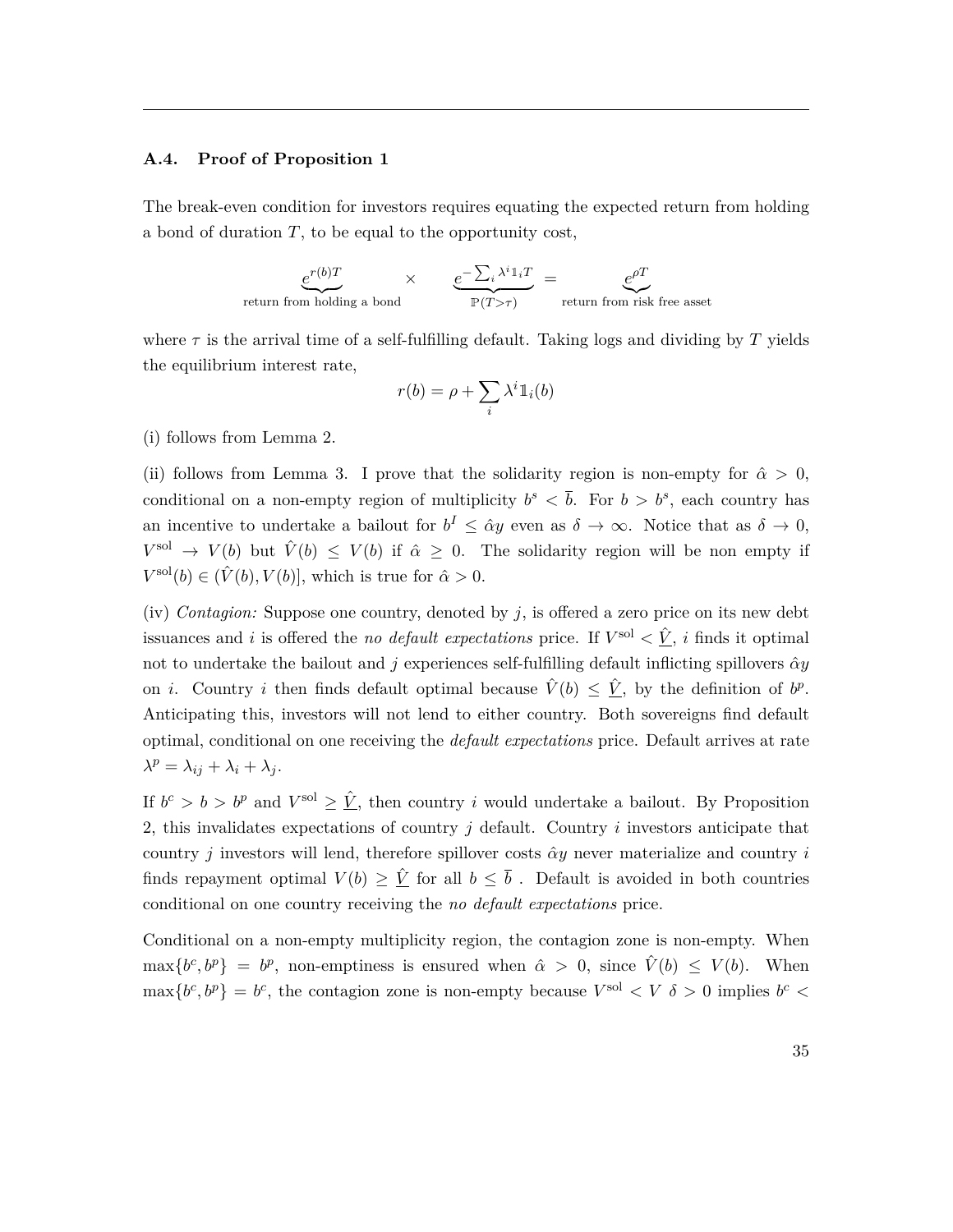(v) For  $b > \overline{b}$ , a government always prefers default to repayment.

Finally, to show that the multiplicity region is non-empty, I must show  $\underline{b} \leq \overline{b}$ .  $\underline{b}$  is defined in (6) and,

$$
\overline{b} = \max \left\{ b : V(b) \ge \frac{u((1 - \alpha - \hat{\alpha})y)}{\rho} \right\}
$$

In the  $\hat{\alpha} = 0$  benchmark, this requires that  $V(b) > V^{\text{off}-\text{eq}}(b)$ . Since  $V^{\text{off}-\text{eq}}(b) \leq V(b; r^*)$ for  $\delta \geq 0$  and  $V(b) \leq V(b; r^*)$  for  $\lambda \geq 0, \underline{b} \leq \overline{b}$  requires  $\delta > 0$  and  $\lambda$  small. Notice that  $\overline{b}$  is increasing in the cost of default  $\alpha y$ . Allowing for  $\hat{\alpha} > 0$ , multiplicity can be sustained for higher  $\lambda$ . (v) holds because  $V(b)$  is a decreasing function. For  $b > \overline{b}$ , investors anticipate the government will default even when offered the positive competitive price and do not lend.

Conditional on a non-empty multiplicity zone, there exist non-empty solidarity and contagion zones. The crisis zone is empty if  $b^c \geq b^p$  and is defined as the set of *b* which satisfy  $V^{\text{sol}}(b) > \hat{V}(b)$  and  $\hat{V}(b) \leq \hat{V}(b)$  where there is no bailout and and no contagion, resembling the one-country benchmark.

### **A.5. Proof of Proposition 2**

The HJB for the stochastic optimal control problem is given by,

$$
\rho V(b(t)) = \sup_{c(t)} \{ u(c(t)) + \frac{1}{dt} \mathbb{E} dV(b(t)) \}
$$
\n(19)

By Ito's lemma,

$$
dV(b(t)) = \left[\frac{dV(b(t))}{dt} + \frac{dV(b(t))}{db}(c(t) - y + r(b(t))b(t))\right]dt +
$$

$$
\left([\hat{V}(b(t)) - V(b(t))]dx_1(t) + [\underline{V} - V(b(t))]dx_2(t) + [\underline{\hat{V}} - V(b(t))]dx_2(t)\right)
$$

$$
+ \sum_{l \in \{4,5\}} \left[\underline{\hat{V}} - V(b(t))\right]dx_l(t)
$$

*b*.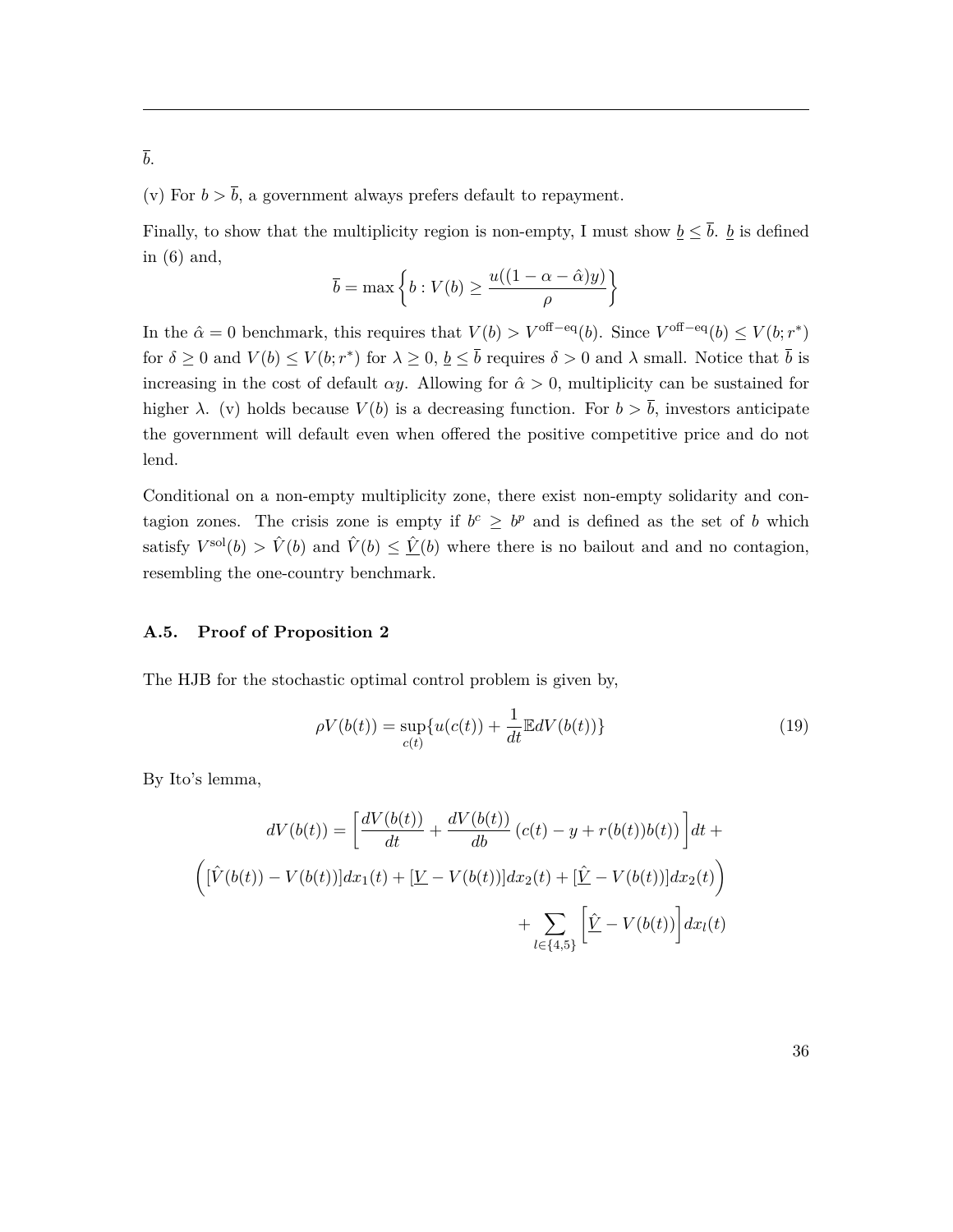I use five independent Poisson processes to characterize the arrival of default expectations. These are expectations of joint default in each of the regions and individual default of either country in the crisis region. Moreover passing through the expectations operator,

$$
\mathbb{E}dx_1(t) = \mathbb{E}dx_2(t) = \mathbb{1}_c(b(t))(\lambda^c - \lambda^s)
$$
\n(20)

$$
\mathbb{E}dx_3(t) = \mathbb{1}_c(b(t))\lambda^s \tag{21}
$$

$$
\mathbb{E}dx_4(t) = \mathbb{1}_s(b(t))\lambda^s \tag{22}
$$

$$
\mathbb{E}dx_5(t) = \mathbb{1}_p(b(t))\lambda^p \tag{23}
$$

Substituting (20)-(23) in (19), the Hamilton-Jacobi-Bellman equation is given by,

$$
(\rho + \sum_{i} (\lambda^{i} \mathbb{1}_{i}(b(t)))V(b) - \sum_{i \backslash c} \lambda^{i} \mathbb{1}_{i}(b(t))\hat{\underline{V}} - (\lambda^{s}\hat{\underline{V}} + (\lambda^{c} - \lambda^{s})\underline{V})\mathbb{1}_{c}(b(t)) =
$$
\n
$$
\max_{c \in C} \left\{ u(c(t)) + \frac{dV(b)}{db}(c(t) - y + r(b(t))b(t)) + (\lambda^{c} - \lambda^{s})\mathbb{1}_{c}(b(t))\hat{V}(b(t)) \right\}
$$
\n(24)

A technical background to the above derivation is given in Sennewald [\(2007\)](#page-31-5). The jump processes contribute additional terms to the HJB which show the fall in flow utility in case of arrival of a default event.

Where the value function is differentiable, the first order condition is given by  $u'(c)$  $-V'(b)$ . A marginal unit of consumption today yields  $u'(c)$  utility units today at the expense of an increased debt burden tomorrow. For levels of debt  $b \geq b^s$ , I deal with the discontinuities as follows. Equilibria are monotone (Definition 1) therefore  $r$  is weakly increasing in  $b(t)$ . In the neighbourhood to the right of any discontinuous point  $b^i$  in *r*(*b*), the government can achieve discretely higher utility by saving,  $\dot{b}(t) < 0$  therefore  $c < y - r(b)$ . I solve the HJB in the viscosity sense following Aguiar et al. [\(2015a\)](#page-29-5), as defined in Bressan and Hong [\(2007\)](#page-29-11) and I provide an explanation for the solution concept in the Appendix B3.

I now proceed to show that  $V(b)$  satisfies the HJB at points of differentiability, suppressing the dependence on  $t$  for ease of exposition.  $V(b)$  can be expressed as follows,

$$
V(b) = \frac{u(y - r(b)b)}{r(b)} + \sum_{i \backslash c} \frac{\lambda^i}{r(b)} \mathbb{1}_i(b)\hat{\underline{V}} + \left(\frac{\lambda^s}{r(b)}\hat{\underline{V}} + \frac{(\lambda^c - \lambda^s)}{r(b)}(\underline{V} + \hat{V}(b))\right) \mathbb{1}_c(b) \tag{25}
$$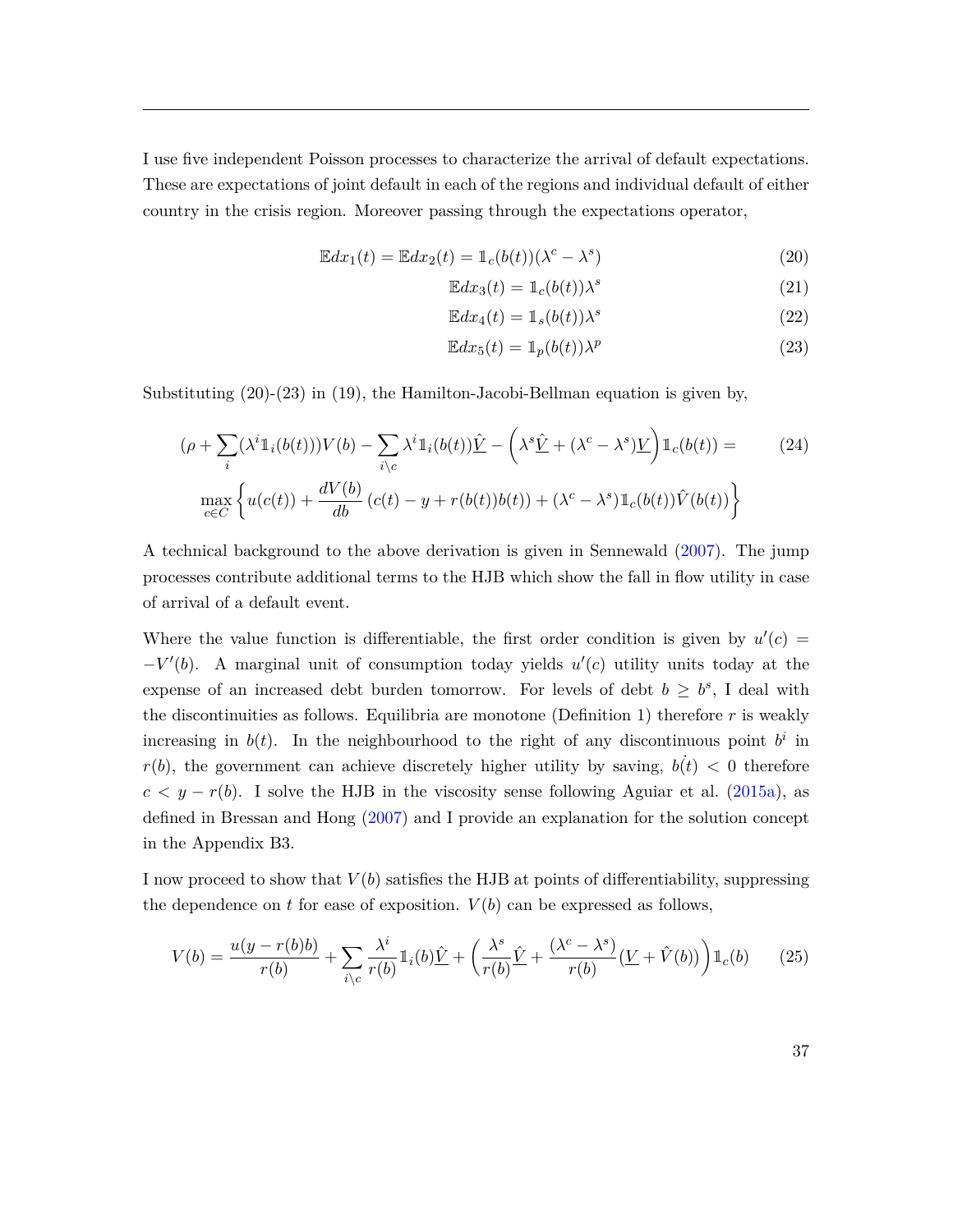Substituting (25) in (24) yields,

$$
u(y - r(b)b) + (\lambda^c - \lambda^s)\hat{V}(b)1_c(b) =
$$
  

$$
\max_{c \in C} \left\{ u(c) + \frac{dV(b)}{db} (c - y + r(b)b) + (\lambda^c - \lambda^s)1_c(b)\hat{V}(b) \right\}
$$

For stationary debt trajectories  $c = y - r(b)b$  therefore (24) is satisfied for all points where *V*(*b*) is differentiable in  $\overline{\Omega}$ .

Finally I characterise tangent trajectories, which arise for levels of debt where the government finds saving optimal,  $c < y - r(b)b$ . The envelope condition to the HJB (24) is given by,

$$
V''(b)\left[c - y + r(b)b\right] = 0
$$

Should consumption be lower than the steady state level due to the sovereign saving, then  $V''(b) = 0$ , implying the slope of the value function is linear in this region. From the first order condition, we know that this requires a constant consumption policy  $c(t) = c^i$ , given by the HJB evaluated as  $b \downarrow b^i$ , while the sovereign is saving. At  $b^{i*}$ ,  $c^i = y - r(b)b^{i*}$ . The cost of running down debt is therefore given by  $-u'(c^i)(b - b^i)$  where  $b^i$  is the target level of debt.

### **A.6. Proof of Lemma 4**

Lemma 3 shows that the cost of a bailout is increasing in  $\lambda^s$ , therefore  $V^{\text{sol}}(b; \lambda^s)$  decreasing in both arguments. Define  $\Delta \lambda^s = \lambda^{s'} - \lambda^s$ . If  $V^{\text{sol}}(b; \lambda^{s'}) < \hat{V}(b) \leq V^{\text{sol}}(b; \lambda^s)$ , then the increase in expectations of joint default is sufficient to change investor expectations of a bailout. Under the new level  $\lambda^{s'}$ , investors no longer deem the bailout guarantee credible, and country-specific expectations of default  $\lambda_i$  are relevant.

### **A.7. Proof of Proposition 3**

For  $b > b^c$ , a bailout guarantee is not credible and there is no change in the interest rate. A government can choose to run down its debt to  $b^c \geq b^s$  in order the benefit from the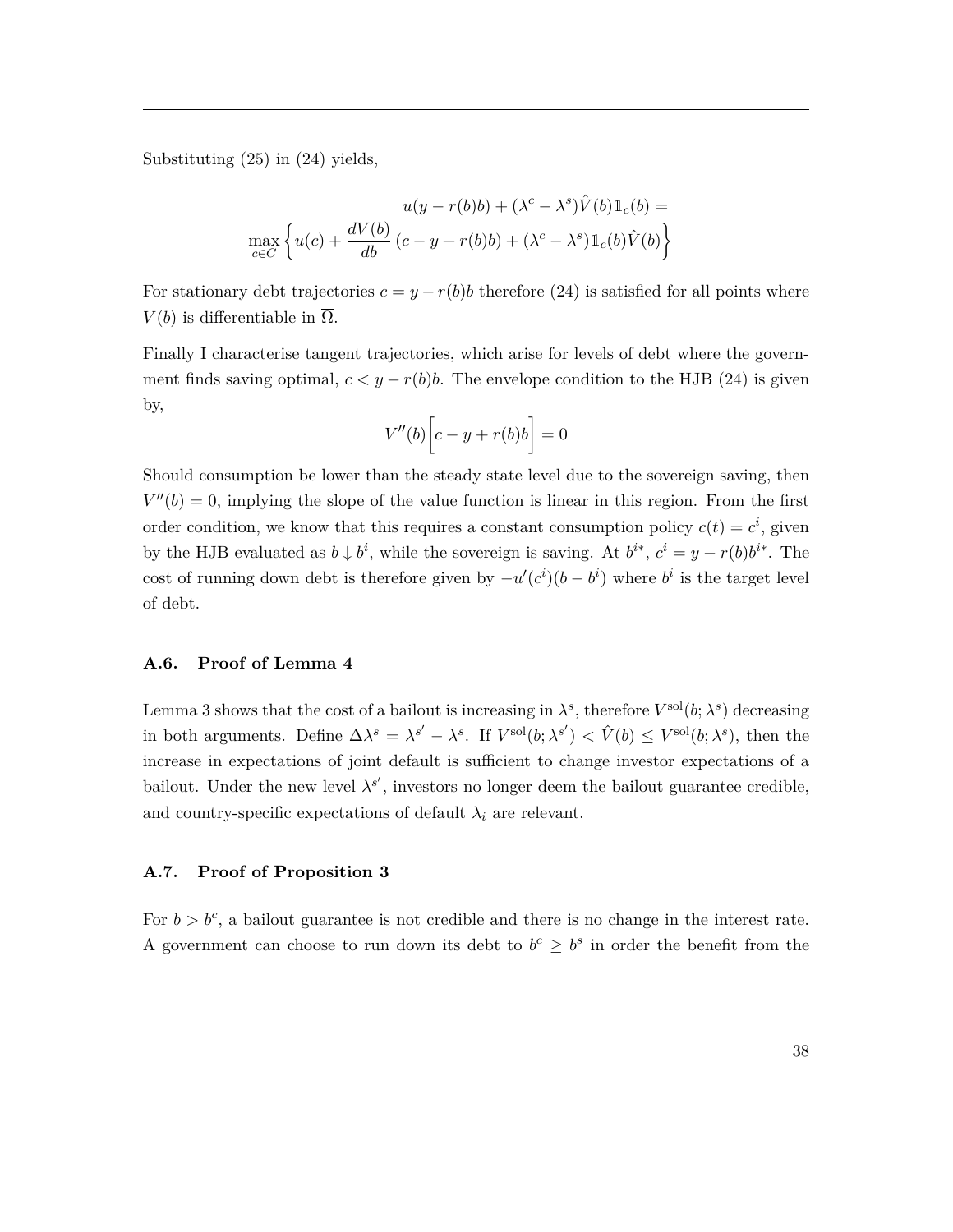bailout guarantee and earns utility,

$$
\frac{u(y-(r^*+\lambda^s)b^c)}{\rho+\lambda^s}+\frac{\lambda^s}{\rho+\lambda^s}\hat{\underline{V}}-u'(c^c)(b-b^c)
$$

The cost of running down debt  $-u'(c^s)(b-b^c)$  is lower than the cost of reducing debt to  $\underline{b}$  in the no cooperation benchmark. As  $\lambda^s \to 0$ , the return to a debt reduction strategy improves and in the limit, the return is strictly higher relative to the analogous strategy in the no intervention benchmark which earns utility,

$$
\frac{u(y-r^*\underline{b})}{\rho}-u'(c^s)(b-\underline{b})
$$

because  $b^c > \underline{b}$ .

### **A.8. Proof of Lemma 5**

For  $b > b^s$ , if the official lender enforces market exclusion  $\overline{b^I} = 0$ , the borrower will default on market held debt and incur sanction  $\alpha y$ . The official lender will incur collateral damage  $\hat{\alpha}$ *y* as well. Assuming no repayment on official debt, the official lender needs to make a transfer of  $b^I$ , given by (9). The lender's utility, if it makes the bailout, is  $V^{\text{sol}}(b)$  given by (7-8). The lender will find it optimal to undertake the bailout if  $V^{\text{sol}}(b) \geq \hat{V}(b)$  which holds for  $b \leq b^c$ . A threat of  $b^I = 0$  is not credible and the borrower has no incentive to repay official debt.

In contrast to the market, if the official lender can recoup  $\epsilon$  by enforcing sanctions, it will still choose not to do so for  $\epsilon < \hat{\alpha}y$ .

#### **A.9. Proof of Lemma 5**

I assumed that investors pay  $\xi(t) = b(0)e^{-\chi t}$  during restructuring making them indifferent between repayment with or without restructuring. In the region  $(b_h, b_l]$ , each individual investor faces a *p >* 0 probability of no repayment and refuses to lend resulting in a self-fulfilling crisis at *τ* .

(i) Countries with outside option  $\underline{V}_h$  choose to default at  $\tau$  since (14) implies  $V^{\text{off}-\text{eq}}(b^h)$  =  $\underline{V}_h$  and  $V^{\text{off}-\text{eq}}(b)$  is a decreasing function. (ii) Countries with outside option  $\underline{V}_l$  choose to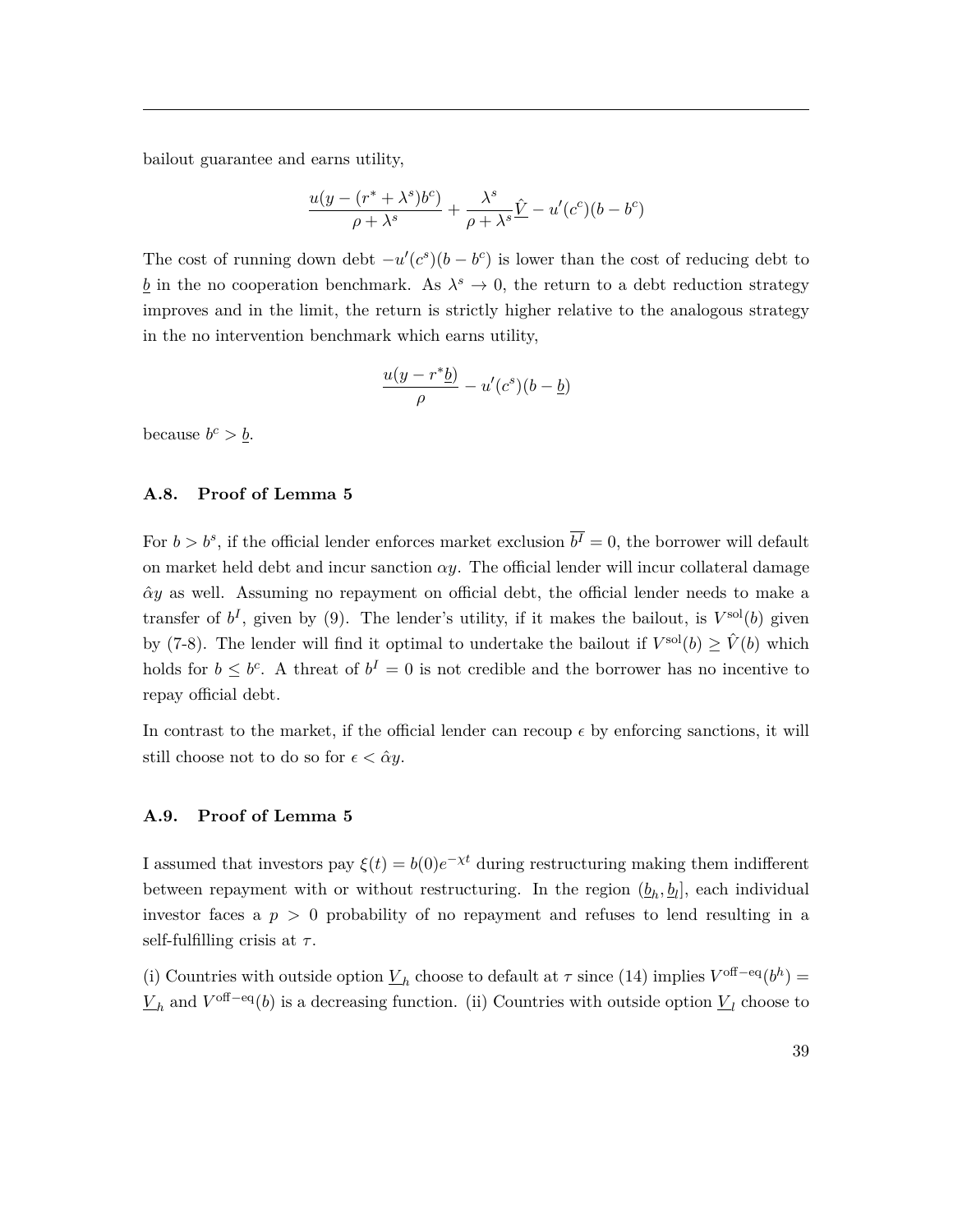continue repaying, deleveraging in  $[\tau, \tau + \delta]$  since (15) implies  $V^{\text{off}-\text{eq}}(b^l) = \underline{V}_h$ .

### **A.10. Proof of Proposition 4**

By Lemma 6, self-fulfilling crises are possible only for  $b > b_h$ . For  $b \leq b^{c,h}$ , it follows from Proposition 1 (ii) that investors expect joint default only, since countries will undertake large bailouts  $b^{I,h}$  and therefore bailouts are off-equilibrium only. In the region  $(b^{c,h}, b^{c,l})$ , governments will undertake small bailouts  $b^{I,l}$ , which will only be successful if the recipient has outside option  $\underline{V}^l$ . Since in this region, there is a p probability of default, investors zero-profit condition is not satisfied and they refuse to lend. A bailout will be observed in equilibrium since  $V^{\text{sol}}(b) \geq \hat{V}$  for the country in good credit standing by (18). For  $b > b^{c,l}$ , no bailouts are made. The region will be non-empty for sufficiently low p since as  $p \to 0$ ,  $b^{c,l} > b^{c,h}.$ 

### *B. Solution to Optimal Control Problems*

#### **B.1. Optimal strategy for bailout agent**

I characterize the optimal consumption policy for the country in good credit standing. The Hamiltonian to the optimal control (7-8) problem is given by,

$$
H(b, c, t, p) := \max_{c} \left\{ e^{-(r^* + \lambda^c)t} \left[ u(c(t)) + \lambda^c \hat{\underline{V}} \right] +
$$

$$
p(t) \left( c(t) - y + r(b(t))b(t) + b^I(t) \right) \right\}
$$

I consider the optimal policy for the government at  $\delta$  and work backwards.  $V^{hom}(b)$ , detailed in Appendix C1 is discontinuous in *b*. For sufficiently low debt,  $b(\delta) \in (b^s, b^{s*})$ , the government will find it optimal to reduce its debt to a sustainable level *b s* in finite time. Over the region of savings, the value function is linear with gradient  $-u'(c^s)$  (Proposition 2). I consider the interest rate to be fixed in  $[0, \delta]$  while investors assess the situation.

By Pontryagin's maximum principle there exists a function  $p^*(t)$  which satisfies the terminal condition,

$$
p^*(\delta) = e^{-(\rho + \lambda^c)\delta} \frac{dV(b(\delta))}{db}
$$

40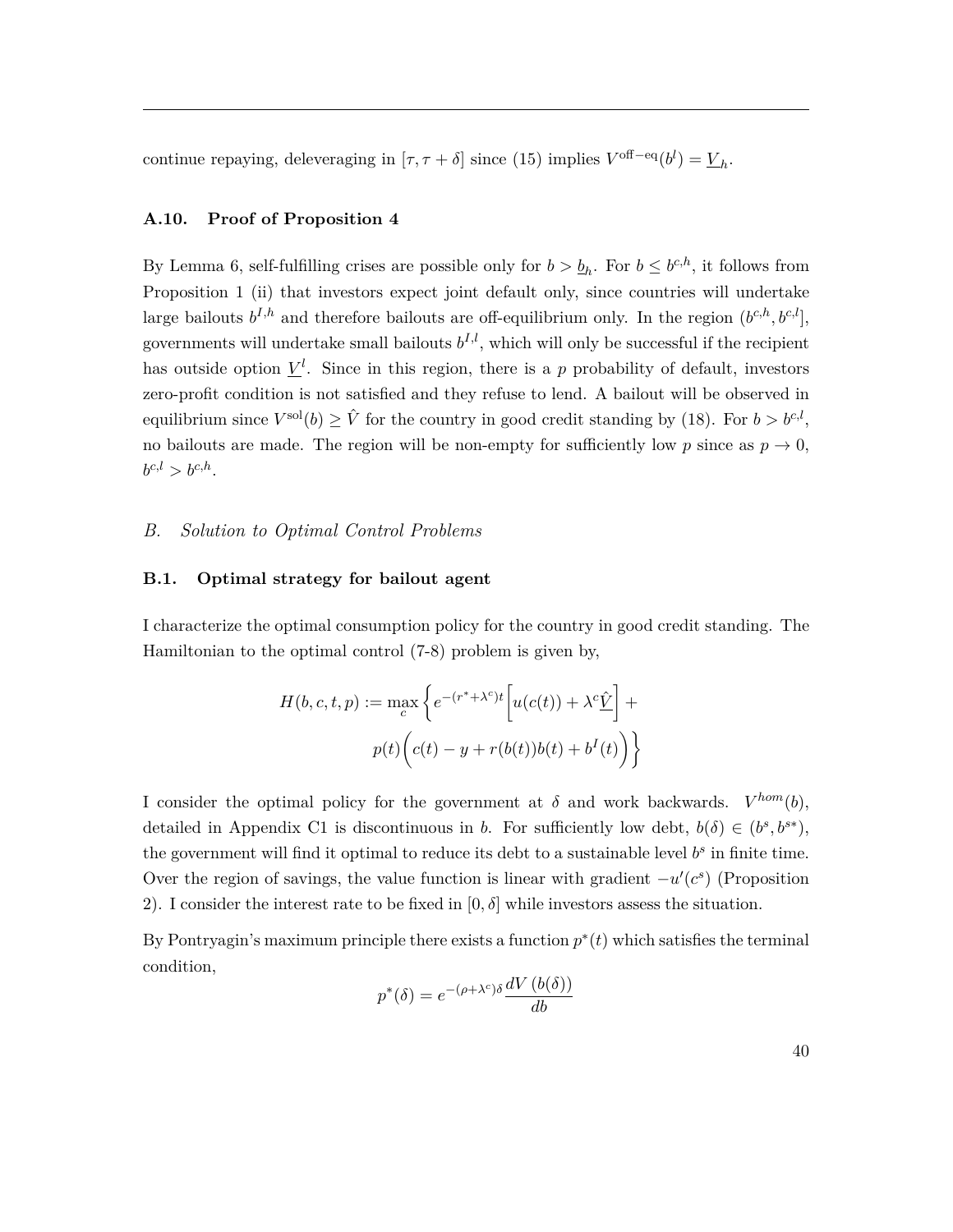and the adjoint equation,

$$
- \dot{p}^*(t) = \frac{H(b^*, p^*, c^*, t)}{db} = p^*(t) (\rho + \lambda^c)
$$

This defines the law of motion for  $p^*$ . Moreover, the condition for a maximum requires,

$$
0 = \frac{dH(b^*, p^*, c^*, t)}{dc} = e^{-(\rho + \lambda^c)t} u(c(t)) + p^*(t)
$$

Using the law of motion for  $p^*(t)$ , the terminal condition and the maximum condition I arrive at,

$$
u'(c) = u'(c(t)) \forall t \in [0, \delta]
$$
\n(26)

therefore a constant consumption strategy is optimal if the endogenous credit ceiling  $\bar{b}$  is not binding. For sufficiently low levels of debt, the government consumes  $c^s \forall t$  and runs down debt to  $b^s$  in finite periods.

The government in good credit standing makes the minimum transfer needed to prevent partner default. In particular, the bailout agent assumes responsibility for all future debt servicing costs of a portion of period 0 debt of the borrower. It is useful to define the level of debt *b oe* above which a country facing arrival rate of default *λ <sup>s</sup>* would choose to default while deleveraging at rate  $\chi$ ,

$$
b^{oe} = \max \left\{ b(0) : \int_0^{\delta} e^{-(\rho + \lambda^s)t} \left[ u(y - (\chi + r^* + \lambda^s) b(0) e^{-\chi t}) + \lambda^s \hat{\underline{V}} \right] dt \right\}
$$

$$
+ e^{-(\rho + \lambda^s)t} V^{hom}(b(0) e^{\chi \delta}) > \hat{\underline{V}} \right\}
$$

The country in good credit standing will make a transfer  $b<sup>I</sup>$  to cover the shortfall such that international investors break even. The bailout schedule is given by,

$$
b^{I}(t) = (\chi + r^* + \lambda^s)(b(0) - b^{oe})e^{-\chi t}
$$

In  $[0, \delta]$ , for sufficiently low debt, I guess that the debt policy for the country in good credit standing is given by,

$$
\dot{b}(t) = (\chi + r^* + \lambda^s)(b(0) - b^{oe})e^{-\chi t} + (r^* + \lambda^c)(b(t) - b(0)) -
$$
  

$$
(y - (r^* + \lambda^c)b(0) - c^s)
$$
 (27)

41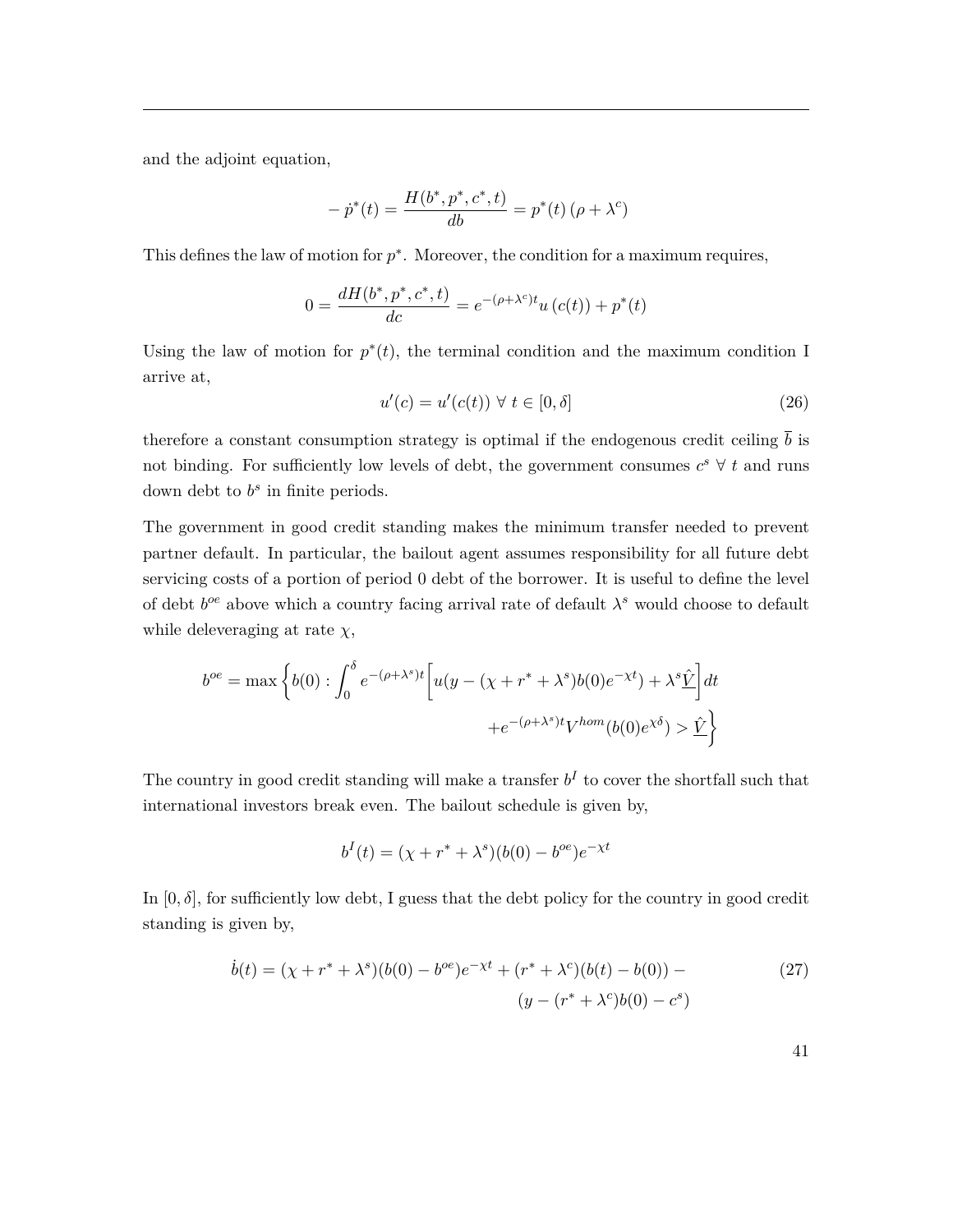I verify by substituting the constraint faced by the the country in good standing,

$$
c(t) - y + (r^* + \lambda^c)b(t) + e^{-\chi t} ((\chi + r^* + \lambda^s)(b(0) - b^{oe})) =
$$
  

$$
[(\chi + r^* + \lambda^s)(b(0) - b^{oe})e^{-\chi t} + (r^* + \lambda^c)(b(t) - b(0)) - (y - (r^* + \lambda^s)b(0) - c^s)]
$$

Indeed  $c(t) = c^s$  in  $[0, \delta)$  satisfying (27). Considering the above ordinary differential equation (ODE) in the form  $\dot{b}(t) - (r^* + \lambda^c)b(t) = \alpha(t)$ , where  $\alpha(t) = (\chi + r^* + \lambda^s)(b(0)$  $b^{\circ}(b^{\circ})e^{-\chi t} - (r^* + \lambda^c)b(0) - (y - (r^* + \lambda^c)b(0) - c^s)$ . Using the factor  $e^{\int -(r^* + \lambda^c)dt}$  for a given *b*(0), for  $t \leq \delta$ ,

$$
b^{l}(t) = \left(e^{(r^{*}+\lambda^{c})t} - e^{-\chi t}\right) \frac{\chi + r^{*} + \lambda^{s}}{\chi + r^{*} + \lambda^{c}} (b^{b}(0) - b^{oe}) + b^{l}(0) - \left(e^{(r^{*}+\lambda^{c})t} - 1\right) \frac{c(0) - c^{s}}{r + \lambda^{c}} (28)
$$

where superscripts *b* and *l* are used to distinguish the debt of the borrower and the lender.

For sufficiently high levels of debt,  $b(\delta) \in [b^{s*}, \overline{b}]$  the sovereign will pursue a strategy whereby from  $\delta$  onwards,  $\dot{b} = 0$  is optimal. This is also the relevant case in the asymmetric scenario where the lender is not vulnerable to rollover crises. The optimal level of constant consumption  $\bar{c}$  must satisfy  $\dot{b}(\delta) = \bar{b}$  and  $\bar{c} = y - r(b)\bar{b}$ . The level of consumption pursued if the government, while in the crisis zone, has no intention to run down debt at  $\delta$  is given by,

$$
\overline{c} = e^{-(r^* + \lambda^c)\delta} \left\{ y - (r^* + \lambda^c) \left[ \left( e^{(r^* + \lambda^c)\delta} - e^{-\chi\delta} \right) \frac{\chi + r^* + \lambda^s}{\chi + r^* + \lambda^c} (b^b(0) - b^{oe}) + b^l(0) - \left( e^{(r^* + \lambda^c)\delta} - 1 \right) \frac{c(0)}{r + \lambda^c} \right] \right\}
$$

I next search for an initial level of debt of debt  $b_{-\delta}^{s*}$ , below which  $c(t) = c^s$  is indeed the optimal control for the solidarity problem. Assume  $c(t) = c^s \leq \overline{c}$ , then the law of motion for debt is given by (27) and the particular solution is given by (28). Using  $b(\delta) = b^{s*}$ ,

$$
b_{-\delta}^{s*} = e^{-(r^* + \lambda^c)\delta} b^{s*} - \left( e^{-(r + \lambda^c)\delta} - 1 \right) \frac{c(0) - c^s}{r + \lambda^c} +
$$

$$
\left( 1 - e^{-(r^* + \lambda^c)\delta} \right) b^l(0) + \left( e^{-(\chi + r + \lambda^c)\delta - 1} \right) (b^b(0) - b^{oe})
$$

42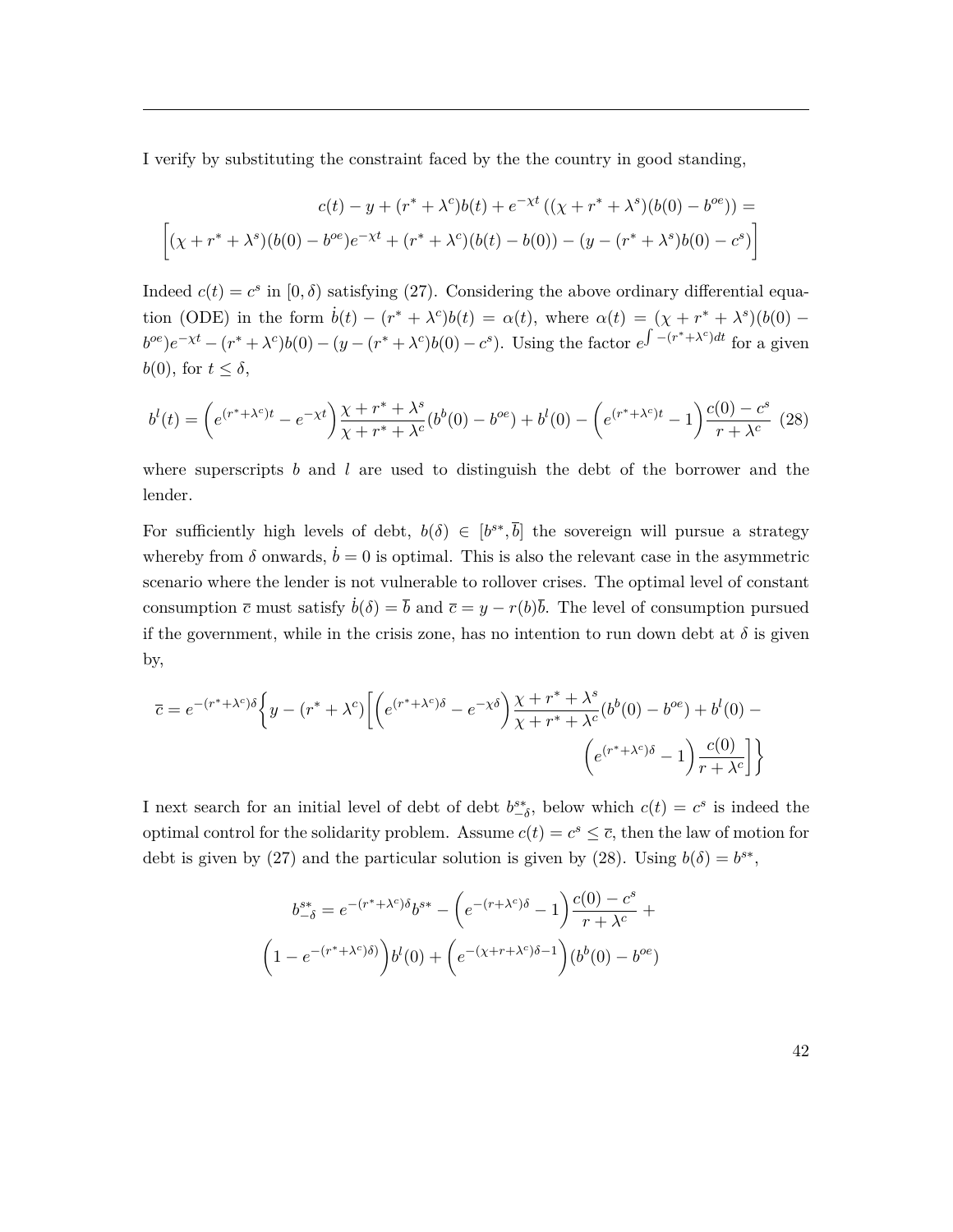The optimal consumption policy is,

$$
c(t) = \begin{cases} c^s \text{ if } b(0) \in [b^s, b^{s*}_{-\delta})\\ \bar{c} \text{ if } b(0) \in [b^{s*}_{-\delta}, \bar{b}] \end{cases}
$$

where  $c^s$  is a constant level of consumption pursued while the government saves and  $\bar{c}$  is the level of consumption pursued if the government does not intend to run down debt at *δ*.

The utility for the government in good credit standing if  $b \leq b^{s*}_{-\delta}$  is given by,

$$
V^{\text{sol}}(b) = \frac{1 - e^{-(r^* + \lambda^c)\delta}}{r^* + \lambda^c} [u(c^s) + \lambda^c \hat{V}] + e^{-(\rho + \lambda^c)\delta} \left( \frac{u(y - r^*b^s)}{\rho} - u'(c^s)(b(\delta) - b^s) \right)
$$

where  $b(\delta)$  is given by (27) evaluated at  $t = \delta$  and the utility for the government in good credit standing, if  $b > b^{s*}_{-\delta}$ , in the crisis zone, is given by,

$$
V^{\text{sol}}(b) = \frac{u(\bar{c})}{r^* + \lambda^c} + \frac{\lambda^c}{r^* + \lambda^c} \hat{V}.
$$

Analogous results can be derived for the solidarity and contagion zones using Proposition 2.

The optimal control problem (7-8) satisfies all but one conditions of Kamien and Schwartz [\(1971\)](#page-30-12) who prove sufficiency using a basic calculus of variations argument. The maximand in (7) does not satisfy the condition that  $V^{hom}(b(\delta))$  must be everywhere differentiable and it remains to show that the continuation value attains a maximum at the optimal control. This is satisfied because  $V^{hom}(b(\delta))$  is itself the value function for the homogeneous expectations optimal control problem,

$$
V^{hom}(b(t)) = \sup_{c \in C} P_{b,t}[c(t)]
$$

where,

$$
P_{b,t}[c(t)] = \int_0^\infty e^{-\rho t - \lambda^s \int_0^t \mathbb{1}_s(b(s))ds} \left[ u(c(t)) + \lambda^s \hat{\underline{V}} \mathbb{1}_s(b(t)) \right] dt
$$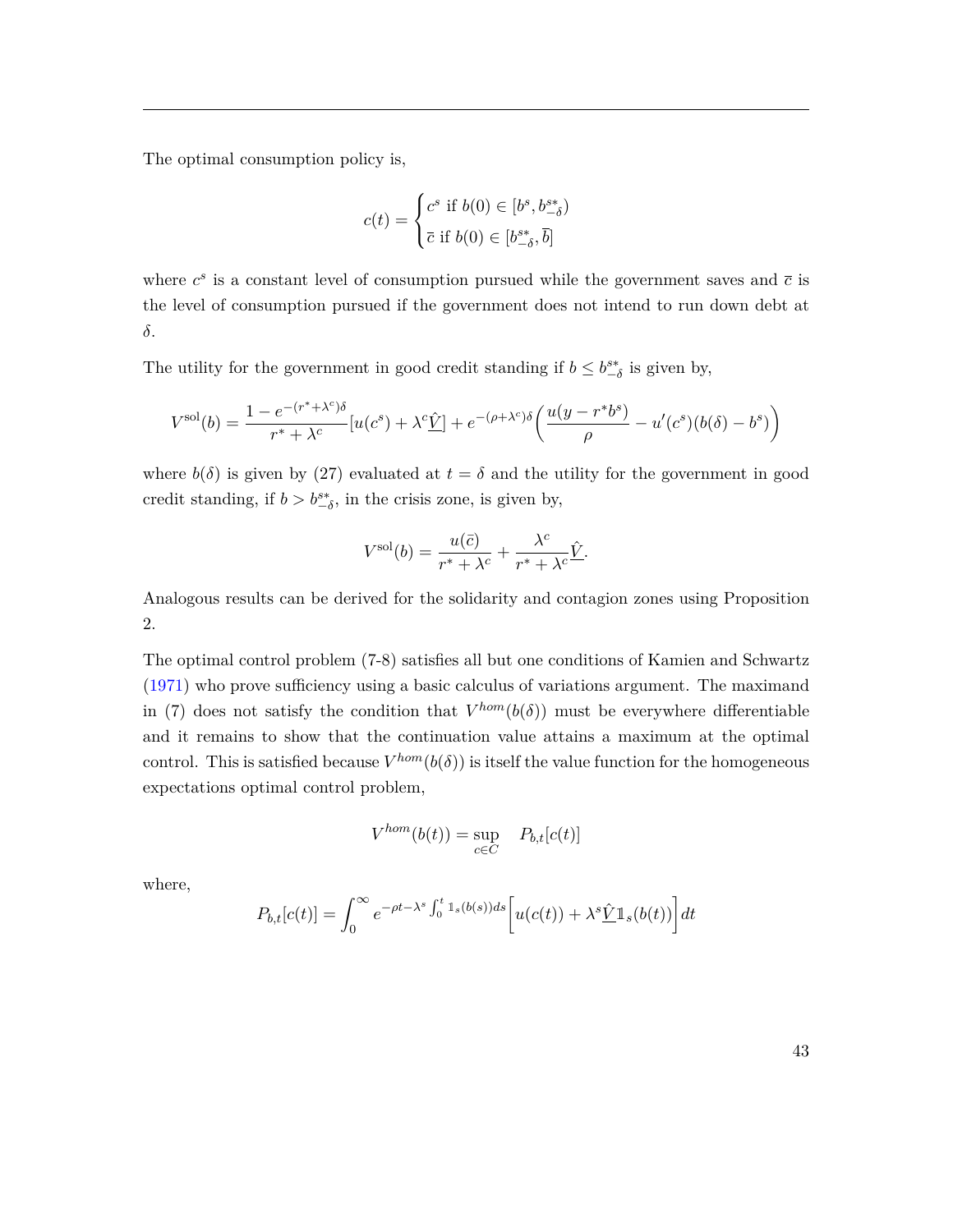and denoting the pay off of the continuation value to the solidarity problem as  $P_{b,t}^{\text{sol}}[c(t)]$ ,

$$
\operatorname{argmax}_{c \in C^{\text{sol}}} \quad P_{b,t}^{\text{sol}}[c(t)] = \operatorname{argmax}_{c \in C} \quad P_{b,t}[c(t)]
$$

therefore  $P_{b,t}[c^*(t)] - P_{b,t}[c(t)] \geq 0$  as required.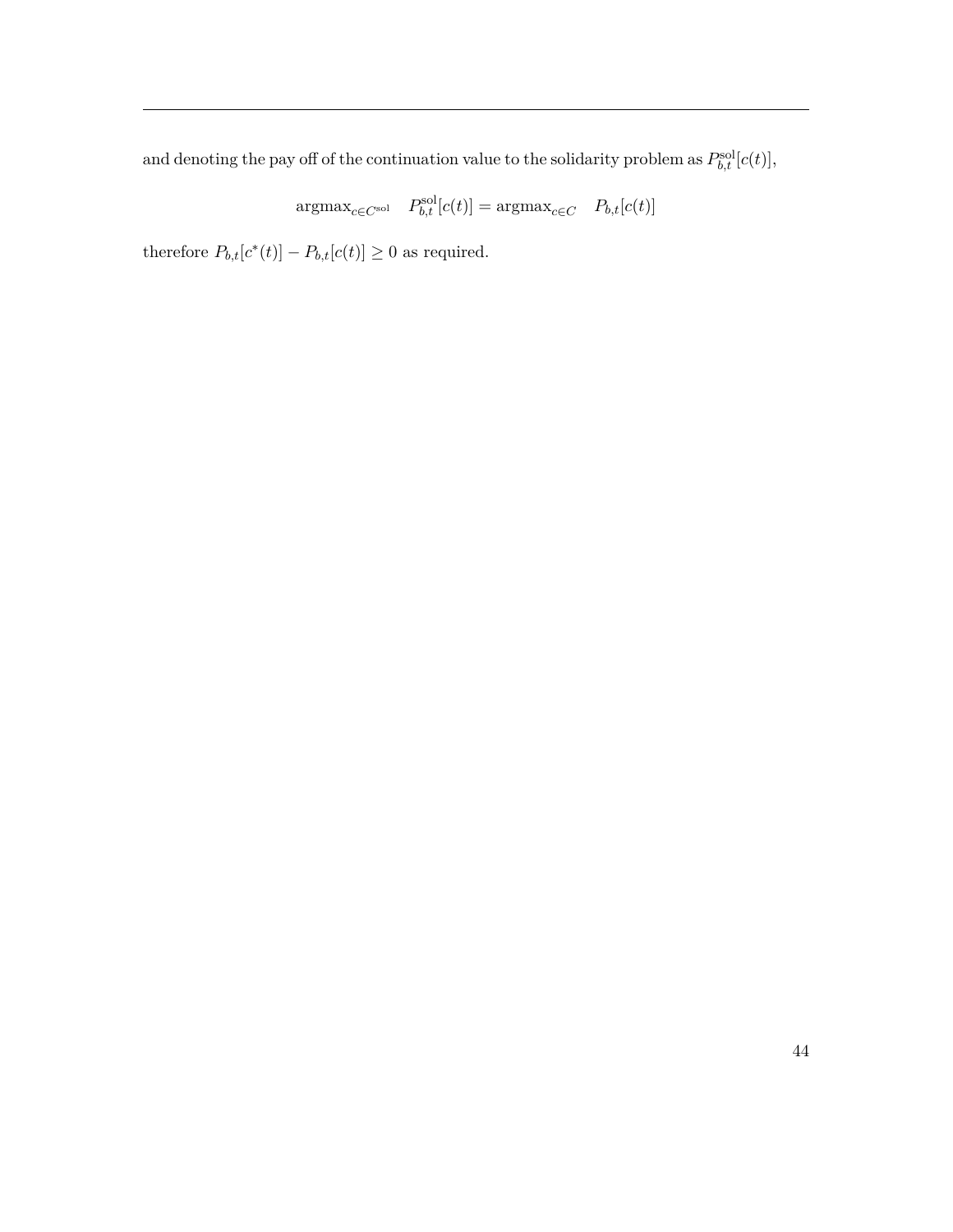### **IX. Appendix II**

#### **.1. Optimal control on stratified domains**

This appendix summarises and applies Proof 1 in Aguiar et al. [\(2013\)](#page-29-8). I present the technical conditions required to prove that  $V(b)$  is the unique, Lipschitz continuous viscosity solution to the HJB using the results in Bressan and Hong [\(2007\)](#page-29-11) henceforth BH.

*Conditions on R:* The conditions summarised below allow me to apply the results in BH. They are analogous to those presented in Definition 1 of Aguiar et al. [\(2015a\)](#page-29-5). *R* is a set of functions on  $\overline{\Omega}$ ,  $r : \overline{\Omega} \to \mathbb{R}_+$ . The function r is bounded and lower semi continuous. Furthermore, *r* must be such that it is always feasible to have positive consumption with  $\dot{b} = 0$  on  $\overline{\Omega}$ . Finally *r* contains a finite number of discontinuities  $N-1$  and is Lipschitz continuous on sets  $\Omega_n$  for all  $n \in N$  as described by the decomposition above. This satisfies condition (H1) in BH.

I use the definition of a viscosity solution relative to the stratification of the domain in BH. The analysis considers a Hamilton-Jacobi-Bellman equation of the form,

$$
\rho V(b) = H(b, V'(b)) = \max_{(h, w \in G)} \{w + V'(b)h\}
$$

I decompose  $\overline{\Omega} \in \mathbb{R}$  into the disjoint union of *N* intervals starting from  $b = 0$  and using the debt thresholds derived in the paper to characterize open sets and points of discontinuity,  $(0, b_1)$ , ...,  $(b_{N-2}, b_{N-1})$ . The debt trajectories and the running utility payoff will be sufficiently regular within each manifold but may change discontinuously across.

All admissible control trajectories are tangent trajectories within the open sets and steady state trajectories at the boundaries satisfying condition (H2) in BH. Having also imposed an upper bound on *u*, I can use Theorem 1 in BH to prove existence of an optimal control for the HJB. For every point of non differentiability  $b_n$ ,  $V(b^+) = V(b^-)$ , where  $V(b^+)$  is the limit as *b* approaches  $b_n$  from above and  $V'(b^+) \neq V'(b^-)$  with  $V'(b^+)$  and  $V'(b^-)$ exist and are bounded. It follows that the value function is Lipschitz continuous satisfying  $(H3)$ .

Finally, the running utility payoff is Lipschitz continuous with respect to *b* within each interval satisfying equation (46) in BH albeit in a broader sense than in Aguiar et al.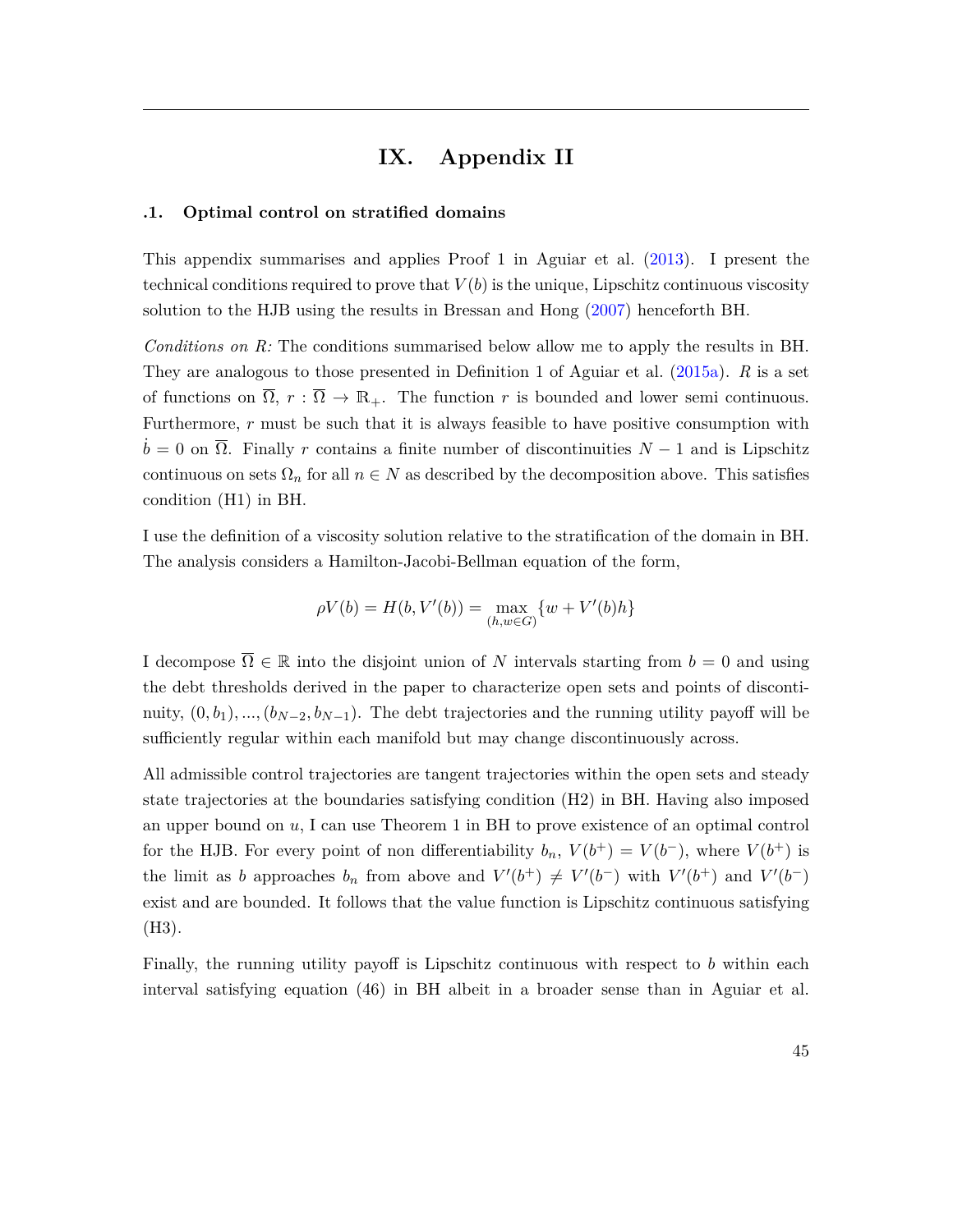$(2015a)$ . Corollary 1 of BH states that under assumptions  $(H1)-(H4)$ , if equation  $(46)$  is satisfied then  $V(b)$  is the unique, Lipschitz continuous viscosity solution to the HJB.

#### *A. Auxiliary Problems*

#### **A.1. No heterogeneity in expectations**

The homogeneous expectations case is relevant when investors believe that countries will only ever default jointly. This is also the limit of  $V(b)$  as  $b<sup>I</sup>(t)$ , the cost of intervention approaches 0 as would be the case in the limit  $\chi, \delta \to 0$ . The lower multiplicity threshold is unchanged in the symmetric model, since it corresponds to the maximum amount of debt that a country can sustain when excluded form markets absent an intervention from its partner. Each government faces the following problem,

$$
V^{hom}(b) = \max_{c} \int_0^\infty e^{-\rho t - \lambda^s \int_0^t \mathbb{1}_s(b(s))ds} \left[ u(c(t)) + \lambda^s \mathbb{1}_s(b(t)) \hat{\underline{V}} \right] dt
$$
  
s.t  $b(t) = c(t) - y + r(b(t))b(t)$ , (29)

The participation condition is satisfied for a higher level of debt than that of the heterogenous expectations case since sovereigns will face a lower debt servicing costs and a lower probability of default. The associated-Hamilton Jacobi Bellman equation is,

$$
(\rho + \lambda^s \mathbb{1}_s(b(t)))V^{hom}(b) - \lambda^s \mathbb{1}_s(b(t))\hat{\underline{V}} = \max_{c \in C} \left\{ u(c(t)) + V'(b)(c(t) - y + r(b(t))b(t)) \right\}
$$

The value function for each government is given by  $V(b): \Omega \to \mathbb{R}$ ,

$$
V^{hom}(b) = \begin{cases} \frac{u(y - r^*b)}{\rho} & \text{if} \quad b \in [0, b^s] \\ V(b^s) - u'(c^s)(b - b^s) & \text{if} \quad b \in (b^s, b^{s*}) \\ \frac{u(y - (r^* + \lambda^s)b)}{\rho + \lambda^s} + \frac{\lambda^s}{\rho + \lambda^s} \hat{V} & \text{if} \quad b \in [b^{s*}, \bar{b}] \end{cases}
$$

where  $c^s$  is given by the HJB taking the limit  $b \downarrow b^i$  and the interest rate schedule is given by  $r(b(t)) = r^* + \lambda^s \mathbb{1}_s(b(t)).$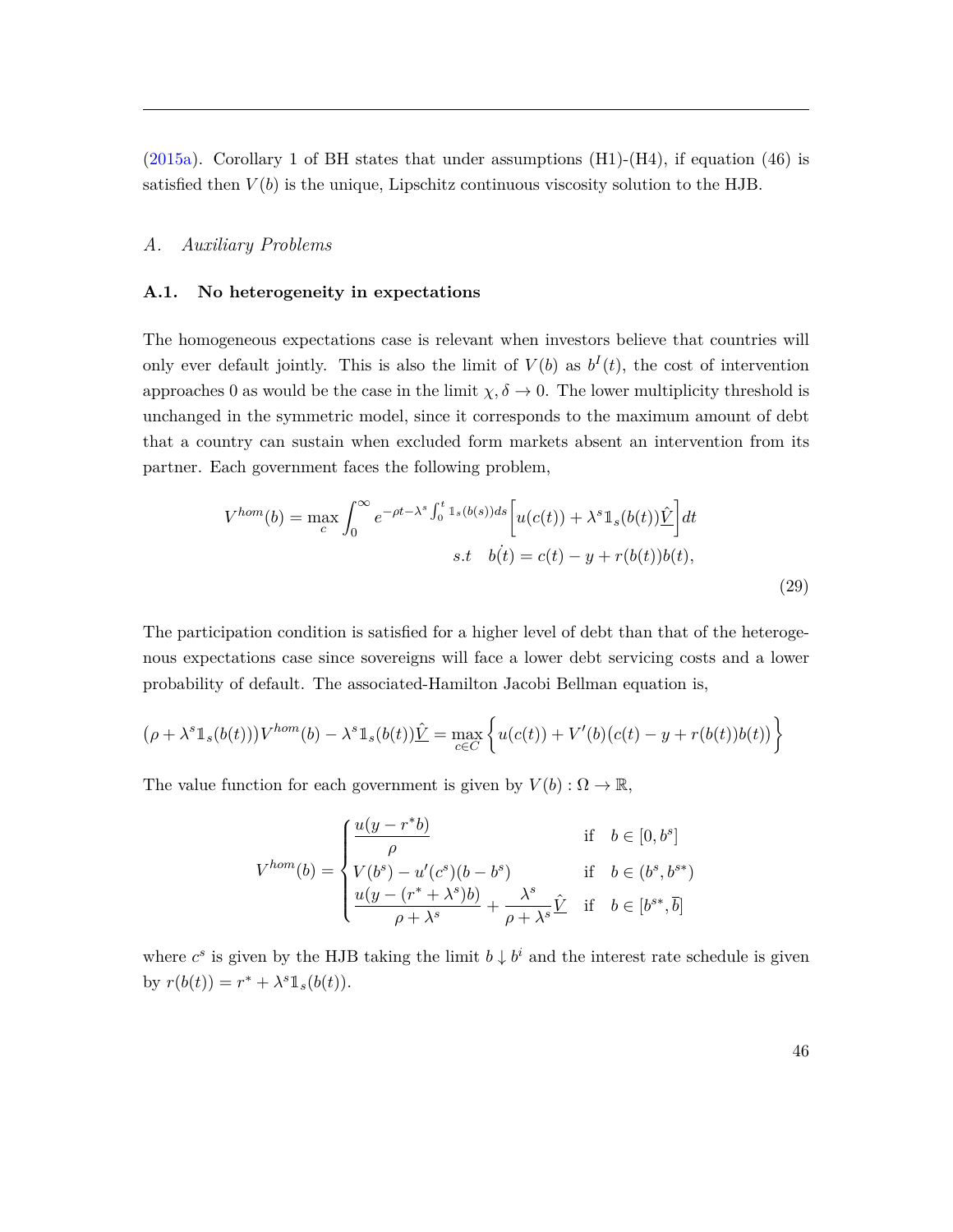### **A.2. Equilibrium when partner has defaulted**

The problem faced by a government when its partner has defaulted is the outside option for a country in good standing choosing to undertake a bailout. It is also required to derive the necessary condition for the threshold level of debt above which contagion can arise. A country in good credit standing faces the following problem when its partner is in default,

$$
\hat{V}(b) = \max_{c} \int_{0}^{\infty} e^{-\rho t - \lambda^{c} \int_{0}^{t} \mathbb{1}_{c}(b(s))ds} \left[ u(c(t)) + \lambda^{c} \mathbb{1}_{c}(b(t)) \underline{\hat{V}} \right] dt
$$
\n
$$
s.t \quad b(t) = c(t) - (1 - \hat{\alpha})y + r(b(t))]b(t)
$$

and faces a default utility of  $\hat{V}$ . The country in default will still have an incentive to intervene as it wishes to avoid the collateral damage, but I assume it is unable to do so effectively since it is itself excluded from markets. The debt thresholds are given as follows,

$$
\hat{b}^s = \max \left\{ b \le \frac{(1 - \hat{\alpha})y}{\chi + r^*} : \hat{V}^{\text{off-eq}}(b) \ge \hat{V} \right\}
$$

$$
b^p = \max \left\{ b \le \frac{(1 - \hat{\alpha})y}{r^* + \lambda^c} : \hat{V}(b) \ge \hat{V} \right\}
$$

Notice that for  $b > b^p$ ,  $\hat{V}(b) = \hat{V}$ . Construction of the equilibrium is analogous to Proposition 2.

#### **A.3. Comparative statics for** *b*

I investigate how the sustainable level of debt  $\underline{b}$  varies with the repayment schedule  $\chi$  and the duration of market exclusion  $\delta$ . As  $\chi \to 0$ , as in the case of a consol, self-fulfilling crises will not arise in equilibrium because the government will not need to deleverage in case of market exclusion. As  $\chi$  rises, the deleveraging constraint tightens and the government is less able to smooth its consumption. This makes default more attractive.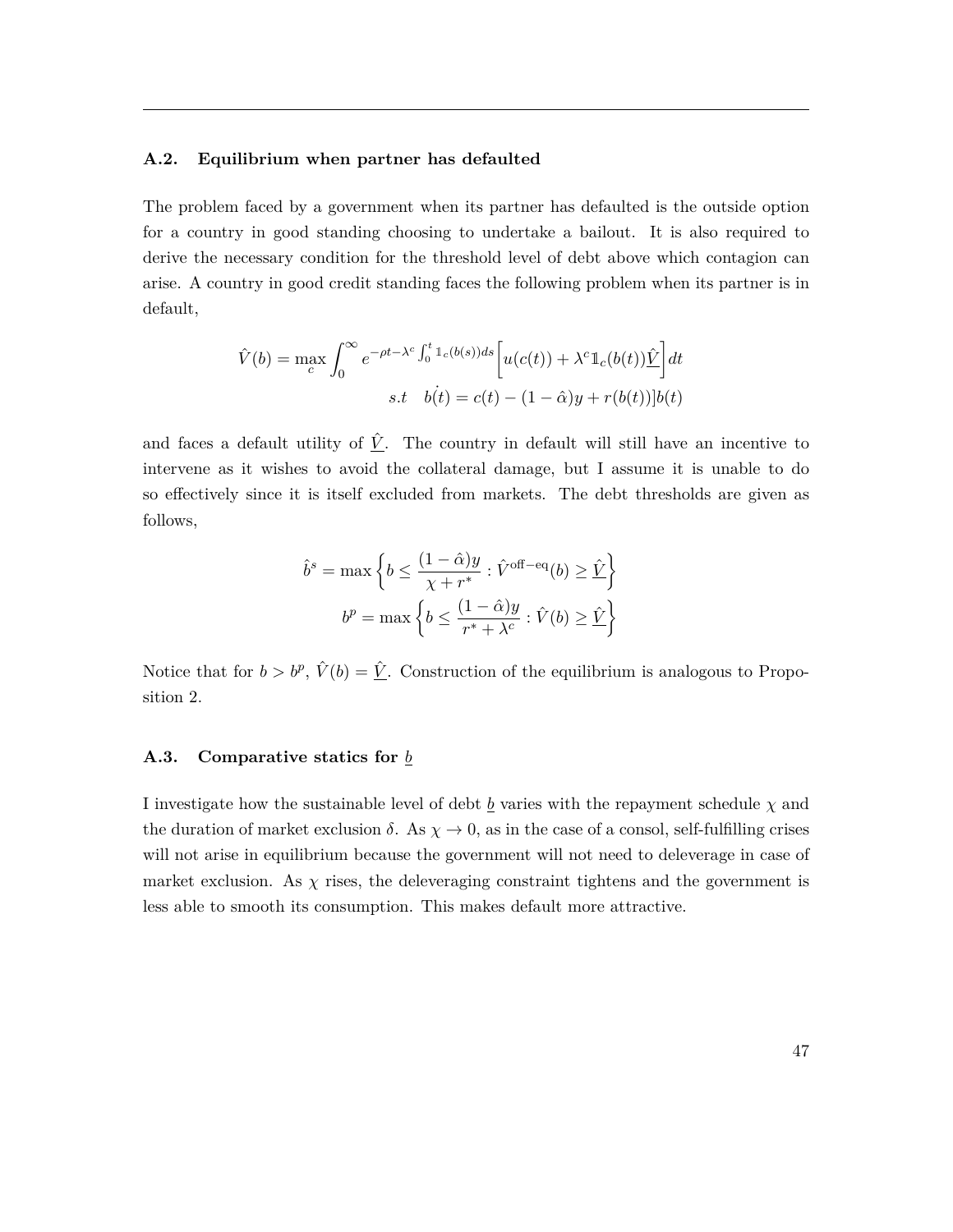

**Figure 1.** Numerical simulation and comparative statics for the utility of repayment in case of market exclusion. The LHS presents the effects of varying the repayment schedule *χ* when the period of exclusion  $\delta = 4$  and the RHS presents the effects of varying  $\delta$  when  $\chi = 0.2$ .

### **A.4. Conditions for optimal gambling strategy**

I derive the payoff for a government with  $b(0) \in \mathscr{C}$ , who finds it optimal to save to  $b^s$ . This is optimal if  $\sharp b^{s*} \in \mathscr{S}$ . The government first faces the choice of gambling in  $\mathscr{C}$  or running down debt to  $b^c$  where there exists a discontinuity in  $r(b)$  below which the interest rate is lower in equilibrium due to credible solidarity (Lemma 2). At  $b^c$ , the government faces the choice of maintaining a constant level of debt  $b^c$  or running debt down to  $b^s$ , where no crises are possible and the interest rate is  $r^*$ . Starting at  $b^c$ , running down debt is optimal if,

$$
\frac{u(y - (r^* + \lambda^s)b^c)}{\rho + \lambda^s} + \frac{\lambda^s}{\rho + \lambda^s}\hat{V} < \frac{u(y - r^*b^s)}{\rho} - u'(c^s)(b^c - b^s) \tag{30}
$$

The condition for gambling in the crisis zone is given by,

$$
\frac{u(y - (r^* + \lambda^c)b)}{\rho + \lambda^c} + \frac{(\lambda^c - \lambda^s)}{\rho + \lambda^c} (\hat{V}(b) + \underline{V}) + \frac{\lambda^s}{\rho + \lambda^c} \hat{\underline{V}} \ge \frac{u(y - r^*\tilde{\underline{b}})}{\rho} - u'(\tilde{c}^c)(b - \tilde{\underline{b}}) \tag{31}
$$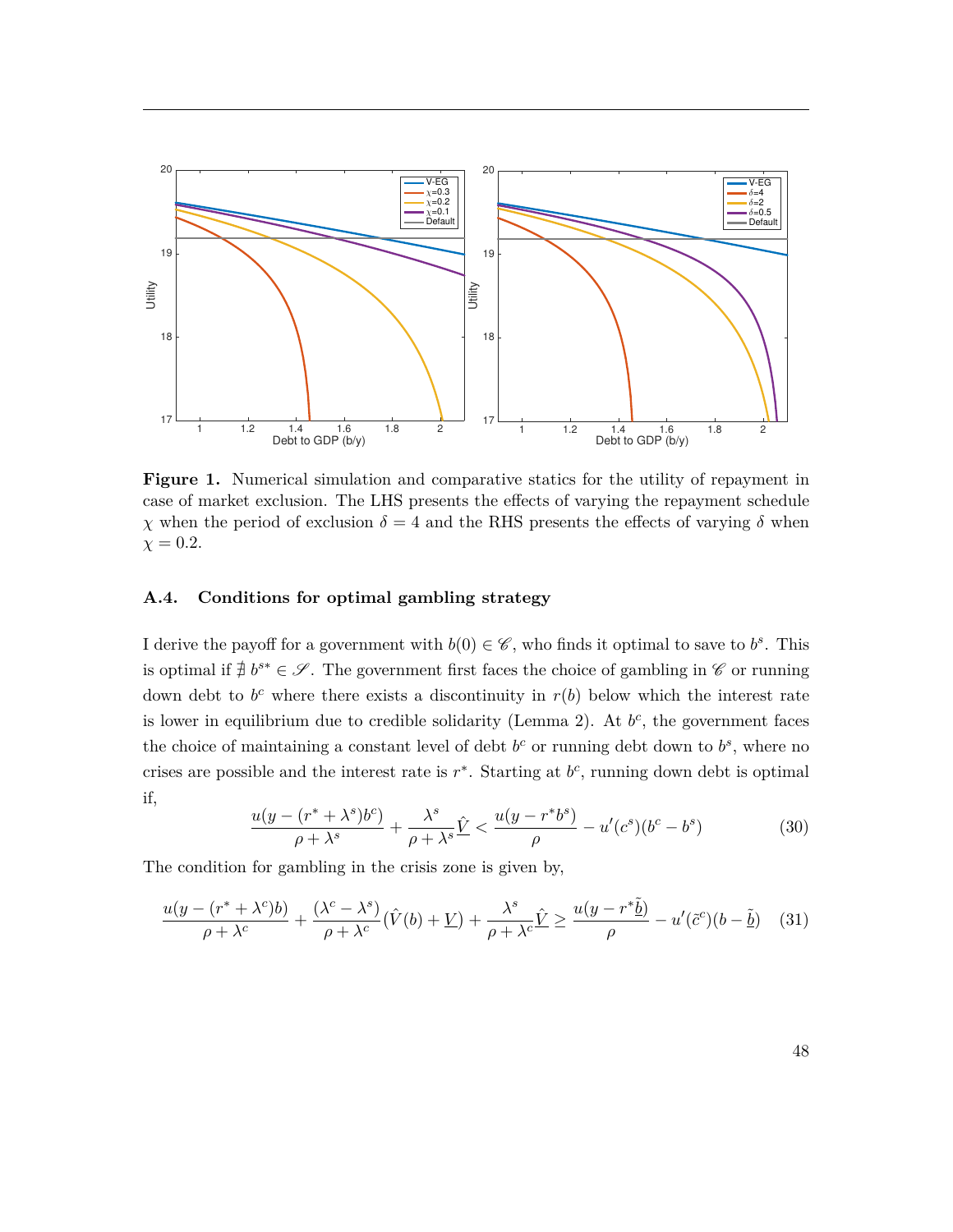. If (30) holds and (31) does not, then a government with  $b \in (b^c, b^{c*})$  will save to  $b^s$  as in the dotted dynamics in figure 2. The pay-off to a safe strategy is given by,

$$
V(b) = V(bc) - u'(cc)(b - bc),
$$
\n(32)

where  $V(b^c)$  is given by the RHS of (30) and  $c^s$ ,  $c^c$  are presented in Proposition 2.

A country may choose to pursue a constant debt trajectory at any level of debt below *b <sup>s</sup>* and in each of the regions  $\mathscr{S}, \mathscr{C}, \mathscr{P}$ . The pay offs to each strategy are presented in Proposition 2. Should the government be given a choice of starting at any of these gambling strategies, the government will always prefer to gamble at a lower level of debt facing lower debt servicing costs and a lower probability of default. Within any debt region above  $b^s$ , a gambling strategy is more attractive as debt increases. A gambling equilibrium is more likely to exist for a country *i* if the jump in the interest rate at the discontinuity  $\lambda^i$  is small.

### *B. Extensions*

#### **B.1. Joint liability**

In this section, I analyse the implications of imposing joint liability contracts on market financing costs and optimal policy. Part of the problem in Europe lies in the architecture of sovereign debt. Under joint liability, each country is fully responsible for repaying bonds issued by either country. The model no longer admits outcomes of national default since countries will only default jointly, therefore,  $\underline{V} = \hat{V}(b) = \frac{(1 - (\hat{\alpha} + \alpha))y}{r^*}$ . In section 3, I analyse a model where countries optimally choose to share the debt burden out of selfinterest. However, under joint liability, debt contracts are such that partner default will imply joint default. If expectations of default are not symmetric between countries, the benefits of joint liability are unevenly distributed.

Tirole [\(2015\)](#page-31-0) studies whether joint liability will arise endogenously. In a stylized twoperiod, two country model, he finds that joint liability is enforceable if spillover costs of default are sufficiently high and if countries face symmetric fundamental risk. Brunnermeier et al. [\(2016\)](#page-29-12) discuss the issuance of European Safe Bonds (ESBies), a senior tranche backed by a diversified portfolio of Euro-area bonds. They advocate that these are held by banks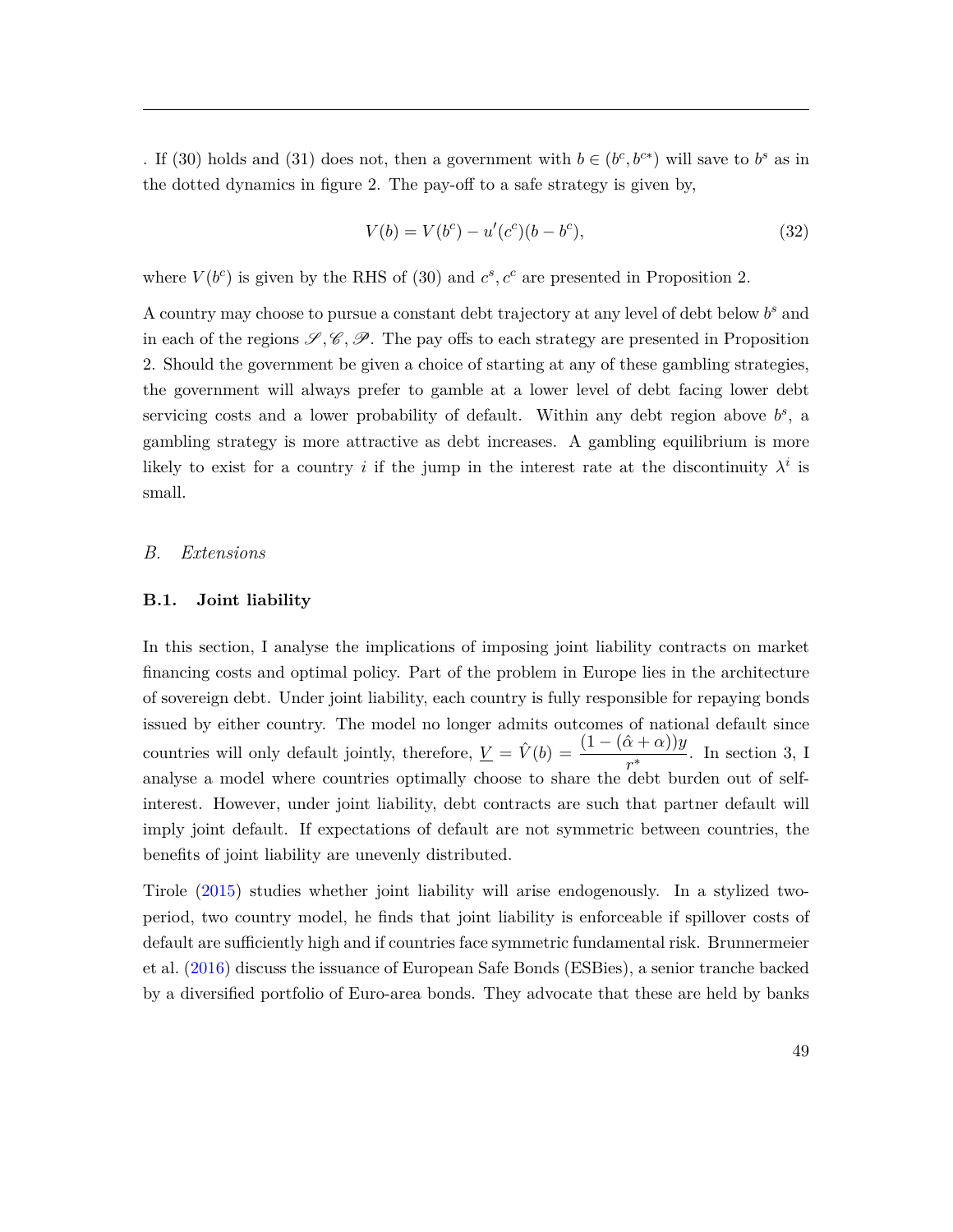

**Figure 2.** Debt dynamics and prevailing interest rates in sovereign risk models with selffulfilling crises. LHS reflects standard results from the one country benchmark without international cooperation whereas RHS reflects the optimal policy from Proposition 2.

to insulate them from domestic sovereign risk and thus break the *diabolic loop*.

Under joint liability, if a government is excluded from the market, its partner assumes full responsibility for the outstanding stock of debt. In a symmetric equilibrium, the lower multiplicity threshold will be higher than under individual liability because sovereigns face an outside option of joint default,  $\hat{V} \leq V$ . The no crisis region will exist as an equilibrium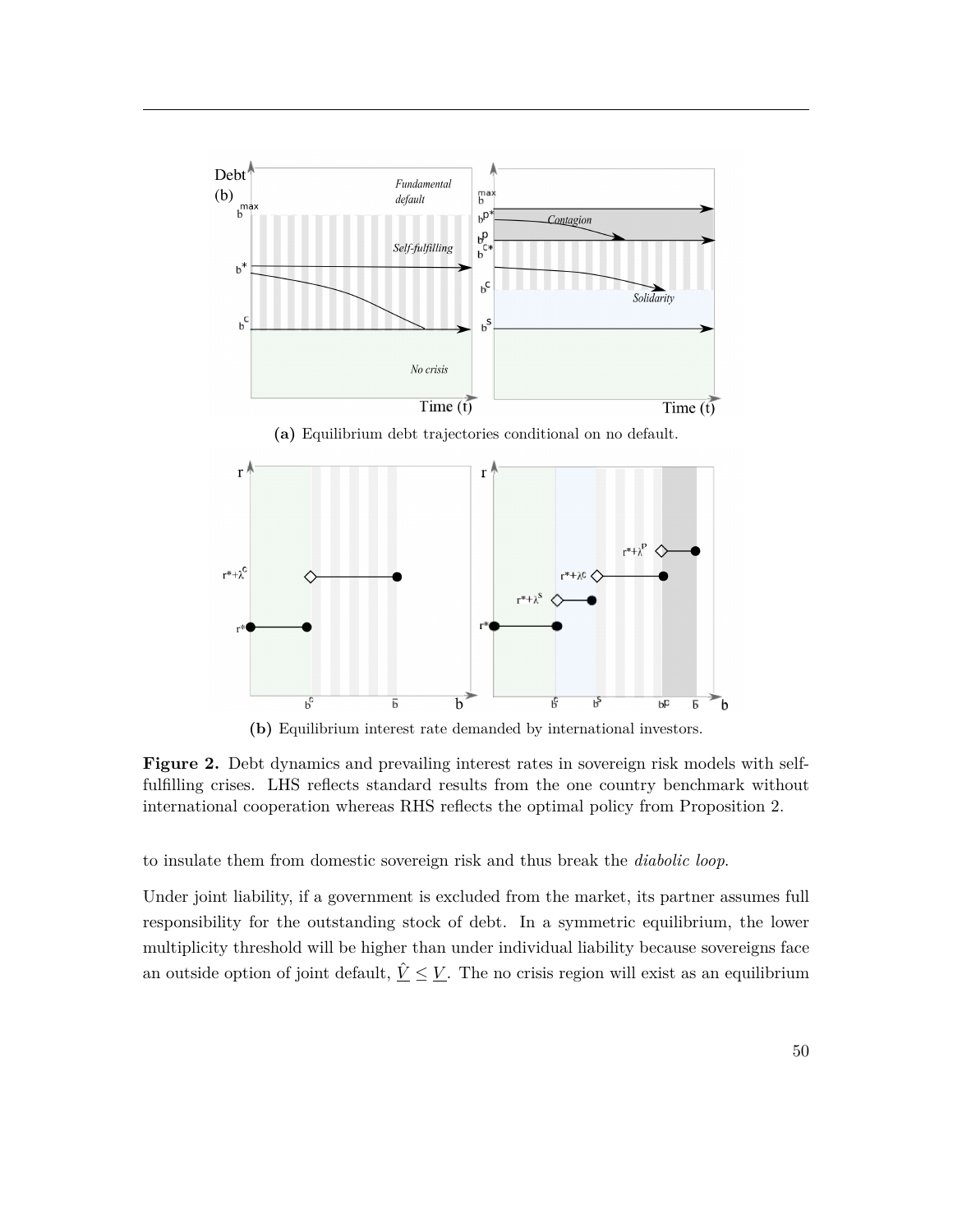interval for  $[0, b_{jl}^s]$ , where the threshold is defined by,

$$
b^s_{jl} = \max\left\{b \leq \frac{y}{\chi + r^*} : V^{\text{off-eq}}(b) \geq \hat{V}\right\}
$$

As a result,  $b_{jl}^s > b^s$  and the size of the no crisis zone is increasing in  $\hat{\alpha}$ . Moreover, a country in good credit standing will be willing to undertake a bailout for a larger range of debt because it now faces the outside option of joint default. In a symmetric equilibrium, the threshold for debt below which a bailout is undertaken is given by,

$$
b_{jl}^c = \max\left\{b \le \frac{y - b^I(b)}{r^* + \lambda^c} : V^{\text{sol}}(b) \ge \hat{\underline{V}}\right\}
$$

In the new solidarity zone,  $b \in (b_{jl}^s, b_{jl}^c]$ , sovereigns will default jointly with rate of arrival  $\lambda^s$ when a system wide sunspot arrives. The fundamental default threshold will be unchanged and for  $b \in (b_{jl}^c, \bar{b}]$  expectations of national default result in joint default. In this region, investors demand an interest rate of  $r^* + \lambda^p$ . National defaults are reduced only at the expense of increased system wide defaults in the region  $(b_{jl}^c, b^p)$ .<sup>[26](#page-51-0)</sup> Intuitively, under joint liability, the country in good credit standing is forced to assume liability for its partner's debt for levels at which it would have preferred to let its partner default.

Joint liability has implications on the optimal borrowing policy. Since  $b_{jl}^s > b^s$ , there is an increased incentive for governments, with any level of outstanding debt, to pursue a safe strategy. For  $b \in (b^c, b^c_{jl}]$ , lower borrowing costs provide an incentive to pursue a constant debt strategy where default arrives at  $\lambda^s$ . In this region, joint liability will increase the government's incentive to save to  $b_{jl}^s$  only if  $\lambda^s$  is high.

In the case of asymmetric expectations of default,  $\lambda_i \neq \lambda_j$ , a country *i* facing a higher probability of default in the no cooperation benchmark than *j* will benefit more from joint liability. Both countries will experience the same increase in the sustainable level of debt  $b_{jl}^s$ . The increase in the solidarity region, due to the introduction of joint liability will be larger for country *i*, since *j* can afford to undertake a larger bailout.

<span id="page-51-0"></span><sup>&</sup>lt;sup>26</sup>To understand when this region would be non-empty notice that  $\lim_{\hat{\alpha}\to 0} \hat{V} = V$ . However, if  $\delta > 0$ then  $V^{\text{sol}} < V$  even if  $\hat{\alpha} = 0$  which implies  $b_{jl}^c < b^p < \bar{b}$  is possible.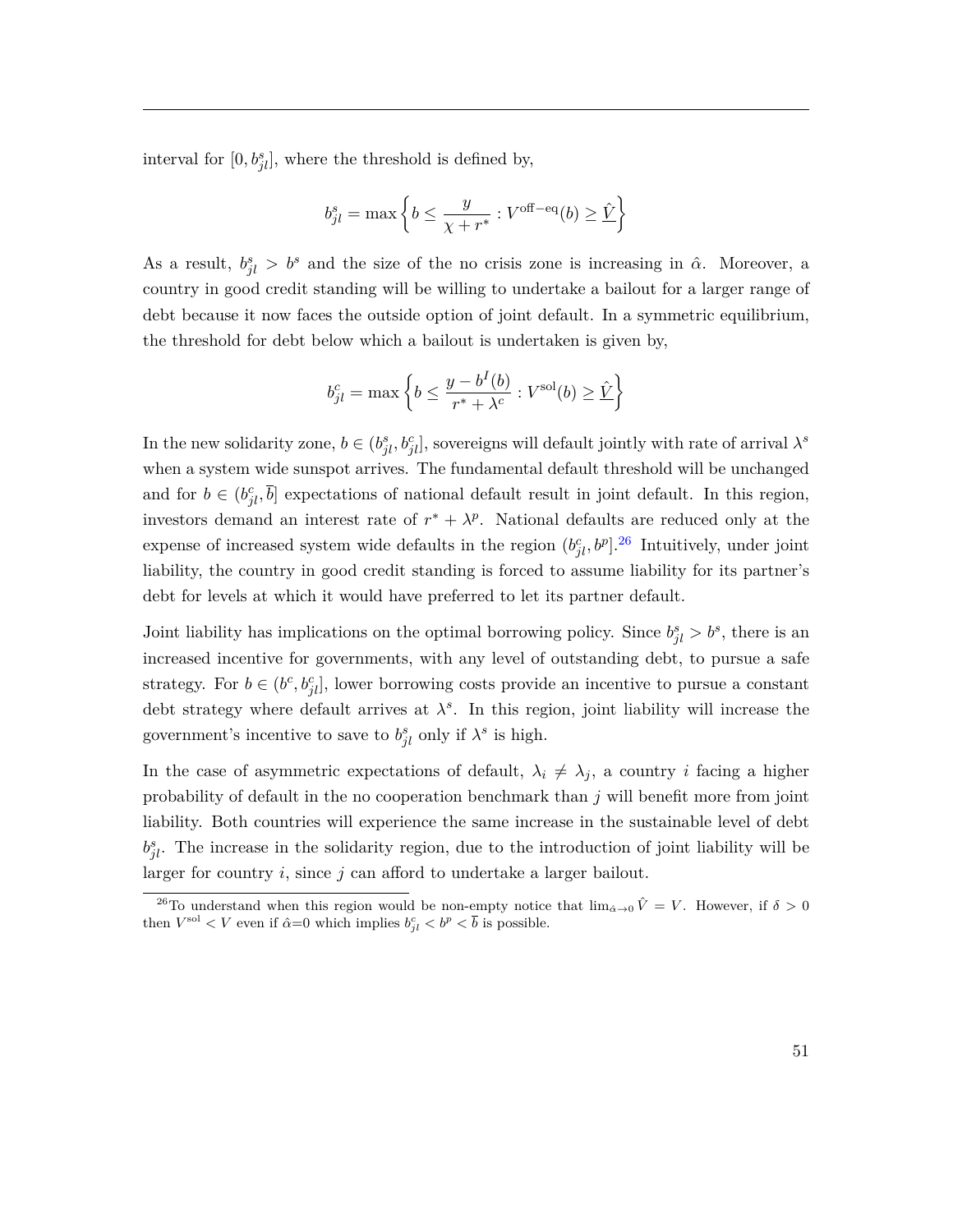### **B.2. International integration**

I assess the implications of introducing a third country *k* to the symmetric model, with economic ties to the existing ones. The analysis can address concerns about the enlargement of the European Union. An additional country will widen the insurance pool by introducing an additional layer of off-equilibrium transfers. However, the system becomes vulnerable to a wider set of default expectations. The additional layer of collateral damage can increase the severity and likelihood of system-wide default.

I outline the implications of introducing a third country to the model above, while holding the cost of default and  $\hat{V}$  fixed. Wider international integration is unlikely to increase exposure to foreign defaults but will rather spread costs across economic partners. If default expectations for country *k* arrive at rate  $\lambda_k^c = \gamma_z + \gamma_k$ , the probability of default in the solidarity region is unchanged,  $\lambda^s = \gamma_z$ . However, the bailout threshold *b<sup>c</sup>* will rise because the two countries in good credit standing will share the burden of the bailout and benefit from solidarity while undertaking the bailout. If default expectations for country *k* arrive at rate  $\lambda_k^c = \gamma_k$  then  $p_{kz} = 0$  and *k* is not vulnerable to the arrival of  $\gamma_z$ , the system wide sunspot. In this case, an additional and distinct region of solidarity will arise for low levels of debt above  $b^s$ . In the new region, *k* will credibly undertake a bailout for countries *i* and *j* and default arrives at rate  $\gamma_k$ . This region is wider when agent *k* is large and  $\gamma_k$  is small. This is arguably the relevant case when modelling international institutions.

Conversely, for levels of debt near  $\bar{b}$ , the system will be vulnerable to a wider set of market sentiments. A new contagion zone arises for sufficiently high debt below  $\bar{b}$  and default arrives at  $\lambda^p = \gamma_i + \gamma_j + \gamma_k + \gamma_z$ .

The analysis is complicated by changes in existing thresholds and the need to derive additional ones. There will also be implications on the optimal borrowing policy. In the symmetric equilibrium the lower multiplicity threshold will remain unchanged, unless  $\lambda_k = 0$ . If  $\lambda_k = 0$  but  $\lambda_{ij} > 0$ , then the introduction of the third country provides perfect insurance and enlarges the no crisis zone. The threshold for fundamental default,  $\bar{b}$ , will generally fall due to a higher interest rate in the contagion zone.

The analysis reveals that in a symmetric model, for low levels of debt, international integration is beneficial due to a wider resource pool for bailouts. This is true even if the new countries are subject to the same global sunspot,  $\gamma_z$ . For high levels of debt, the intro